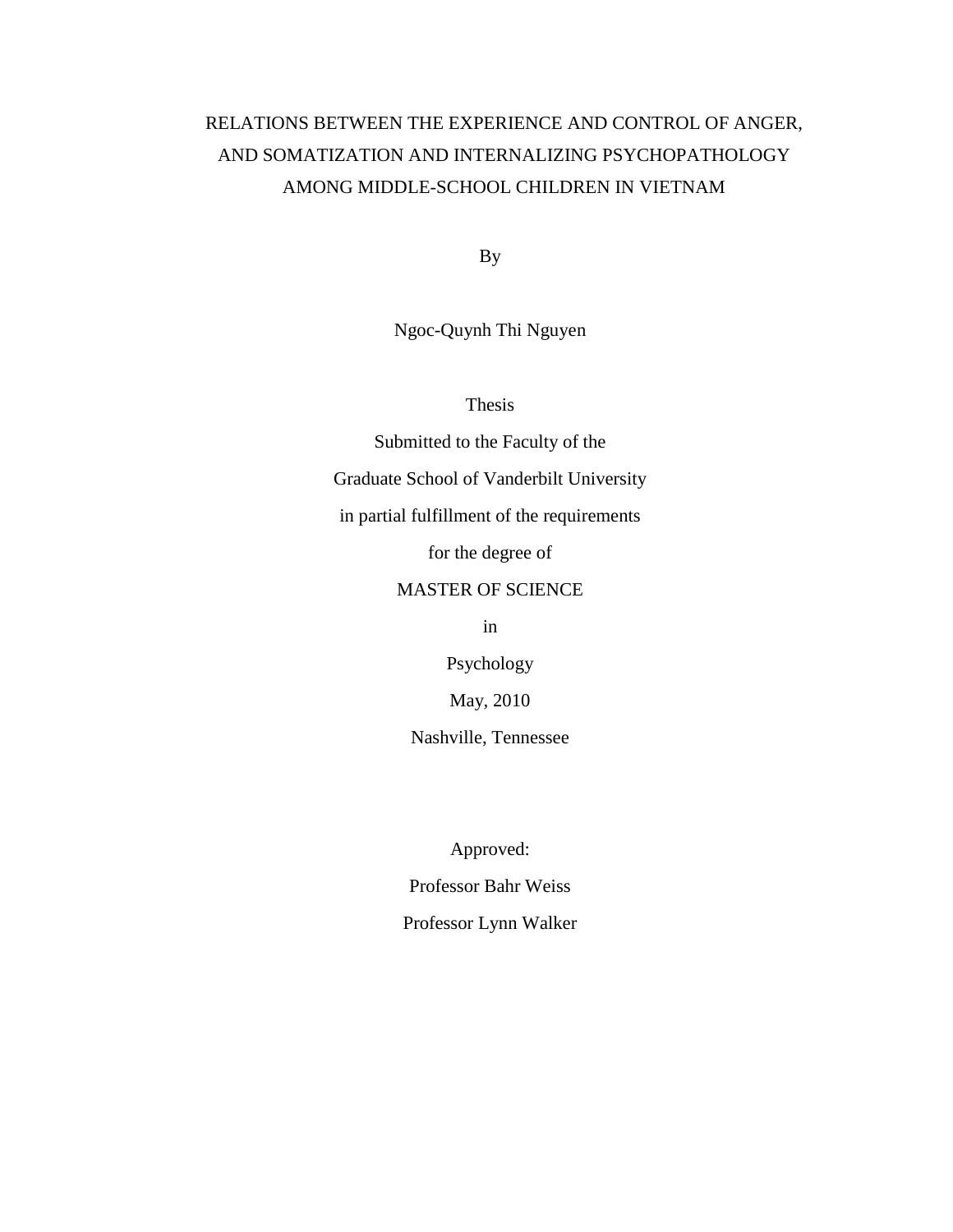#### ACKNOWLEDGEMENTS

I would first like to thank my parents for all the sacrifices they have made on my behalf. They have allowed me to reach for my dreams and goals and have continued to be supportive and dedicated to my continuing education.

I would like to thank my colleagues in Vietnam, in particular Dr. Trung Lam, for their collaboration and assistance in the development and implementation of this project. I would like to thank them for their time, advice, and dedication to this research study.

I would like to thank Dr. Lynn Walker, the reader of this thesis, for her time in reading and providing suggestions for improvement for this thesis.

I could not have accomplished this without my advisor, Dr. Bahr Weiss. As a great scholar, teacher, and mentor, he has taught me, by example, the importance of encouraging and nurturing my passion for my area of interest and to do what I love. The enormous support and professional guidance I received from Dr. Weiss has been invaluable, and without whom this project would not have been possible. His generosity, kindness, and patience have helped me grow immensely as a scholar and professional.

Finally, I very gratefully acknowledge the support of the U.S. National Institutes of Health Fogarty International Center (grants D43 TW007769 and R03 TW007923) for the conduct of the research reported in this masters, and support for the writing of this masters.

ii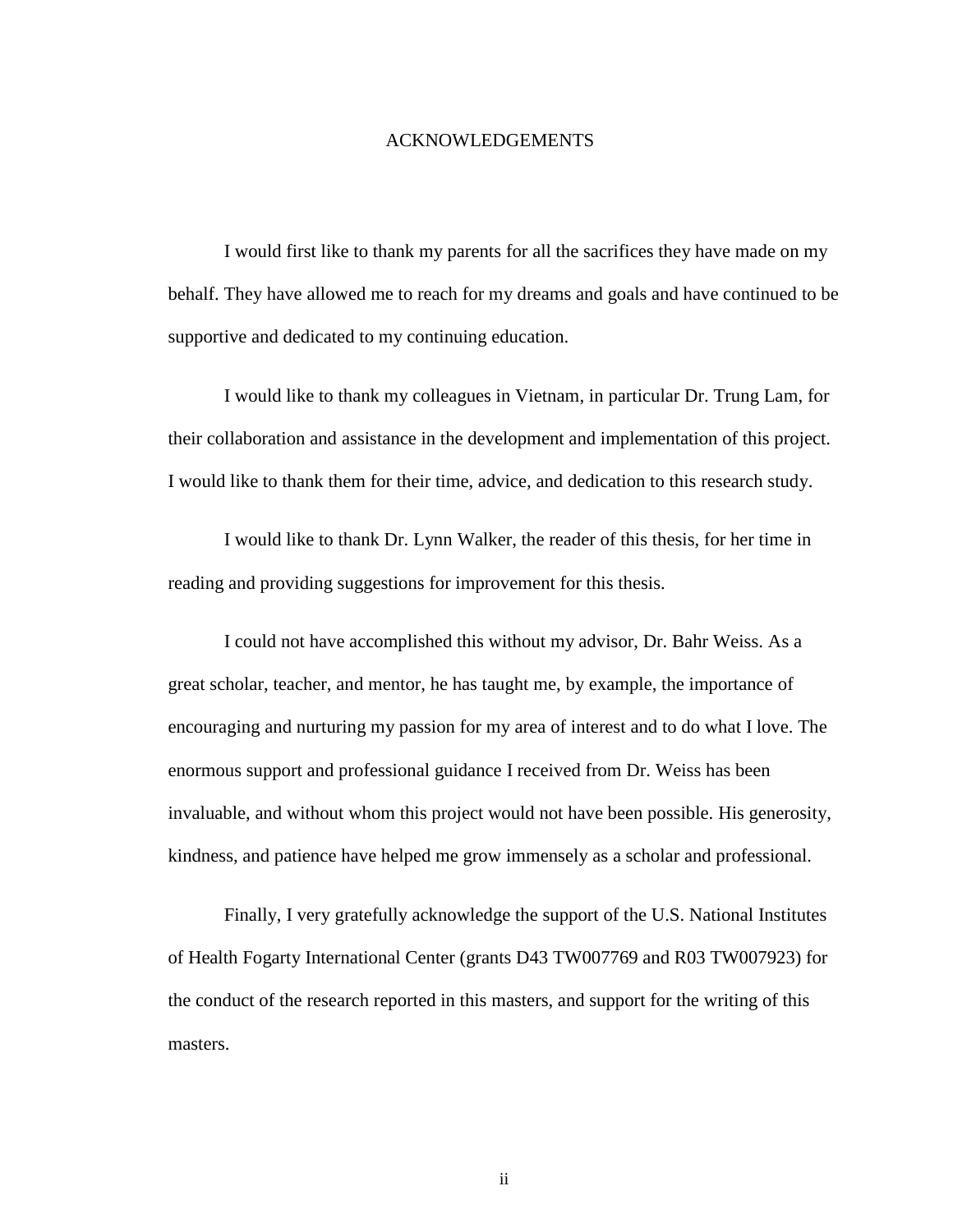# TABLE OF CONTENTS

|                                                                                     | Page |
|-------------------------------------------------------------------------------------|------|
|                                                                                     |      |
|                                                                                     |      |
| Chapter                                                                             |      |
|                                                                                     |      |
|                                                                                     |      |
|                                                                                     |      |
|                                                                                     |      |
|                                                                                     |      |
| Models for Western vs. Asian differences in rates of somatization and depression 14 |      |
|                                                                                     |      |
|                                                                                     |      |
|                                                                                     |      |
|                                                                                     |      |
|                                                                                     |      |
|                                                                                     |      |
|                                                                                     |      |
|                                                                                     |      |
|                                                                                     |      |
|                                                                                     |      |
|                                                                                     |      |
|                                                                                     |      |
|                                                                                     |      |
|                                                                                     |      |
|                                                                                     |      |
|                                                                                     |      |
|                                                                                     |      |
|                                                                                     |      |
|                                                                                     |      |
|                                                                                     |      |
|                                                                                     |      |
| Anxious / Depressed Behavior, and Somatic Complaints 49                             |      |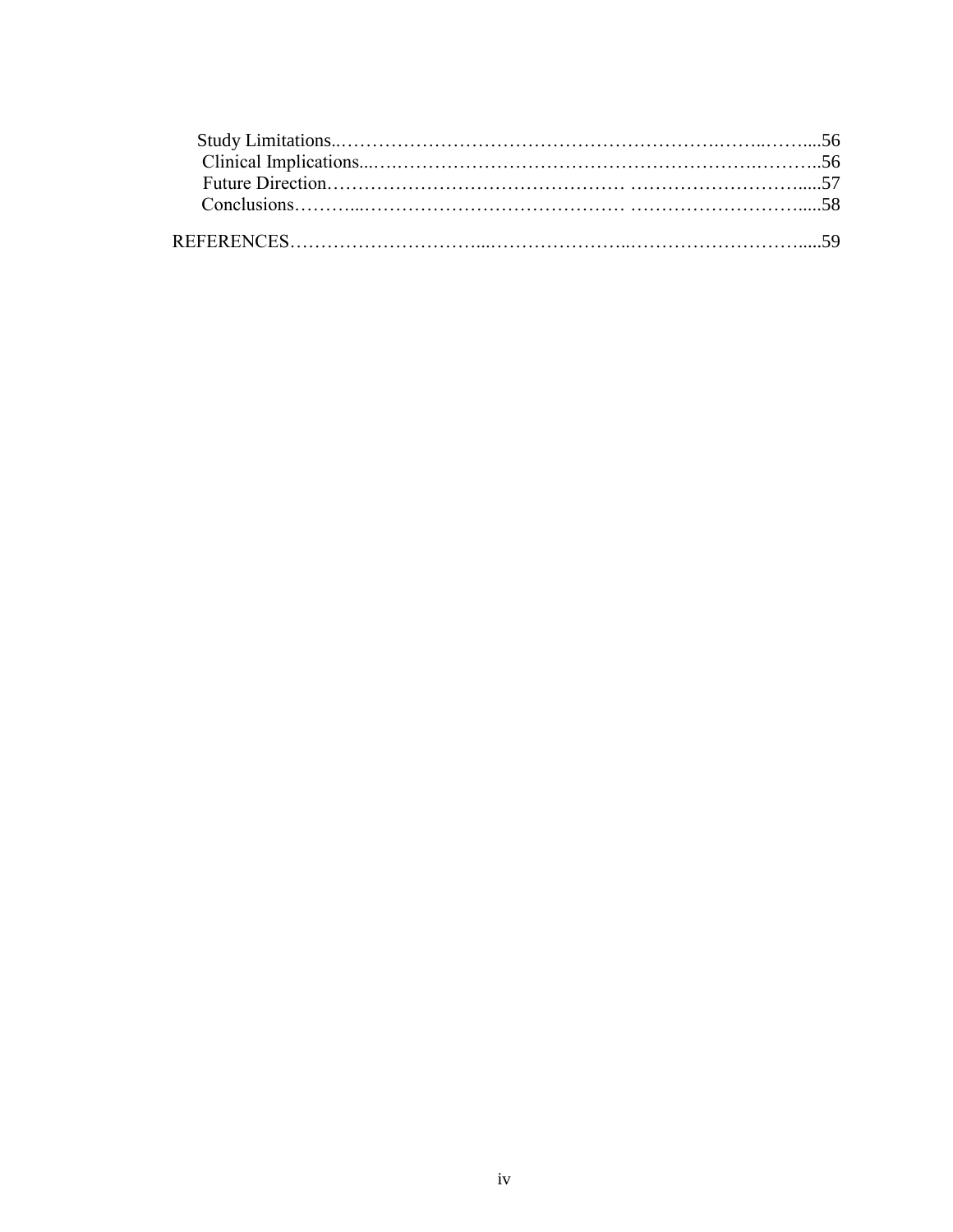# LIST OF TABLES

| Tables           |                                                                                                                 | Page |
|------------------|-----------------------------------------------------------------------------------------------------------------|------|
| 1.               | Correlation matrix of measures and demographics                                                                 | 31   |
| 2.               | Effects of STAXI anger control variables and trait anger on YSR Aggressive<br><b>Behavior</b>                   | 33   |
| 3.               | Effects of STAXI anger control variables and trait anger on YSR internalizing<br>psychopathology                | 35   |
| $\overline{4}$ . | Within-subject effects of STAXI anger control variables and trait anger on YSR<br>internalizing psychopathology | 37   |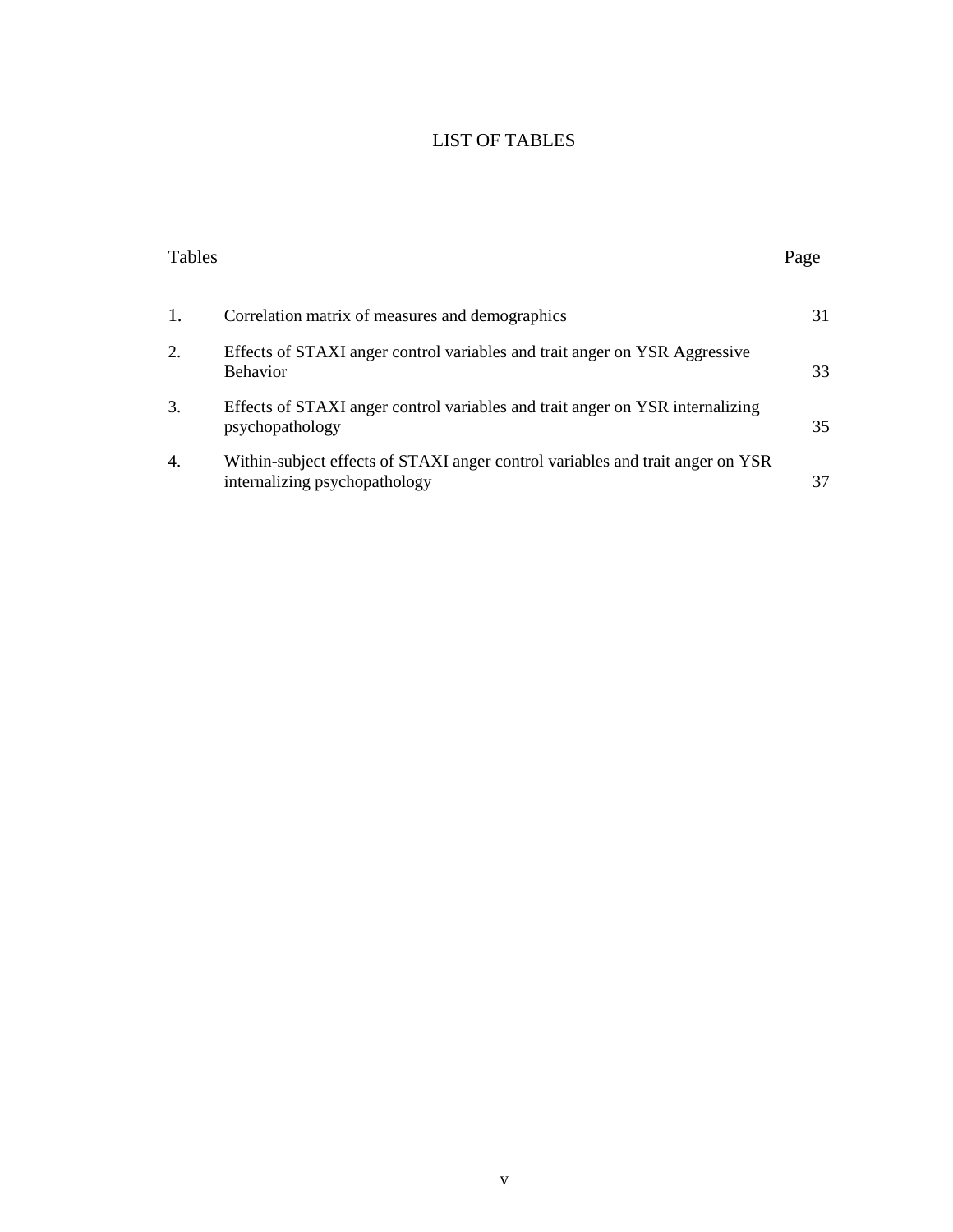#### CHAPTER I

#### BACKGROUND

To truly understand mental health, it is necessary to understand the cultural context within which it occurs, and the culturally-defined meaning of different symptoms and disorders (U.S. D.H.H.S, 2001). Cultural influences and social forces may encourage some behaviors or affects and discourage others, and may as well at least to some extent define what is considered normal or abnormal (Butcher & Bemis, 1984; Matsumoto, 2007). For instance, in Asian cultures avoiding eye contact is a sign of respect and thus conversely, if a child makes eye contact, he or she is seen as challenging and disrespecting the speaker, which could be a symptom of Oppositional Defiant Disorder. In contrast, in Western cultures making eye contact is a sign of honesty, sincerity, and helps develops social relationships and a failure to make eye contact may be indicative of anxiety (Harper, Wiens, & Matarazzo, 1978).

Underlying such culture effects may be three fundamental dimensions upon which Western and non-Western cultures differ (Lewis-Fernández & Kleinman, 1994): (a) *egocentricity*, the extent to which the self is seen as *autonomous* with unique internal attributes that determine behavior, versus *allocentric* wherein the self is defined by its relations to others; (b) *mind-body dualism*, where the mind and body are two separate entities, versus monism which is the integration of mind-body wherein the mind and body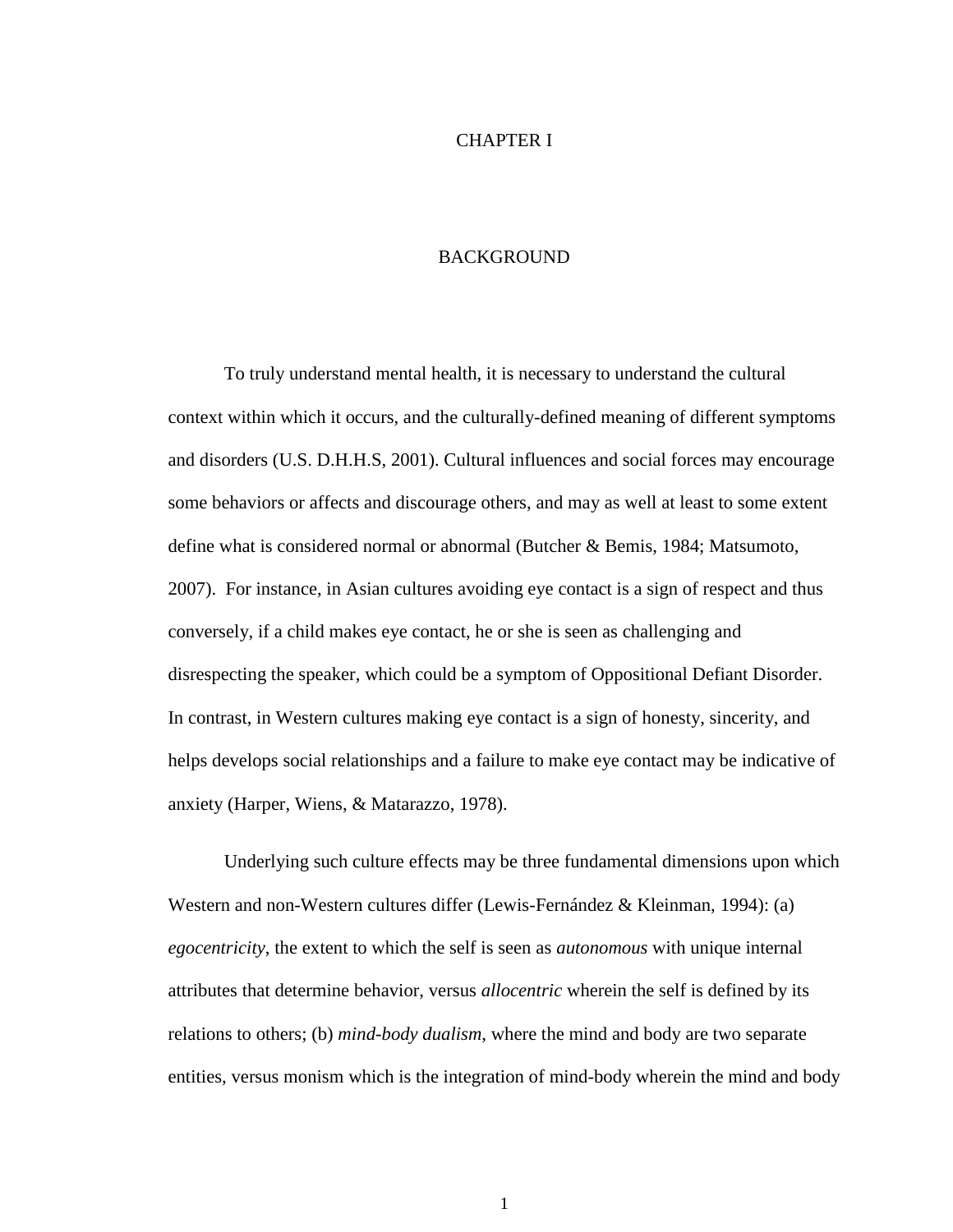are one entity that are interchangeable, and (c) the view that *culture is arbitrary*, a somewhat random phenomenon that is superimposed on an invariant homogeneous biological reality ("biological basis", typical of Western cultures), versus the view that both human psychophysiology and culture values and morals shape health and illnesses ("cultural consideration", more typical of Asian cultures).

#### **Somatization and Psychologization**

One specific area of psychopathology upon which cultural research has focused is somatization. Environmental events that are aversive and that exceed an individual"s normal coping abilities often lead to dysfunction, in a variety of somatic and / or psychological domains. Although there is not a universally accepted definition, in general the term "somatization" is used to refer to psychologically-based changes in physiological and physical functioning or experience in response to stress whereas "psychologization" is used to refer to effects on cognitive, emotional, and affective functioning (Simon, VonKorff, Piccinelli, Fullerton, & Ormel, 1999; Katon, Kleinman, & Rosen, 1982). Definitions of somatization also generally entail that underlying physical pathology does not fully explain the somatic symptoms (APA, 2000). Somatic symptoms include a wide range of problems, including fatigue, gastrointestinal complaints, stomachaches, headaches, neurological dysfunction, and other bodily pains. Psychological symptoms generally include unpleasant affects such as anxiety or sadness, anxiety, and cognitions such as a sense of worthlessness or excessive guilt, difficulty concentrating, etc.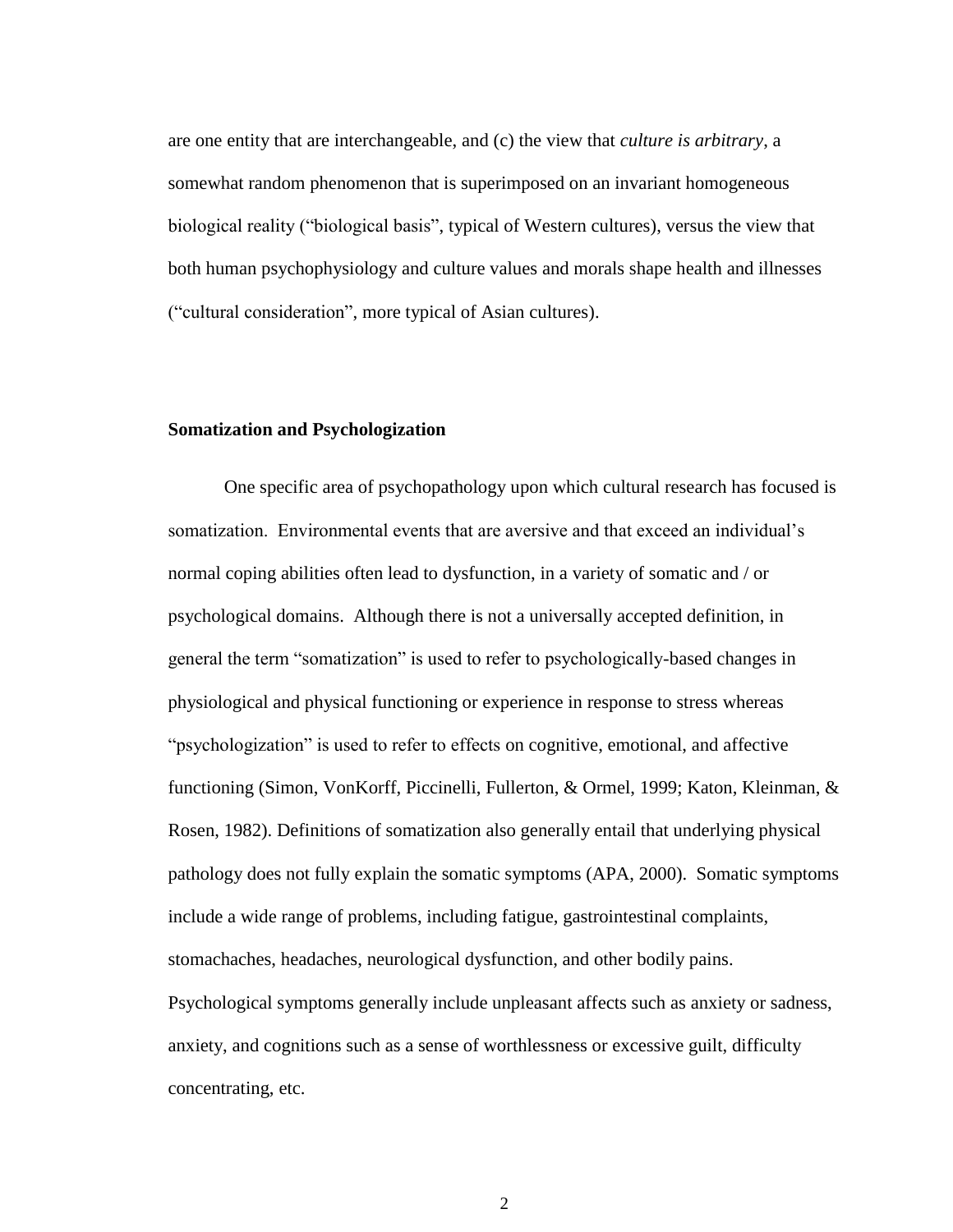For several decades there has been evidence, although not entirely consistent, that suggests that individuals from Western cultures may respond differently to stress compared to individuals from Asian cultures, with individuals from Western cultures possibly more likely to respond with unpleasant affect and negative cognitions as compared to individuals from Asian and other developing cultures who may be more likely to respond with somatic symptoms. In an early study investigating depression and somatic complaints, Kleinman (1977) found that 88% of Taiwanese psychiatric patients initially reported somatic complaints in the absence of affective complaints, whereas for Euro-Americans the statistic was 20%. In a subsequent study, Kleinman (1982) found the prevalence of depression in Western nations was 3.2% for males and a range of 4.0- 9.3% for females, but the prevalence of depression diagnoses in his Chinese sample was close to zero. Similarly, in a review of epidemiological studies, Cheung (1991) found that rates of affective disorders in China were between 0.37-0.89 per thousand. Weissman and the Cross-National Collaborative Group (1996) assessed prevalence rates of major depressive disorder in several Western and Asian nations and found that rates for depression in Western nations such as the U.S. were 2.8% for males and 7.4% for females, in France 10.5% for males and 21.9% for females, and in Italy 6.1% for males and 18.1% for females. In Asian nations, in contrast, rates in Taiwan were 1.1% for males and 1.8% for females, and in Korea 1.9% for males and 3.8% for females.

In contrast to rates of depression, rates for somatization have been found to be relatively higher in non-Western countries. In a Chinese psychiatric outpatient clinic, 18.7% of patients" reported affective symptoms and 17.3% of patients reported cognitive, symptoms; however, 45.3% of patients reported somatic symptoms, with 28% of patients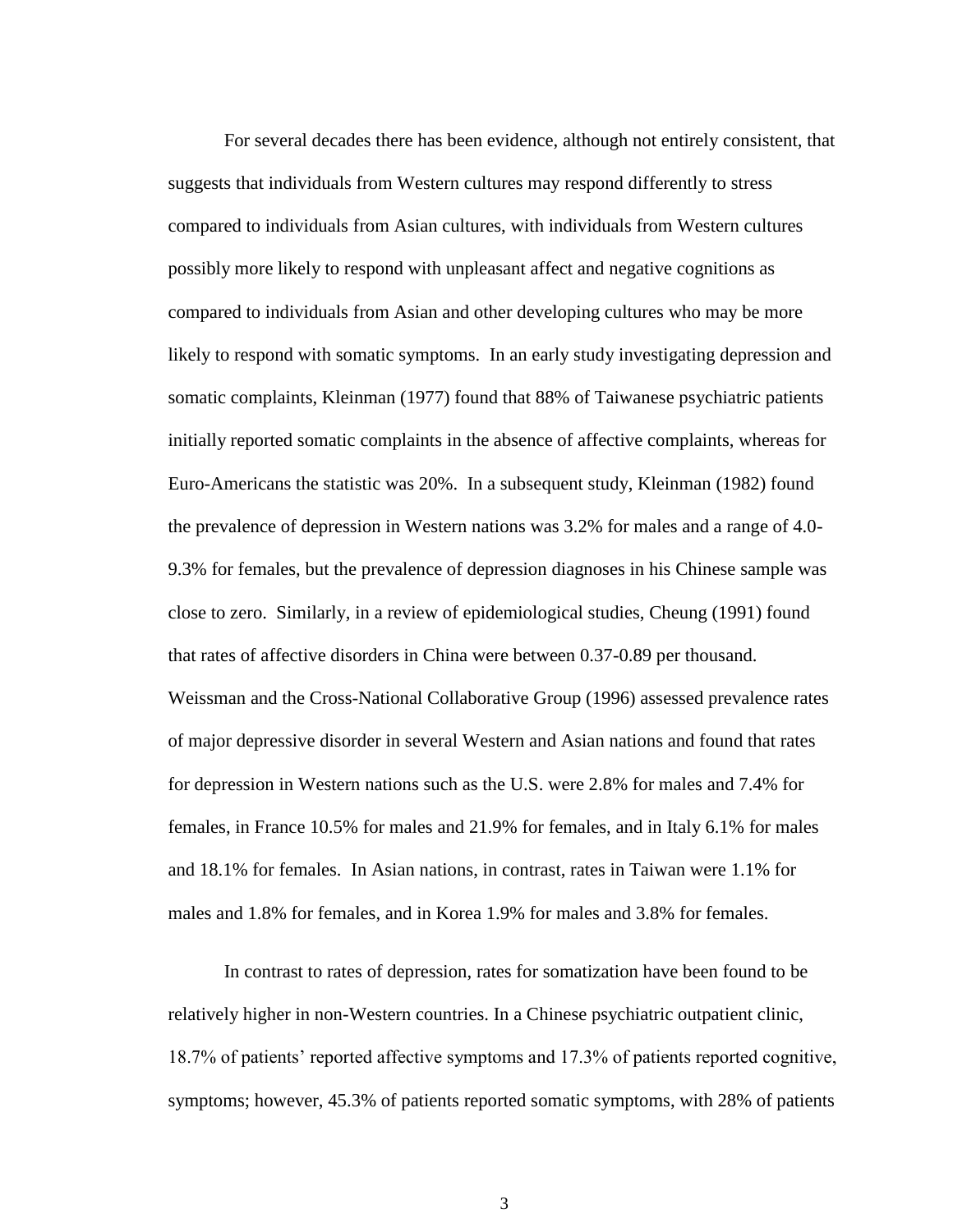reporting somatic symptoms only (Kleinman, 1977; Cheung & Lau, 1982). Waza, Graham, Zyzanski and Inoue (1999) found in a medical records study that among patients who had received a diagnosis of depression from their family physicians, 27% of the Japanese patients reported only physical symptoms whereas only 9% of the Euro-American patients reported only physical symptoms, and the reverse was true in regards to psychological symptoms. In fact, somatization symptoms in medical patients seeking help have been considered the most common clinical expression of mental distress worldwide, affecting both genders, all age groups, social classes, and ethnicities/races (Kirmayer & Young, 1998; Isaac, Janca, & Orley, 1996; Reid, Wessely, Crayford, & Hotopf, 2002). Studies reviewing patient records from Saudi Arabia, Iraq, India, Japan, and Korea all have similarly found somatization to be the predominant expression of distress in those countries (Racy, 1980; Bazzoui, 1970; Teja, Narang, & Aggarwal, 1971; Sethi Nathawat, & Gupta, 1973; Waza, Graham, Zyzanski, & Inoue, 1999; Rhi, 1983; Kim & Rhi, 1976).

Most of the research reviewed above has focused on non-Western populations in their home countries. Another body of research has focused on non-Western populations that have immigrated to the U.S. as refugees, assessing depression and somatization in these populations. These studies have produced mixed results, which is perhaps not surprising given that immigrant and refugee populations represent a mixture of influences. Some studies actually have found Asian-Americans reporting higher rates of depression than the general U.S. population (Kinzie, Ryals, Cottington, & McDermott, 1973; Franks & Faux, 1990; Kuo, 1984; Ying, 1988; Ying & Miller, 1992). Kinzie et al. (1973), for instance, found that Chinese-American and Japanese-American had higher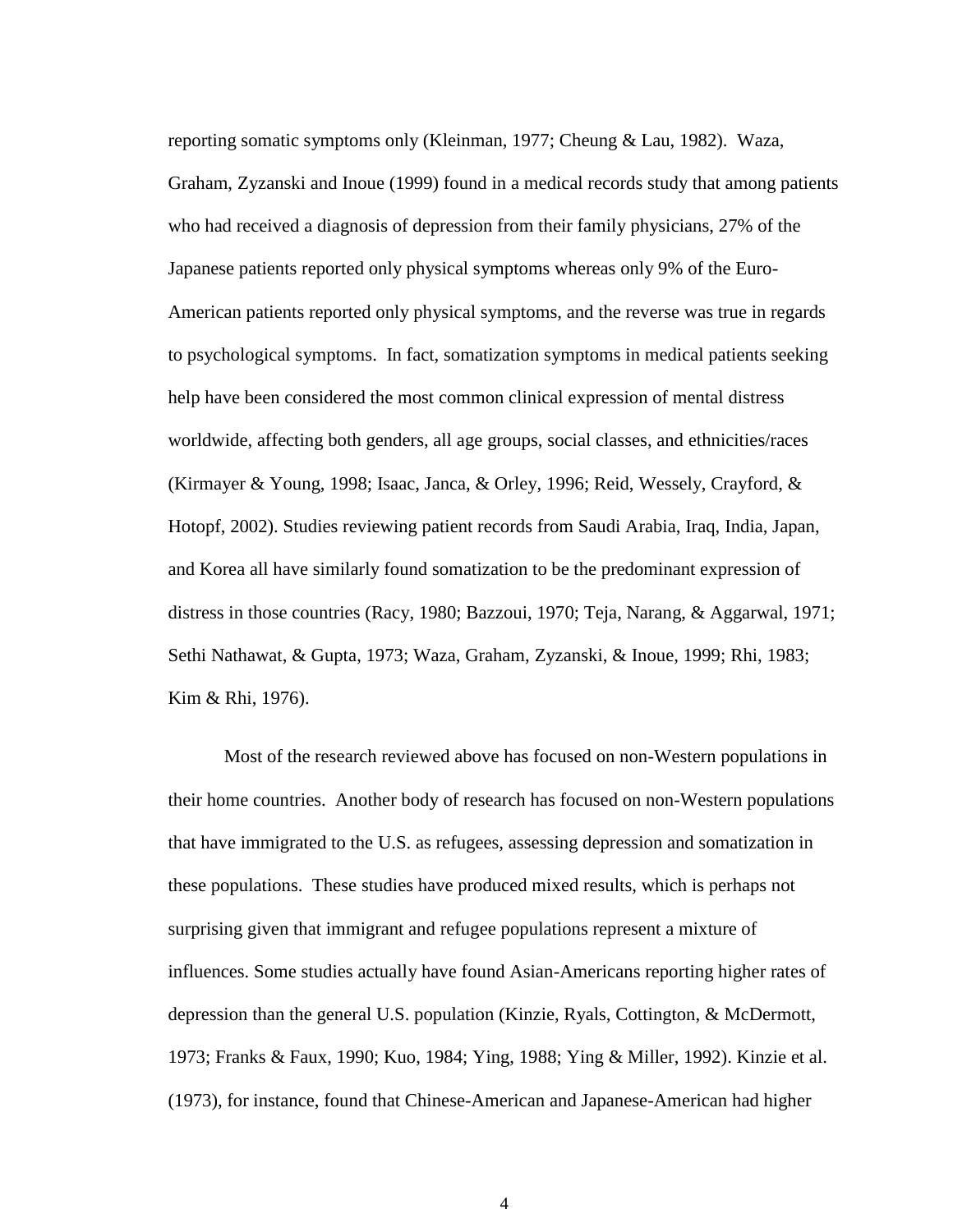rates of depression as compared to Euro-Americans. When examining sex differences, they found Asian females had the highest rates of moderate to severe depression whereas Asian males had the highest rates of mild to moderate depression (Kinzie et al., 1973). Buchwald, Manson, Dinges, Keane and Kinzie (1993) found that 20% of Vietnamese refugees scored high enough on the Vietnamese Depression Scale to be considered depressed. In this sample, cognitive and psychological symptoms (e.g., difficulty concentrating, sadness, feeling downhearted and low-spirited) were much more prevalent than physical symptoms. This study also highlights the importance of using questionnaires to evaluate the patient"s problems, to assess areas that the patient may not spontaneously reveal or report.

#### **Help-seeking behavior**

Other research has found that even if Asian Americans tend to report less depressive affect symptoms than Euro-Americans, they may have higher levels of social anxiety than their Euro-American counterparts, which contradicts some previous findings that Asians tend to have overall lower levels of affective symptoms than Euro-Americans (Okazaki, 2000). Follow-up interviews in this study suggested that these results may have been due in part to Asian Americans being more reticent than Euro-Americans about discussing mental distress, and more disinclined to use mental health services of any type (Zhang, Snowden, & Sue, 1998). Several other studies have speculated that the reported rates of depressive disorders may be due to differences in help seeking behavior (Nakane, Ohta, Radford, et al., 1991; Lee, 1997). Rather than actual differences in rates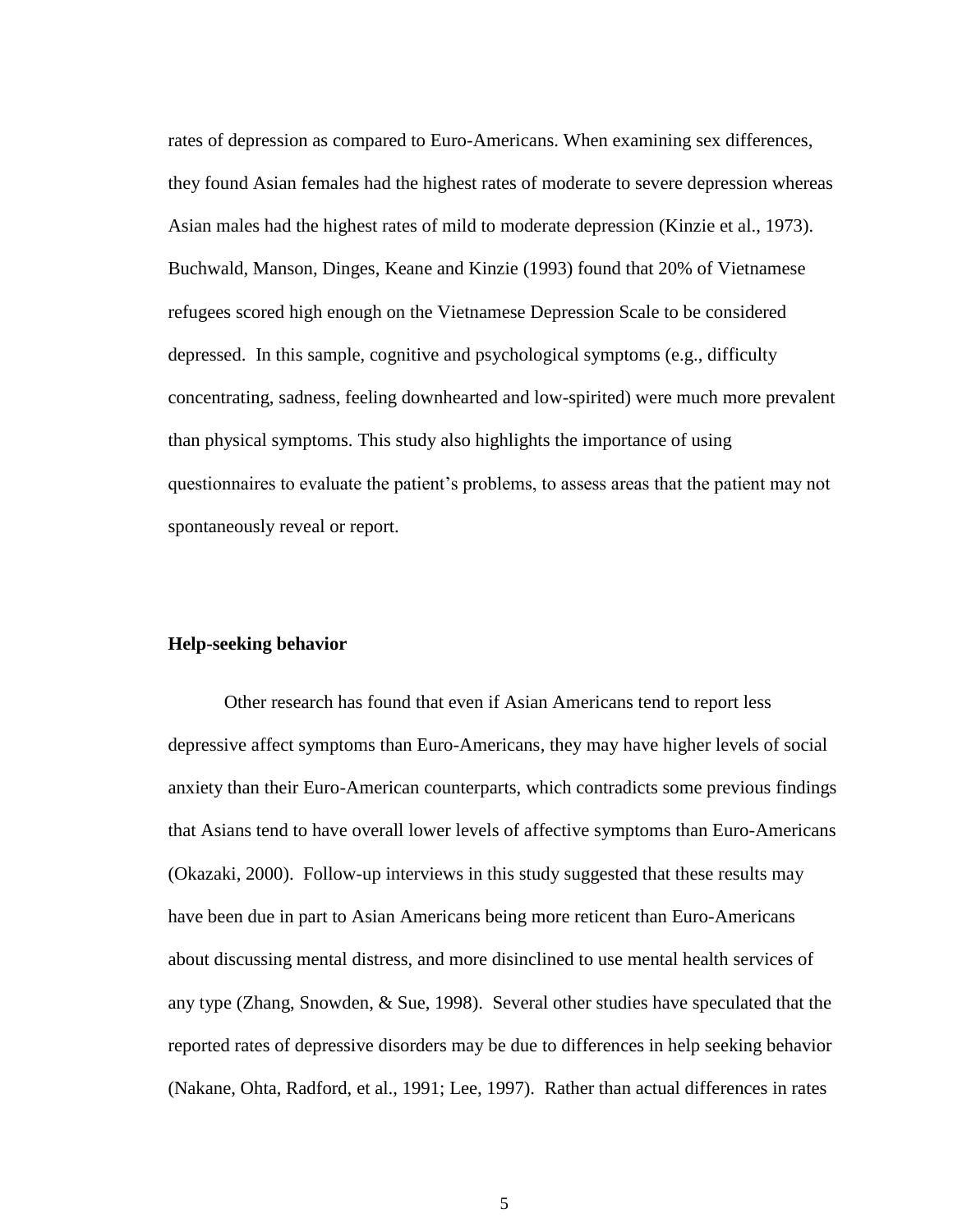of depression and somatization disorders, differences in rates may reflect differences in help-seeking behaviors, with people of Asian ancestry more likely to present somatic problems than psychological problems as part of their strategies to help seeking.

Another possible reason for the discrepancies in rates is that Asian patients may selectively present symptoms according to what they perceive as appropriate for the particular setting in which they are in, and thus tend to focus on somatic suffering when in health care settings (Cheung, 1985). However, Zhang, Snowden and Sue (1998) interviewed Asian Americans and Euro-Americans living in Los Angeles and found that rates of reported somatic symptoms at a health care facility were comparable for Asian Americans and Euro-Americans but that Asian-American"s reports of somatic concerns were independent of their discomfort with discussing mental health issues, which argues against the selective presentation hypothesis.

In another study of somatization and depression in immigrants, Pang (1998) found that elderly Korean immigrants who were more self-directed, and those who were more independent emotionally, financially, or residentially tended to present sadness and other symptoms of depression, whereas more other-directed participants, and those who more passive, less independent or living with their adult children presented more somatic symptoms. The self-directed Korean immigrants were generally more acculturated to the Western culture. These results are compatible with Kleinman"s original hypothesis that Asian populations tend to display more somatic symptoms than Western populations, in part because Asian cultures tend to be more other-directed and Western culture in general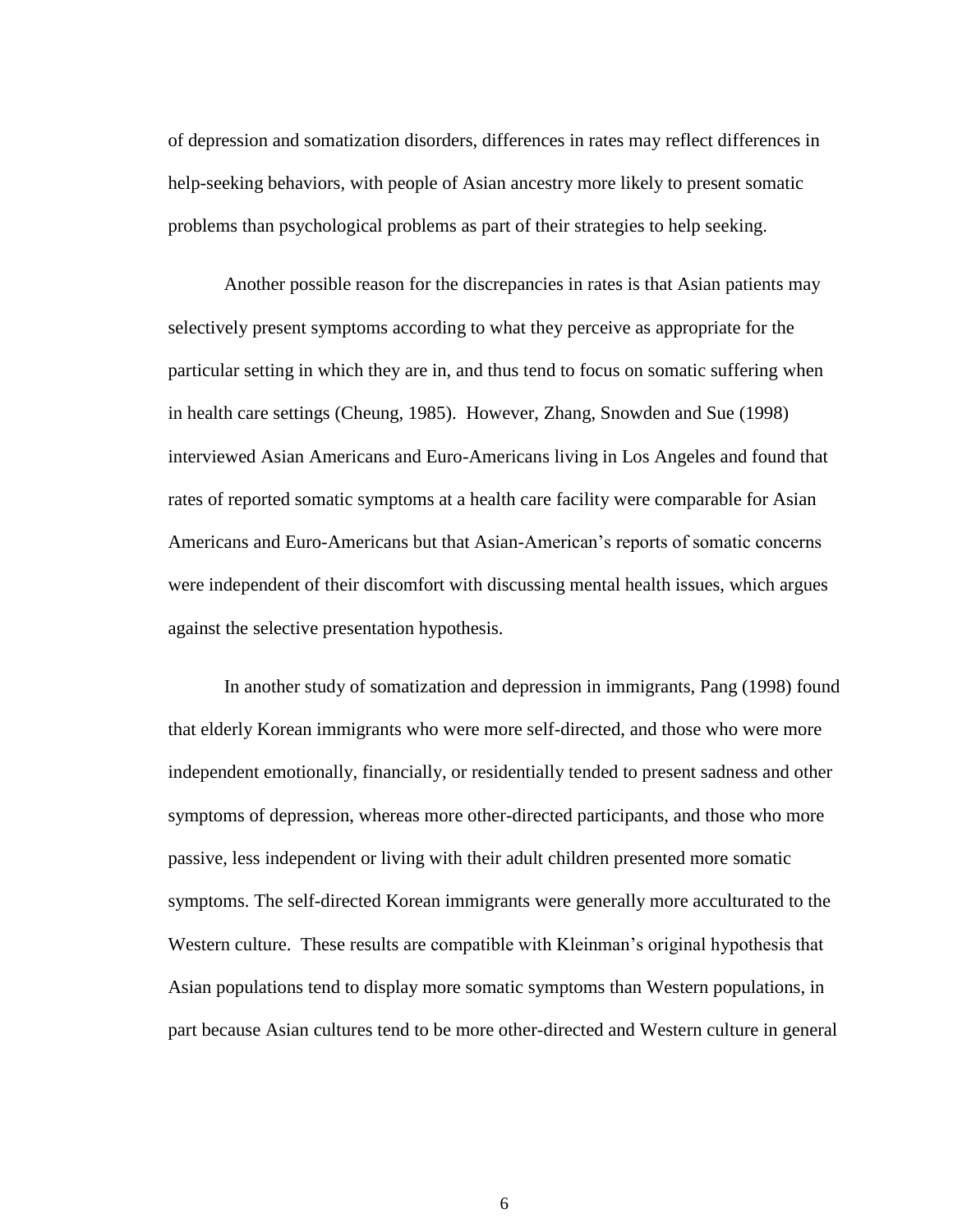tends to be more self-directed, with depressive symptoms seen as more disruptive of group functioning.

Research using college samples has found either comparable rates of depression and somatization across Asian and Caucasian samples, or higher levels of depression for Asian samples compared to Caucasian samples. In a study on self-reported depressive symptoms among college students from four countries (Korea, Philippines, China, and Euro-Americans in the U.S), it was found that the rates of depression were highest among Koreans and Filipinos, then the Chinese, with Euro-Americans reporting the lowest rates of depression (Crittenden, Fugita, Bae, Lamug, & Lin, 1992; Fugita & Crittenden, 1990). More recently, a study using the modified version of the Center for Epidemiological Studies – Depression scale (CES-D, Radloff, 1977) with Chinese, Chinese-American, and Euro-American college students found that Chinese students had significantly lower scores on the "Somatic" factors than Chinese-Americans and Euro-American, who had comparable scores with each other (Yen, Robins, & Lin, 2000). Furthermore, there were no group differences on the "Affective" factors.

Another study by the same research group (Yen, Robins & Lin, 2000) focused on a comparison of Chinese college students with a history of psychiatric treatment to similar students without such a history. Yen et al. (2000) found that students with a psychiatric treatment history had relatively higher scores on "somatic" factors whereas their non-patient counterparts had higher scores on "affective" factors. This suggests that for Chinese students, those seeking psychiatric help may be more likely to report somatic symptoms. However, several design issues in these studies complicate interpretation of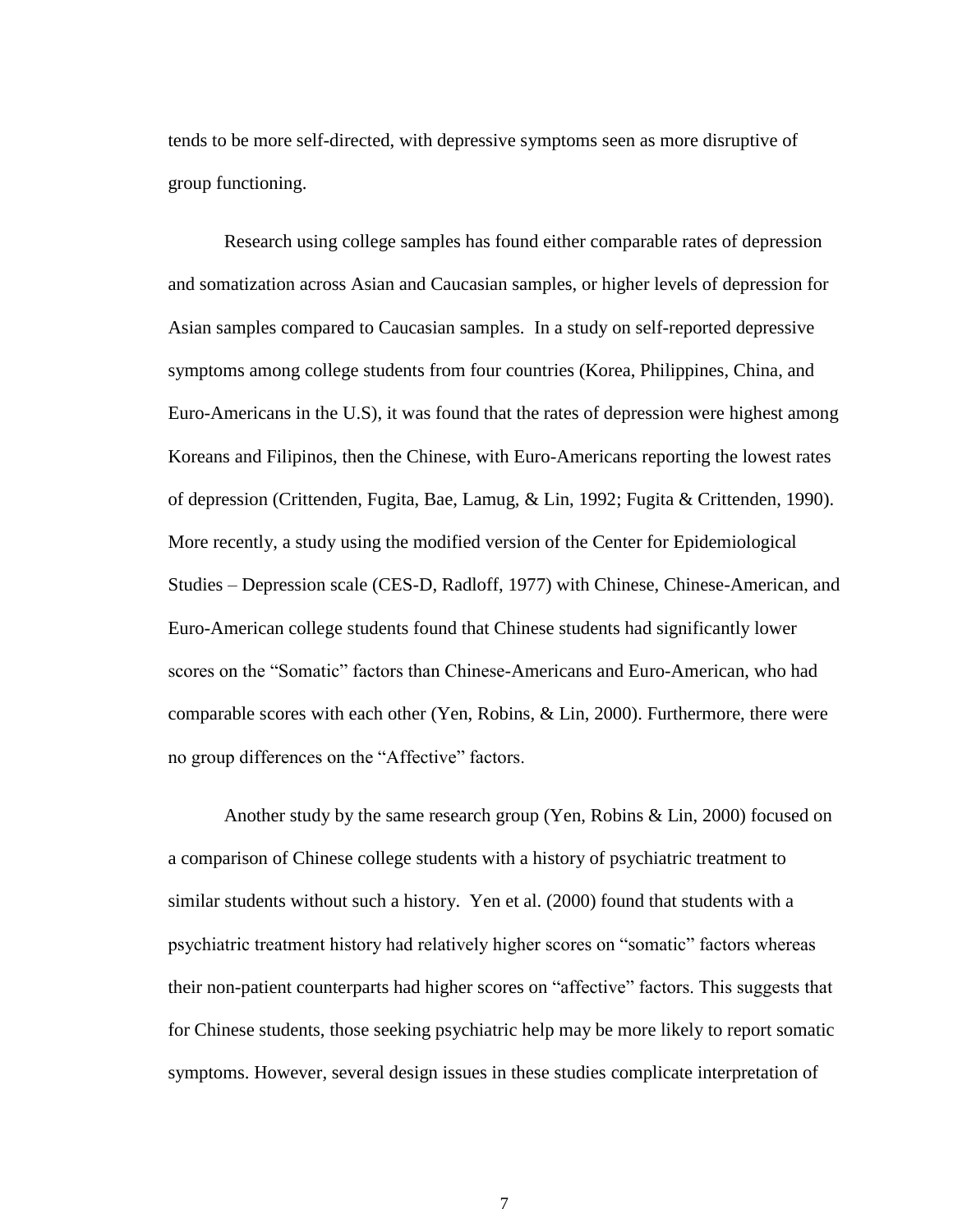the results. First, Chinese-Americans and Chinese college students in general may report higher depressive symptomatology as a result of having been more Westernized than general samples from China. Second, this study used a community sample that excluded clinical patients, which undoubtedly excluded the people with the worst symptoms, which may have biased the results in unknown ways, such as eliminating participants with the highest scores for "somatic" and thus increasing the relative levels of "affective" symptoms.

To resolve conflicting results such as those reviewed above, it is important to consider each study"s methodology, such as their sampling frame, data collection procedures, and measures. Studies that have found higher rates of somatization and lower rates of depression in Asian populations as compared to Western population have tended to use clinical samples, and with data based on clinical observations or data extraction from clinical records, or open-ended interviews (e.g., Kleinmann, 1977; Weissman and the Cross-National Collaborative Group, 1996; Kleinmann, 1982; Cheung, 1991; Cheung & Lau, 1982; Waza, Graham, Zyzanski, & Inoue, 1999). Because these data were obtained from medical settings, it is possible that responses were biased towards somatic complaints due to a lack of questions specifically assessing psychological symptoms; i.e., that is, without specific prompting patients in medical settings may tend to not report emotional symptoms. Studies that have found comparable rates of somatization and depression between Asian and Western populations, or higher rates of depression in Asian population have generally used structured interviews and questionnaires with non-representative community samples, in particular from immigrant or college populations (e.g., Zhang, Snowden, & Sue, 1998; Pang, 1998; Yen, Robins, &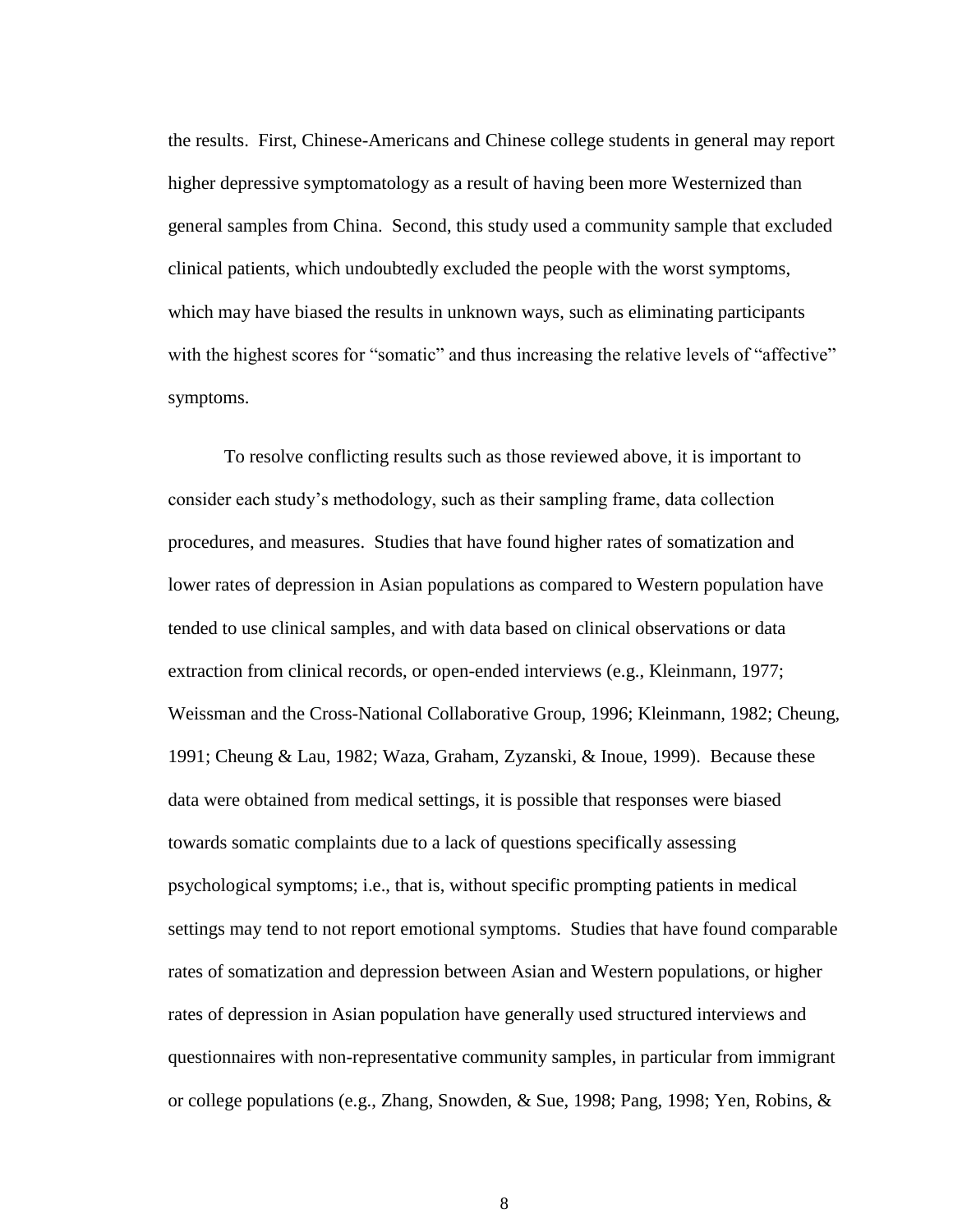Lin, 2000; Crittendon et al., 1992; Fugita & Crittendon, 1990; Kinzie, Ryals, Cottington, & McDermott, 1973). It may be likely that both the sampling frame and data collection procedure and measures contribute to the inconsistent findings. Studies that did not explicitly ask about psychological symptomatology may have failed to detect its presence. On the other hand, studies that used samples that have unique attributes may not be representative or generalizable of Asian populations in general. Reconciling these differences, future studies should focus on following procedures and administering measures that explicitly inquire about both somatic and psychological symptoms, and should focus representative community samples that have not been through a selection procedure (e.g., such as occurs with clinical samples) .

#### **Neurasthenia**

If depressive illnesses are less frequently diagnosed in Asian populations, are there other diagnoses in these cultures that are more frequently diagnosed? One possibility is neurasthenia. Neurasthenia, which literally means "nerve-weakness," is characterized by fatigue or weakness, sleep disturbances, poor concentration, poor memory, and pain associated with muscle tension. Neurasthenia is included in the World Health Organization"s International Classification of Diseases (ICD-10, WHO, 1992) but not in the Diagnostic and Statistical Manual of Mental Disorders – Fourth Edition (DSM-IV, American Psychiatric Association, 1994). The diagnosis has three specific criteria: (a) either persistent and distressing complaints of increased fatigue after mental effort, or persistent and distressing complaints of bodily weakness and exhaustion after minimal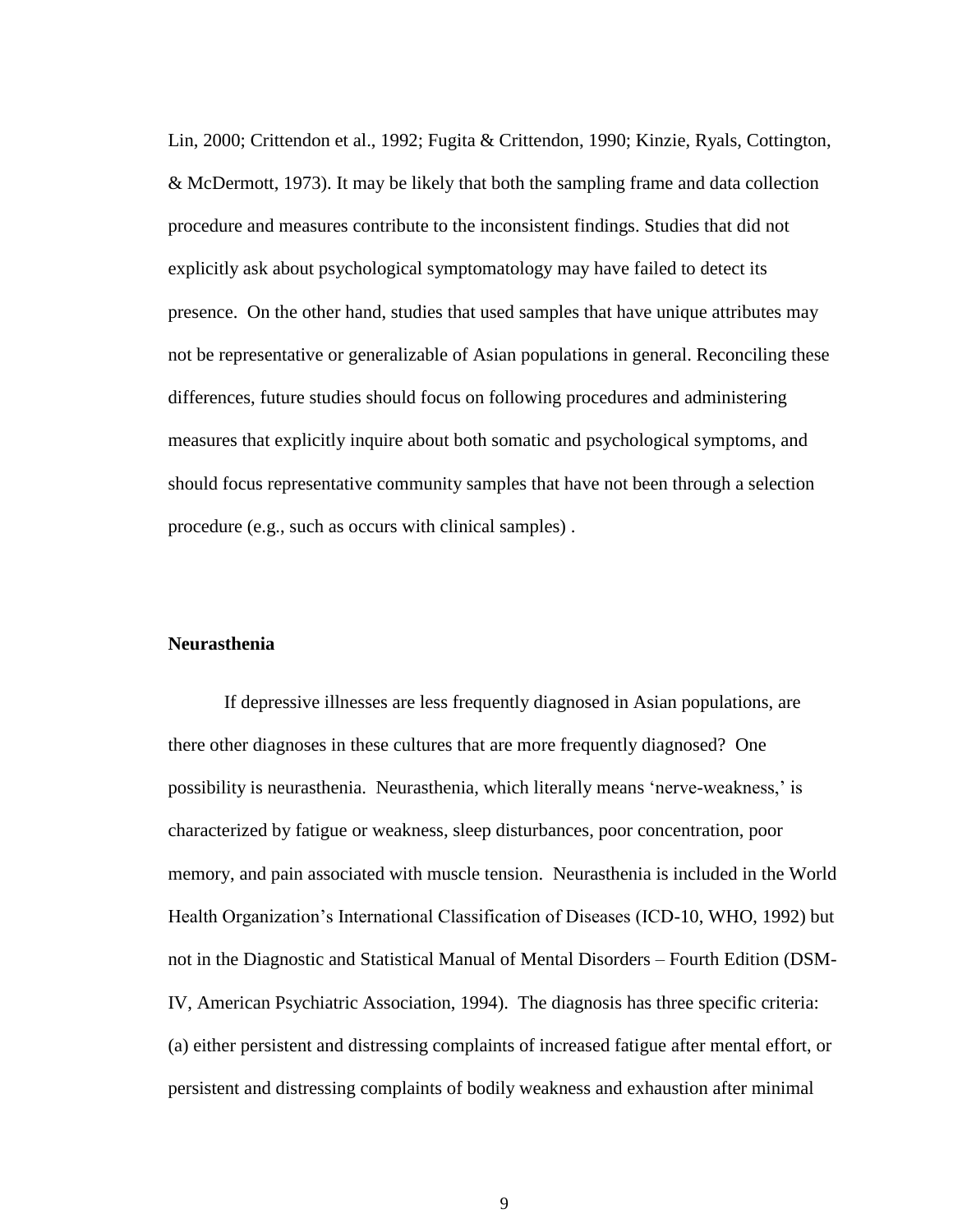effort; (b) at least two of the following: feelings of muscular aches and pains, dizziness, tension headaches, sleep disturbance, inability to relax, irritability, or dyspepsia; and (c) autonomic symptoms, such as palpitations, sweating, flushing, and tremors, or depressive symptoms that are not sufficiently persistent and / or severe to satisfy criteria for any of the disorders higher in the hierarchy of classification of neurotic, stress-related, somatoform disorders (World Health Organization, 1992). This follows from the structure of ICD-10 Diagnostic Criteria for Research wherein mood disorders, panic disorder, and generalized anxiety disorder supersede neurasthenia as a diagnosis (WHO, 1993).

In ICD-10, there are two main sub-types of Neurasthenia, with substantial overlap between the sub-types. The main feature of the first sub-type is a complaint of increased fatigue after mental effort, often associated with some decrease in occupational performance or coping efficiency in daily task. The fatigue is typically described as involving unpleasant intrusion of distracting associations or recollections, difficulty in concentrating, and inefficient thinking. The second sub-type focuses on feelings of bodily or physical weakness and exhaustion after minimal effort, accompanied by a feeling of muscular aches and pains and inability to relax. In both sub-types, other unpleasant physical feelings, such as dizziness, tension headaches, and a sense of general instability are common. Other diagnostic features include worries about decreasing mental and bodily well-being, irritability, anhedonia, varying minor degrees of both depression and anxiety, and sleep disturbances.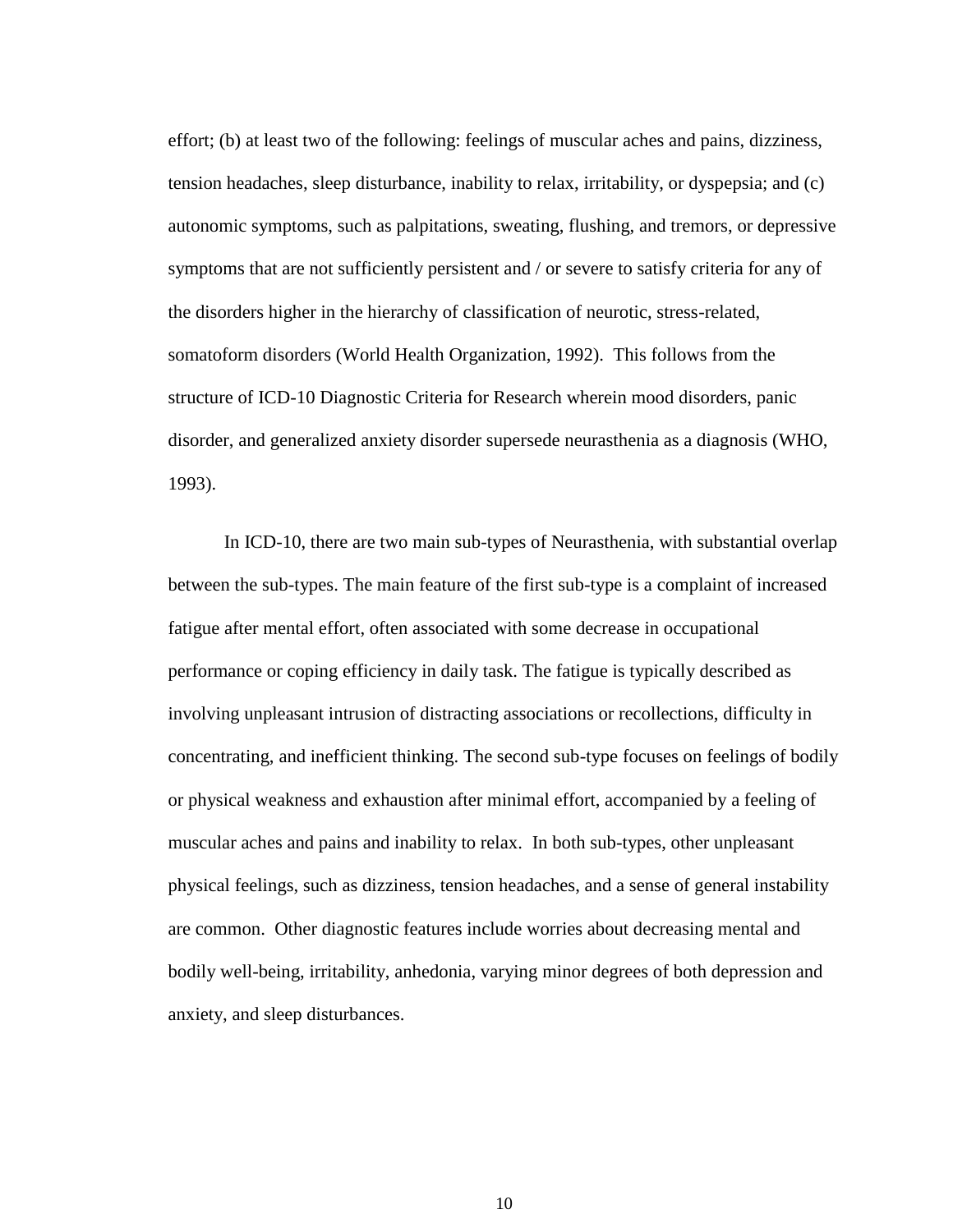Neurasthenia has been found to be the most common psychiatric outpatient diagnosis in China, and accounts for one third to one half of all outpatient diagnoses in China, whereas depression and related disorders are the leading diagnoses in Western cultures (Kleinman, 1977; Kleinman, 1982). However, there does appear to be overlap between neurasthenia and depression, with approximately 50% of neurasthenia patients also meeting criteria for major depression (Kleinman, 1982; Yan, 1989; Zhang, 1989). Results such as these have raised questions as to whether neurasthenia might simply best be thought of as a variant of depression. However, although nearly half of the sample diagnosed with neurasthenia also meet the criteria for major depression, the other half did not, which supports neurasthenia as a distinct disorder. One of the reasons that the diagnosis of neurasthenia persists today is that it is much more widely accepted in general Asian populations than depression.

# **Somatization in Children**

The studies reviewed above have focused on cross-cultural comparisons of adults in regards to somatization, but somatization may be particularly common in children, and particularly debilitating (e.g., Perquin, Hazebroek-Kampschreur, Hunfeld et al., 2000*;*  Campo & Fritsch, 1994; Garber, Walker, & Zeman, 1991; Garralda, 1996, Bernstein, Massie, Thuras, Perwien, Borchardt, & Crosby, 1997). A meta-analysis conducted in 1993 reviewed 119 studies assessing somatic symptoms in children and adolescents, and found somatic complaints to be prevalent (Campo & Fritsch, 1994). The somatic symptoms found to be most prevalent are headaches, autonomic and gastrointestinal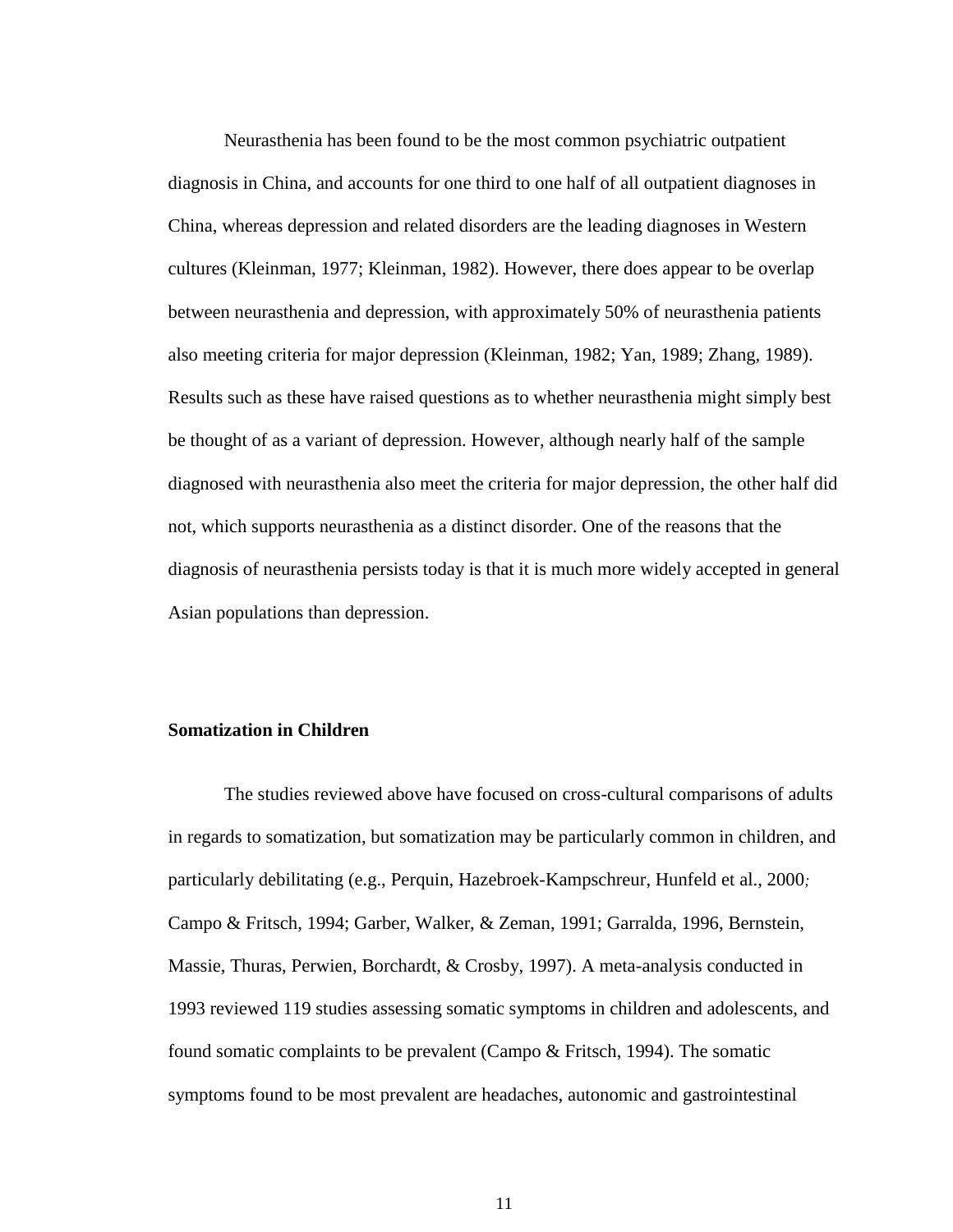complaints, and general aches and pains (Walker et al, 2006; Berstein, et al., 1997; Campo, Jansen-McWilliams, Comer, & Kelleher, 1999). A recent study using the Children"s Somatization Inventory with 1,173 nonclinical children between the age of 11 to 16- (with three 17-year-olds) reported that over one-third (37%) of participants had at least one frequent somatization symptom, and 12% endorsed four or more symptoms (Vila, Kramer, Hickey, Dattani, Jefferis et al. 2009). They found that the most frequently endorsed symptoms were headaches (66% overall and 13% overall endorsing it "a lot" or "a whole lot" respectively), low in energy (49% overall and 11% overall endorsing it "a lot" or "a whole lot"), sore muscles (49% overall and 11% overall endorsing it "a lot" or "a whole lot"), nausea (44% overall and 12% overall endorsing it "a lot" or "a whole lot"), stomach pain (43% overall and 9% overall endorsing it "a lot" or "a whole lot"), and lower back pain (40% overall and 11% overall endorsing it "a lot" or "a whole lot").

Not only are somatic complaints common in children but many studies have found that somatic complaints in children and adolescents are significantly associated with functional impairment, including increased school absences and poorer school performance (Vila et al., 2009; Robinson, Alverez, & Dodge, 1990; Campo et al., 1999). Vila et al. (2009), for instance, found that somatic symptoms were significantly related to functional impairment in everyday activities, with 30% of the participants not going to school, and 47% impaired in their ability to concentrate. Furthermore, somatization among children in pediatric primary care settings has been found to be significantly associated with psychopathology, family conflict, parent-perceived ill health, excess use of health and mental health services, and may predict emotional disorder and functional impairment in adulthood (Campo, Jansen-McWilliams, Comer, et al., 1999; Campo,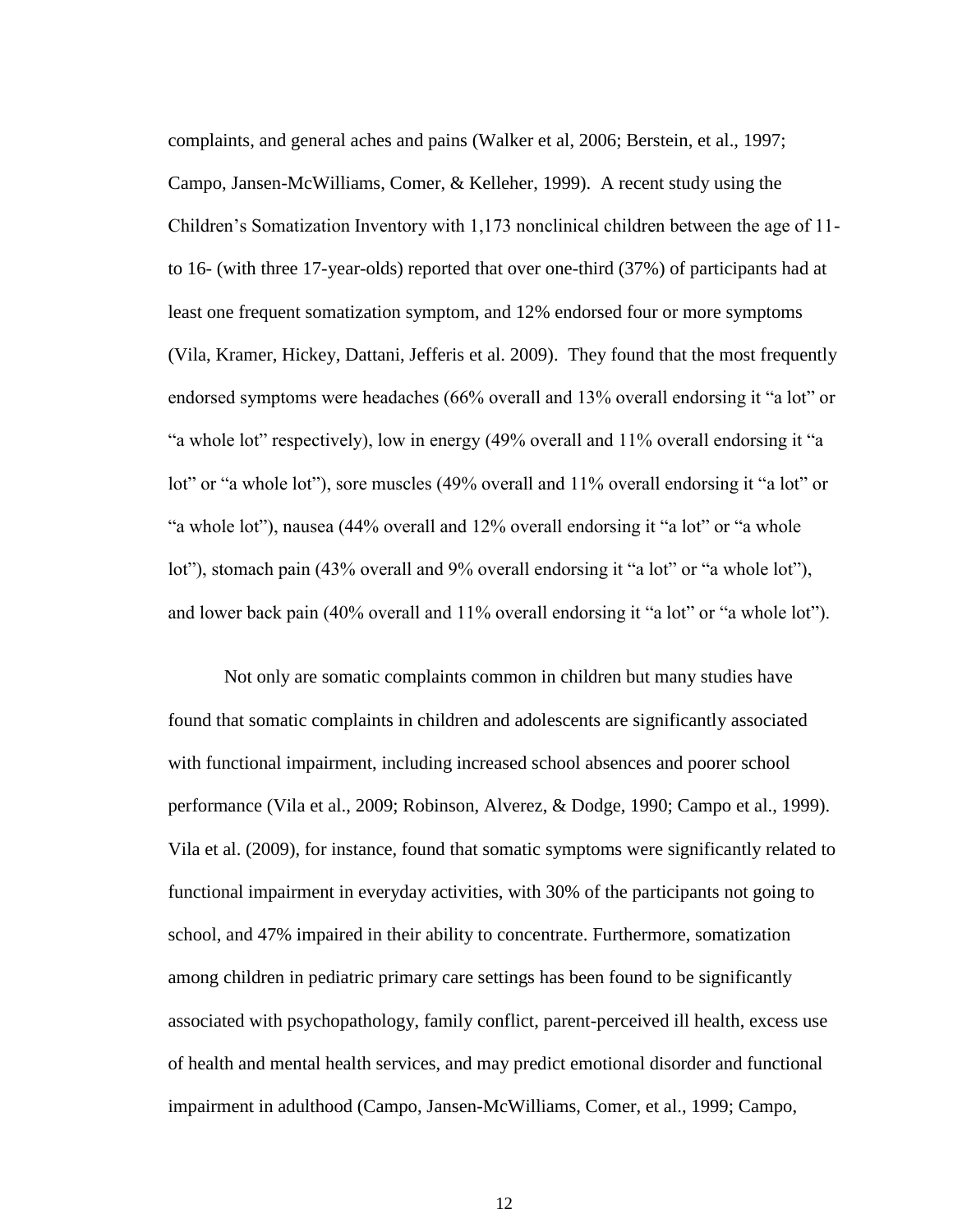DiLorenzo, Chiappetta, et al., 2001; Hotopf, Carr, Mayou, et al., 1998). Steinhausen (2006) followed 1,964 adolescents for seven years in a Swiss community, and found that somatic symptoms were stable into early adulthood, with children showing somatization during childhood showing a four-fold increase of somatization in adulthood over base rates. Furthermore, increased somatic symptoms in late adolescence significantly predicted phobic disorders and PTSD in males, and somatoform and anxiety disorders in females. Thus, somatization is a relatively common form of psychopathology in children, and is not only debilitating among children but often continues into adulthood.

Several studies have found that rates of somatization may peak in late childhood or early adolescence, with recurrent abdominal pain more common in early childhood, peaking in prevalence around age 9, and headaches peaking at age 12 (Garber et al., 1991; Domenech-Llaberia et al., 2004; Campo & Fritsch, 1994). Vila, Kramer, Hickey, et al. (2009) reported that the 11- to 12- year old group reported significantly higher scores on the Children"s Somatization Inventory than the 13- to 14- year old group.

This is perhaps not surprising, since the pre-adolescence and early adolescence period of life is when some of the most substantial changes in the human body and brain occur. Furthermore, some researchers believe that because children have immature cognitive and verbal skills, they have not yet acquired or are still in the process of learning a language for feelings, a vocabulary to express emotions (Garralda, 1992, Lloyd, 1986). Hence, some scholars believe that among children psychological distress manifests and is communicated somatically because of this lack of language (Campo  $\&$ Fritsch, 1994; Campo et al., 1999; Egger, Costello, Erkanli, & Angold, 1999).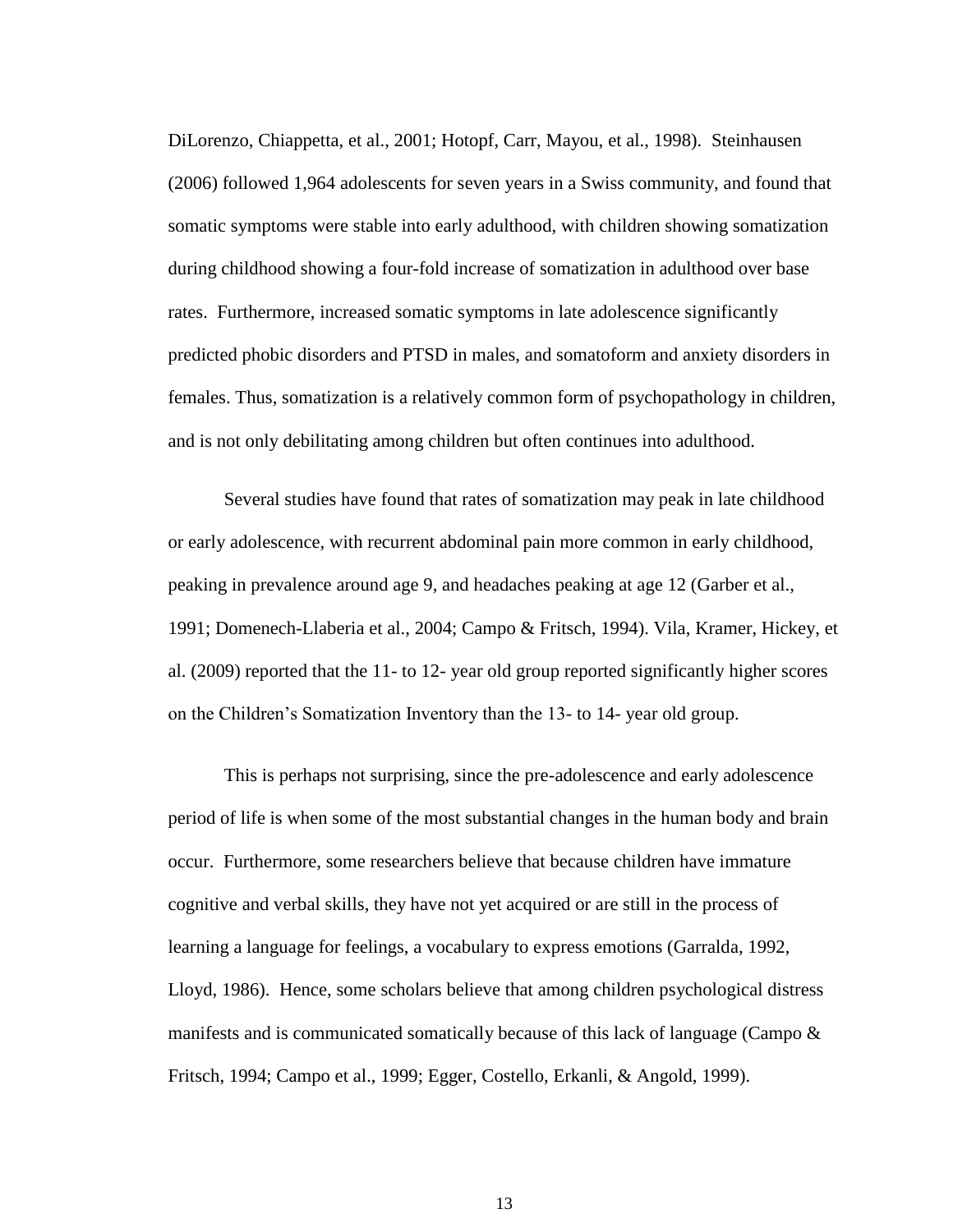#### **Models for Western vs. Asian differences in rates of somatization and depression**

Several explanatory models have been proposed for cultural differences in observed rates of somatization and depression. One of these models focuses on what has been called "Monism vs. Dualism," and a second on "Group Harmony" (Lewis-Fernández & Kleinman,1994).

Dualism, the philosophy that the mind is separate from the body (Kirmayer  $\&$ Santhanam, 2001; Lee, 2001), is an integral part of Western medicine wherein physical diseases and illnesses such as cancer or diabetes generally have physical symptoms or corresponding signs, whereas mental or emotional diseases or illnesses such as schizophrenia or depression have psychological symptoms or corresponding signs (Fabrega, 1991). Furthermore, although Western medicine does acknowledge comorbidity between diseases (i.e. having both cancer and depression), it sees each disease or illness as ontologically separate, or independently existing, and thus each disease or illness has its own set of interventions and treatments. Somatization, defined previously as exhibiting physical symptoms in the absence of underlying physiological disease, is in discordance with the Western medical system, and thus the term *psychosomatic* has become synonymous with somatization in an attempt to conform it to the Western medicine system where somatic symptoms do have an underlying disease that may be psychologically based. Recent studies have used terms such as "medically unexplained symptoms" as well "functional somatic symptoms" in lieu of the term somatization (Dhossche, Ferdinand, van der Ende, & Verhulst, 2001; Steinhausen, 2006; Eminson, 2007) to avoid implications suggested by the term psychosomatic. In contrast, depression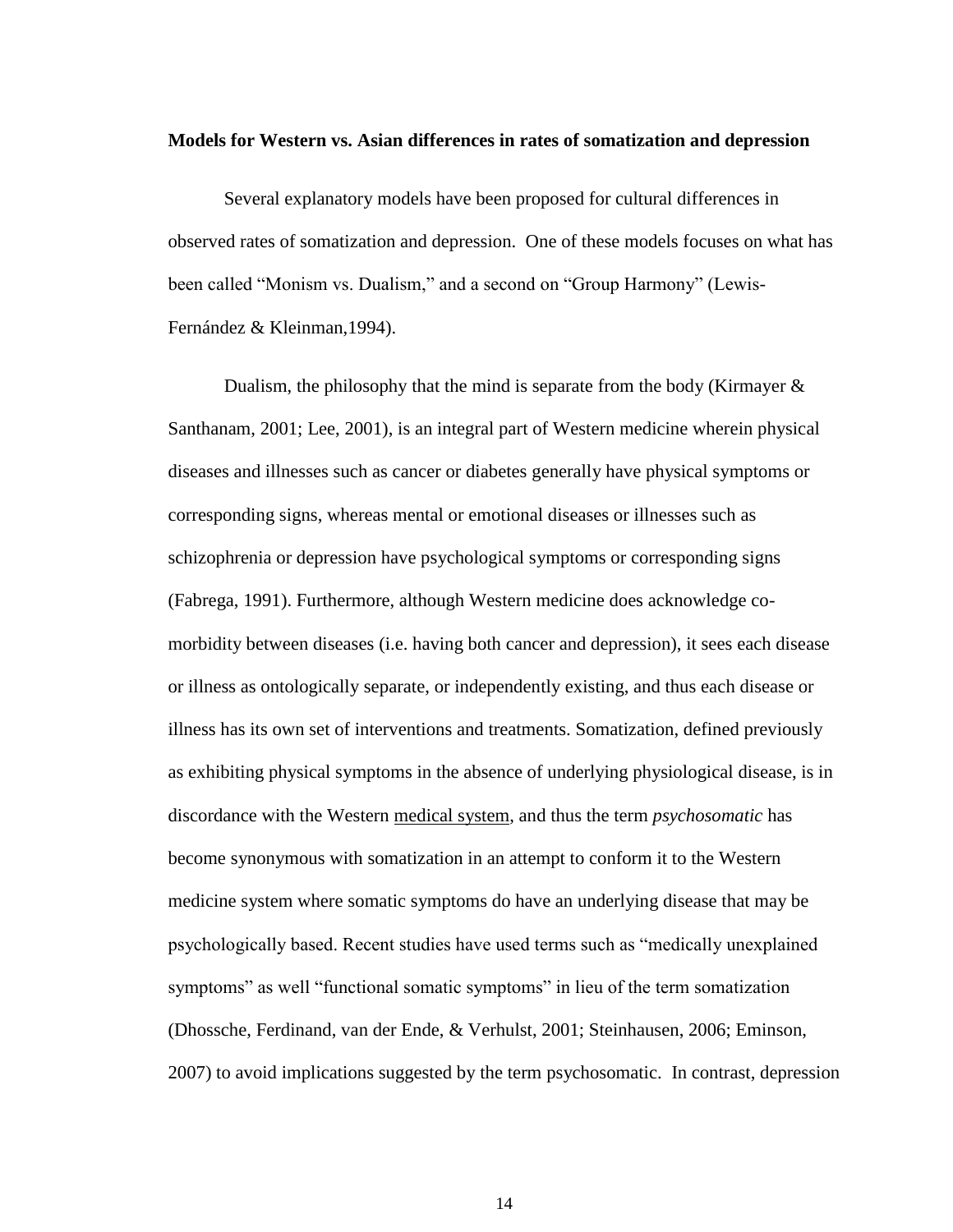is seen as a psychiatric illness with psychiatric symptoms, in accordance with the Western medical system, although depression may have medical components. This makes depression easier for the medical profession to diagnose than somatization, which requires biologically based illnesses be ruled out.

In Asian cultures, Monism is the prevailing philosophy, which sees the mind and body as one interchangeable entity, and this idea of holism does not involve a mind-body dichotomy (Bhui, 1999). Lin (1980) has suggested that one reason for higher rates of somatic complaints among Asian populations may be due to this philosophy. Whereas Western culture view somatization and depression as distinctly different diseases, non-Western culture may not differentiate them and view them simply as distress. Many Eastern medicine models, such as the Ayurvedic system from India or traditional Chinese medicine have the perspective that all diseases have both somatic and psychological causes and symptoms (Fabrega, 1991). They may see a diagnosis of depression as redundant, when symptoms of depression such as sadness or anhedonia may be an indicator of liver disease. One consequence of this perspective is that individuals may feel it sufficient to report only one complaint, generally somatic complaints, to describe both their bodily and mental distress, as they are not viewed as separate from each other. The Japanese, for example, often associate the abdomen with emotions and feelings (Lock, 1980), and will present abdominal complaints and other body sites to indicate their psychological pain (Waza, et al., 1999). Therefore, when a patient reports to the doctor that his/her throat hurts, the patient may also be implying to the doctor that they are sad, and that this is culturally understood. Similarly, from a monism perspective, an individual who describes psychological problems may also be implicitly implying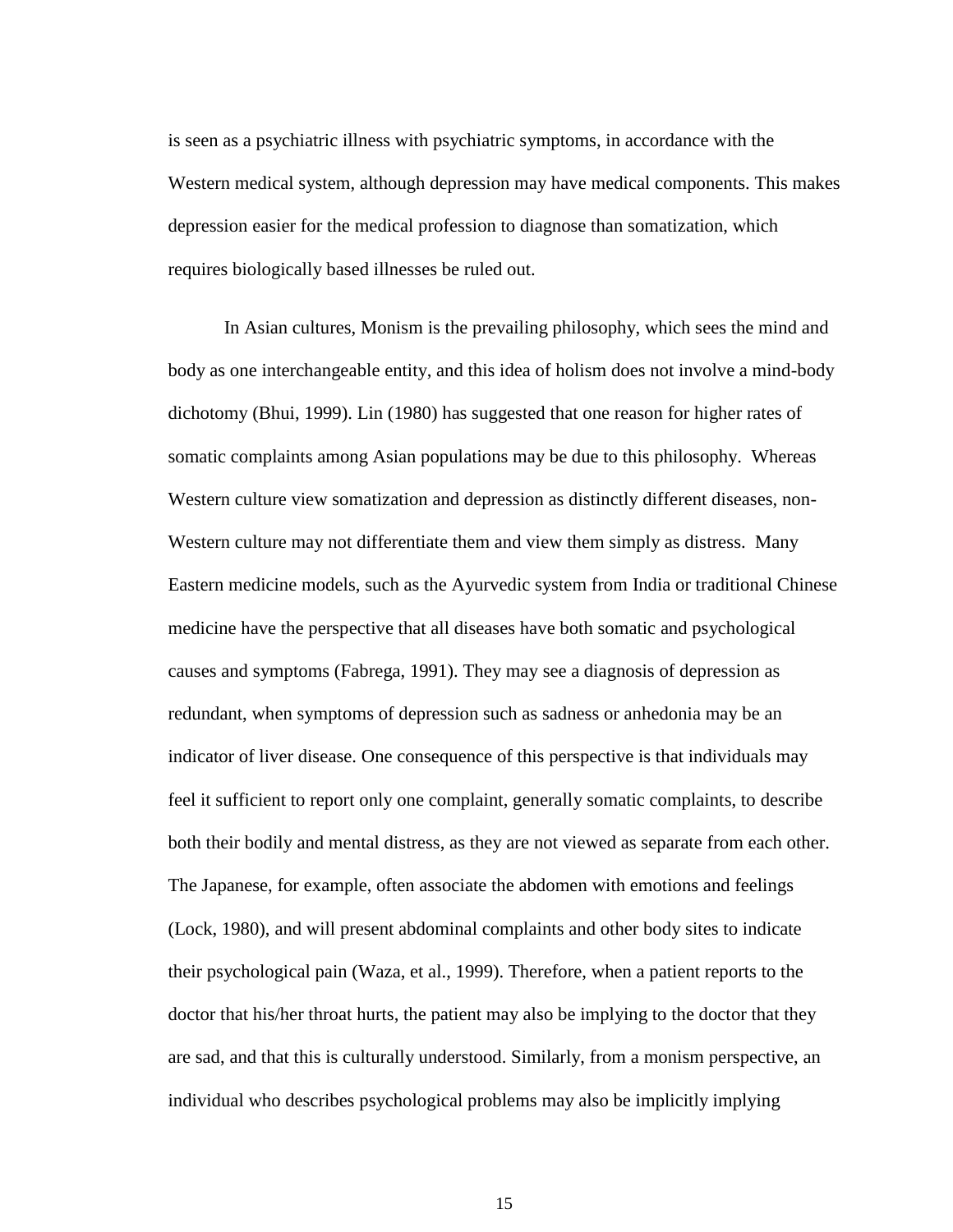relevant somatic problems. If a patient says that s/he is sad, a doctor might also ask if the patient had pain in the throat or lungs. However, reporting of somatic complaints is generally more prevalent, perhaps partly due to the fact that in Asian cultures, internal and emotional features are not necessarily regarded as the most important diagnostic characteristics of an individual, and generally are widely considered to be less treatable (Kitayama & Markus, 1995; Corrigan & Watson, 2002).

Although this may suggest that Asians are more likely to seek out medical help for somatic problems, monism does not preclude Asians from being aware of only somatic symptoms, nor does it preclude being unaware of or not focusing upon emotional or psychological states. When a clinician directly asks about psychological or emotional symptoms, Asian patients have been found to be aware of and generally understanding of such states (Cheung, 1995). Three community survey studies using Vietnamese refugee samples found that these participants initially reported only physical symptoms, but when they were specifically asked about psychological symptoms, they did not have any difficulty understanding or reporting their psychological symptoms (Lin, Tazuma, & Masuda, 1979; Lin, Masuda, & Tazuma, 1982; Masuda, Lin, & Tazuma, 1980). However, it is emphasized that although these patients were aware of their mental distress, many believed that their symptoms stemmed from bodily malfunctions rather than from psychological stress (Lin, Masuda, & Tazuma, 1982). For example, Lin et al. (1982) found that although patients reported anxiety symptoms when specifically asked (along with reporting insomnia and indigestion), they interpreted the anxiety symptoms as "kidney insufficiency" or some other direct physiological dysfunction (e.g., "liver problems") rather than stemming from an excessively stressful situation. This suggests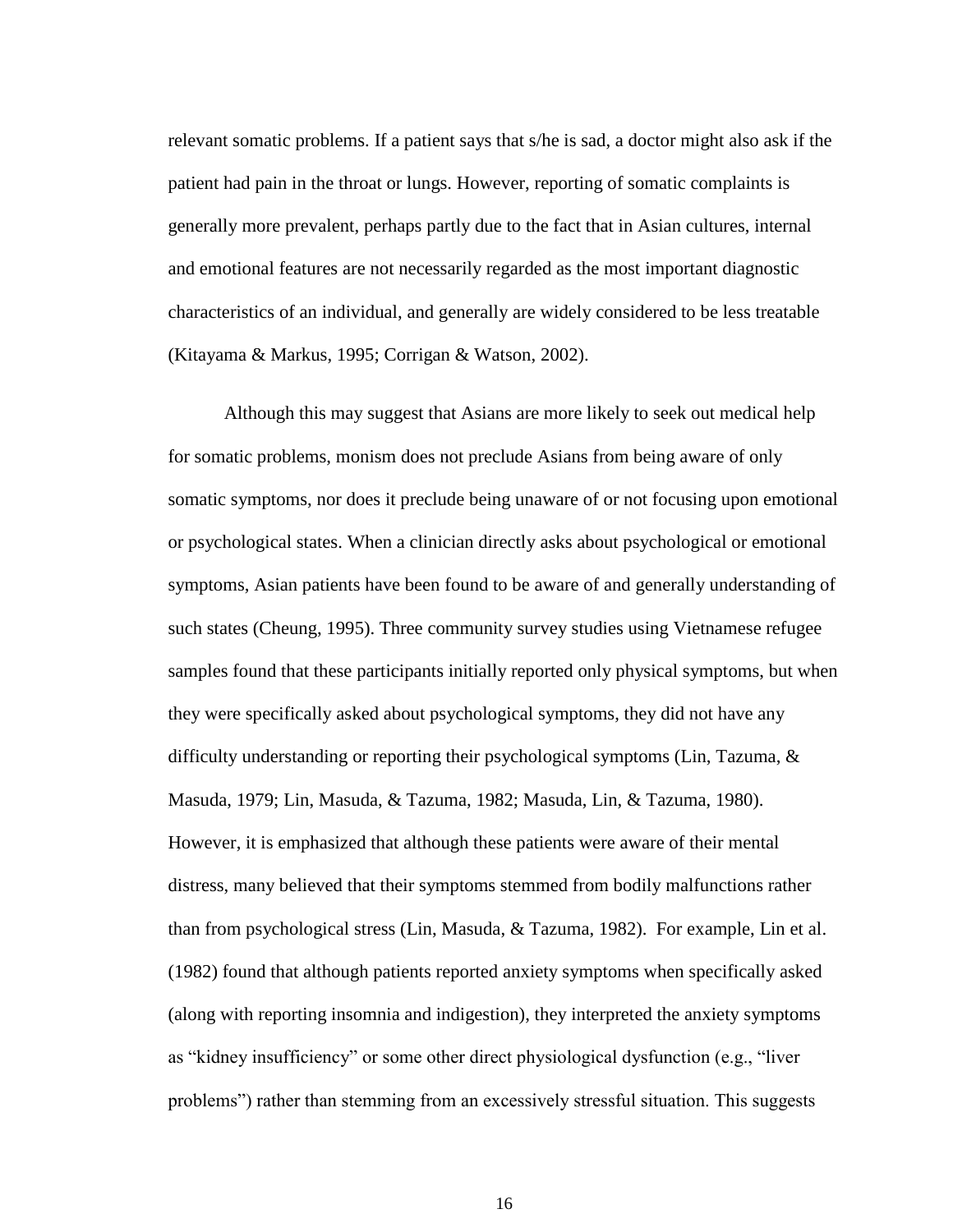that because of the body-mind unity, once physiological discomfort or symptoms are identified, because there is no separate attention paid to emotions, psychological symptoms were fully integrated with other physiological problems and viewed as part of the larger whole (Lin, 1980), and may be unnecessary to report, unless directly asked. What this suggests is that Asians may tend to prioritize physical maladies over emotional or psychological ones, and even when emotional or psychological symptoms are identified, tend to combine them with physiological ones.

A second model that has been used to explain Asian and Western differences in symptoms has been called the 'Group Harmony' model. This model posits that in certain cultures individuals work primarily towards the betterment of the group, rather than the betterment of the individual. This is often called collectivism, where the needs and goals of the groups supersede the needs and goals of the individual (Smith, Dugan, Peterson,  $\&$ Leung, 1998). Collectivist cultures place a heavy emphasis on relationships and interdependence, with behaviors and emotions controlled by the norms and responsibilities to the group (Triandis, 1994). Kleinman (1977) suggested that somatic symptoms may be perceived as less self-centered and therefore less disruptive to group harmony than depressive symptoms.

This model has stimulated a number of studies on Asian populations" expression of depressive or sad affect. Various studies have shown that culture is related to differences in personality, family dynamics, behavior patterns, and one"s understanding of health, illness, and treatment (Uba, 1994), and in general Asian cultures have been found to favor emotional control and inhibition of affective expression (e.g., Uba, 1994).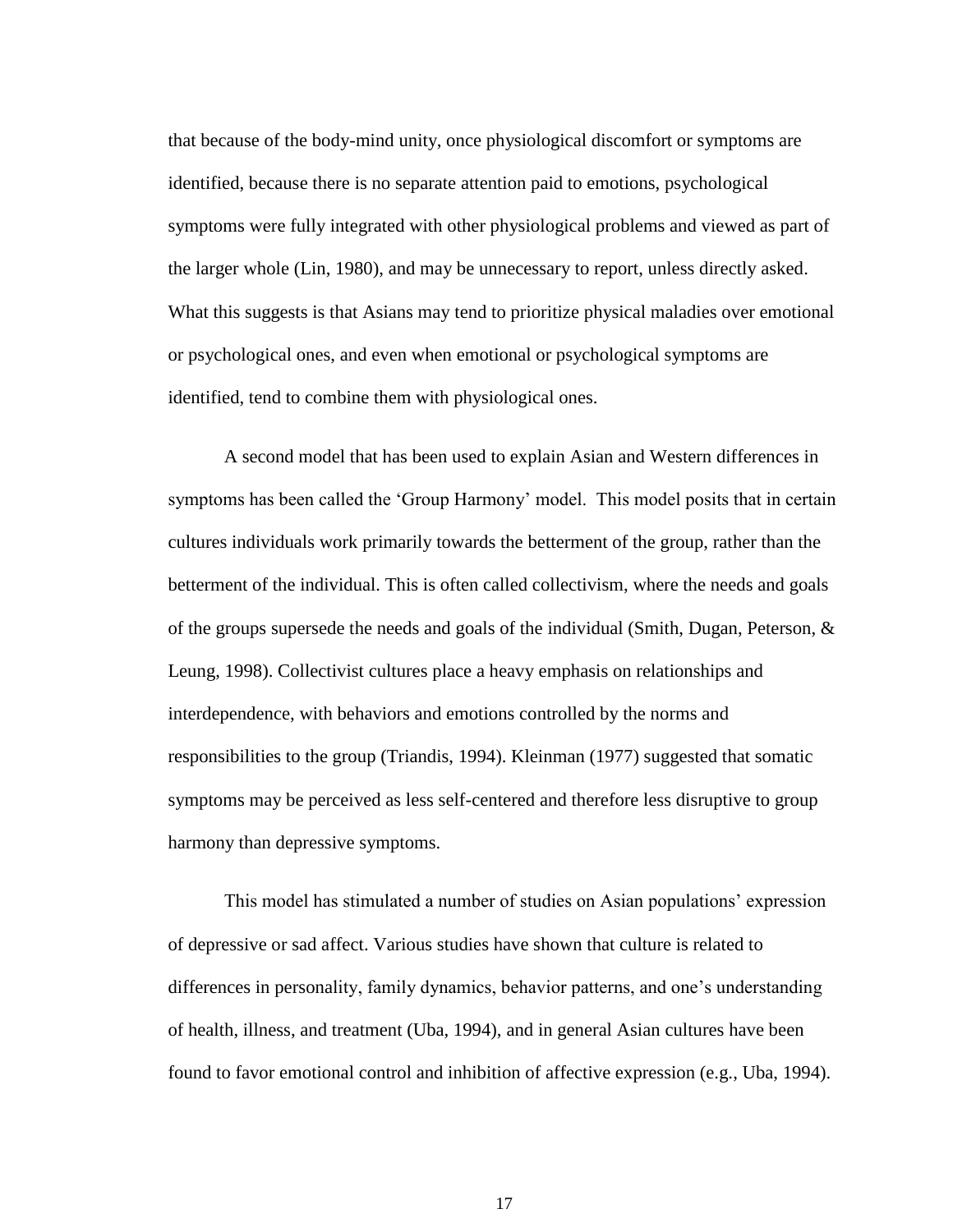Additionally, "forbearance," an important social virtue of Confucianism, advocates taking control of one"s emotion (The Chinese Culture Connection, 1987). Behaviors that are upsetting to the social group are discouraged; among Chinese, for instance, socialization teaches that when an emotion is experienced, one should suppress the emotion and transform it into something more tangible, such as somatic complaints (Lin et al., 1982). Asian Americans consider behaviors to represent mental illness if the behaviors are disruptive to the social group (Moon & Tashima, 1982). When asked in a survey on different mental disorders and help-seeking behaviors, Chinese Americans indicated that somatoform disorders were the least socially disruptive as compared to anxiety disorders and depression, and in this study research participants were more willing to acknowledge somatoform problems, and seek help for them as opposed to any other mental disorders (Kung & Lu, 2008).

#### **Anger Expression**

Most research investigating links between somatization and affect expression in non-Western cultures has focused on depressive affect – i.e., sadness – or occasionally on anxious affect. However, another important affect that is likely influenced by cultural processes is anger. The few studies focusing on anger do suggest that there may be cross-cultural differences in the expression and people"s reactions to anger. A study with participants from 48 countries including many Western and Asian countries assessed adults" preferences and desires for their children"s emotions and emotional expression. This study found that parents in countries such as Thailand, Malaysia, Nepal, Indonesia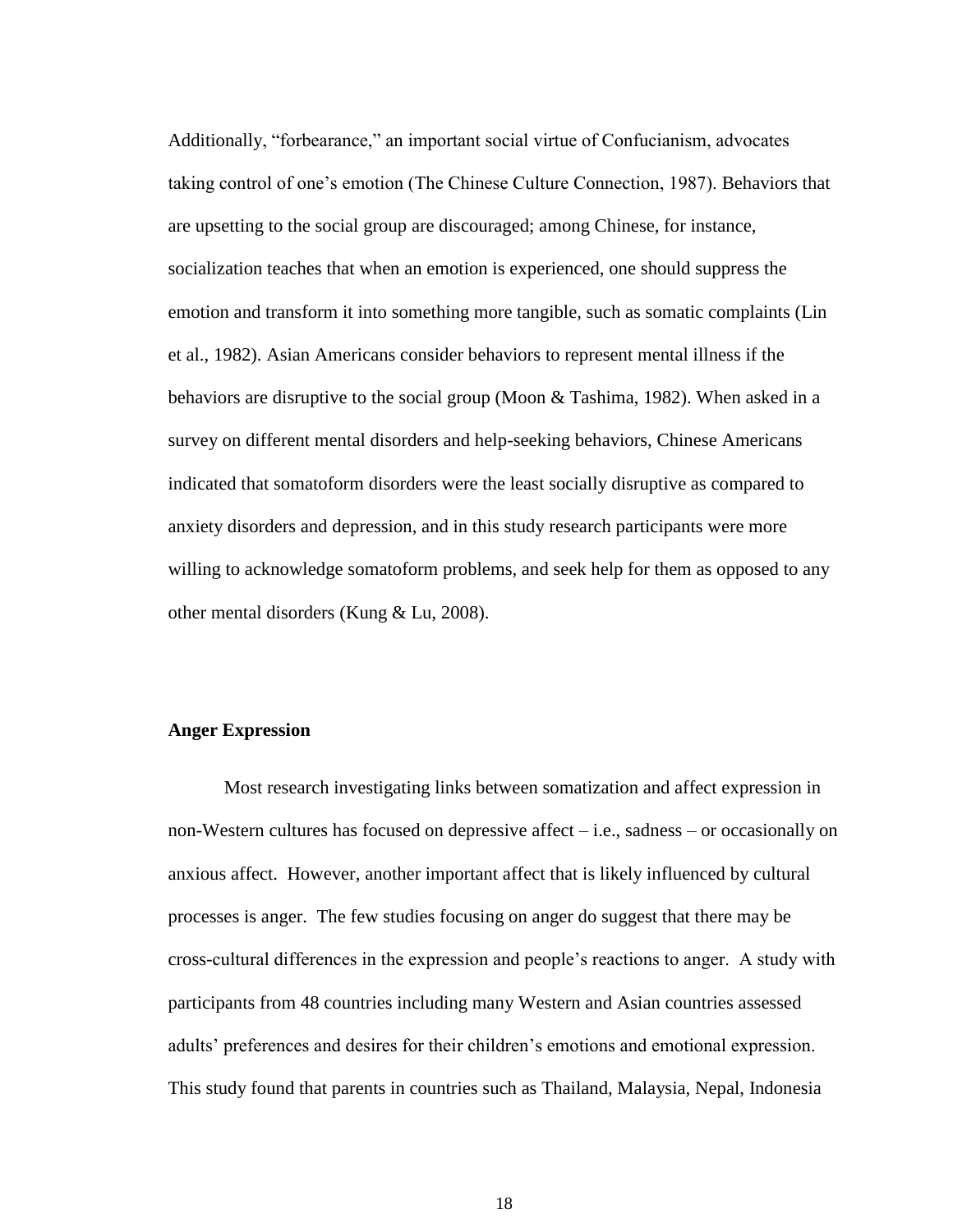reported among the highest levels of desire for anger suppression whereas parents in countries like Canada, Italy, Australia, and the U.S. were among the lowest (Diener  $\&$ Lucas, 2004). These parental preferences represent social norms for the children that suggest that, since expression of anger represents violation of such social norms, it may result in distress for the individual; in fact, one of the most common sources of emotional distress is expression of anger (Deffenbacher & Stark, 1992; Greenberg, 2002).

Much of the research stemming from Kleinman"s (1977) early work has suggested that somatic symptoms may be perceived as less self-centered and hence less disruptive to group harmony than depressive symptoms. Hence, according to the perspective of Kleinman and others, situations that might give rise to depressive symptoms in Western cultures may give rise to somatic symptoms in Asian cultures (and vice versa). However, it is possible -- even likely that -- anger is perceived as even more disruptive to group harmony than depressive or anxious symptoms. Anger is an emotion that has been described as "*ego focused'* because the primary reference is the individual and his or her own internal attributes (Markus  $\&$  Kitayama, 1991), and anger generally involves dissatisfaction with others. Publicly displaying anger can be at odds with maintaining interdependence, cooperation, and when unguarded can result in confrontation and conflict in the group. For many cultures that emphasize group harmony, expression of anger is considered childish and dysfunctional. Furthermore, some cultures such as the Japanese socialize children from an early age to control the expression of anger and avoid disruption of the harmony in a social situation (Miyake, Campos, Kagan, & Bradshaw, 1986). In their study, Miyake et al. (1986) found that among 11 month old American and Japanese infants, the Japanese infants took 2.5 times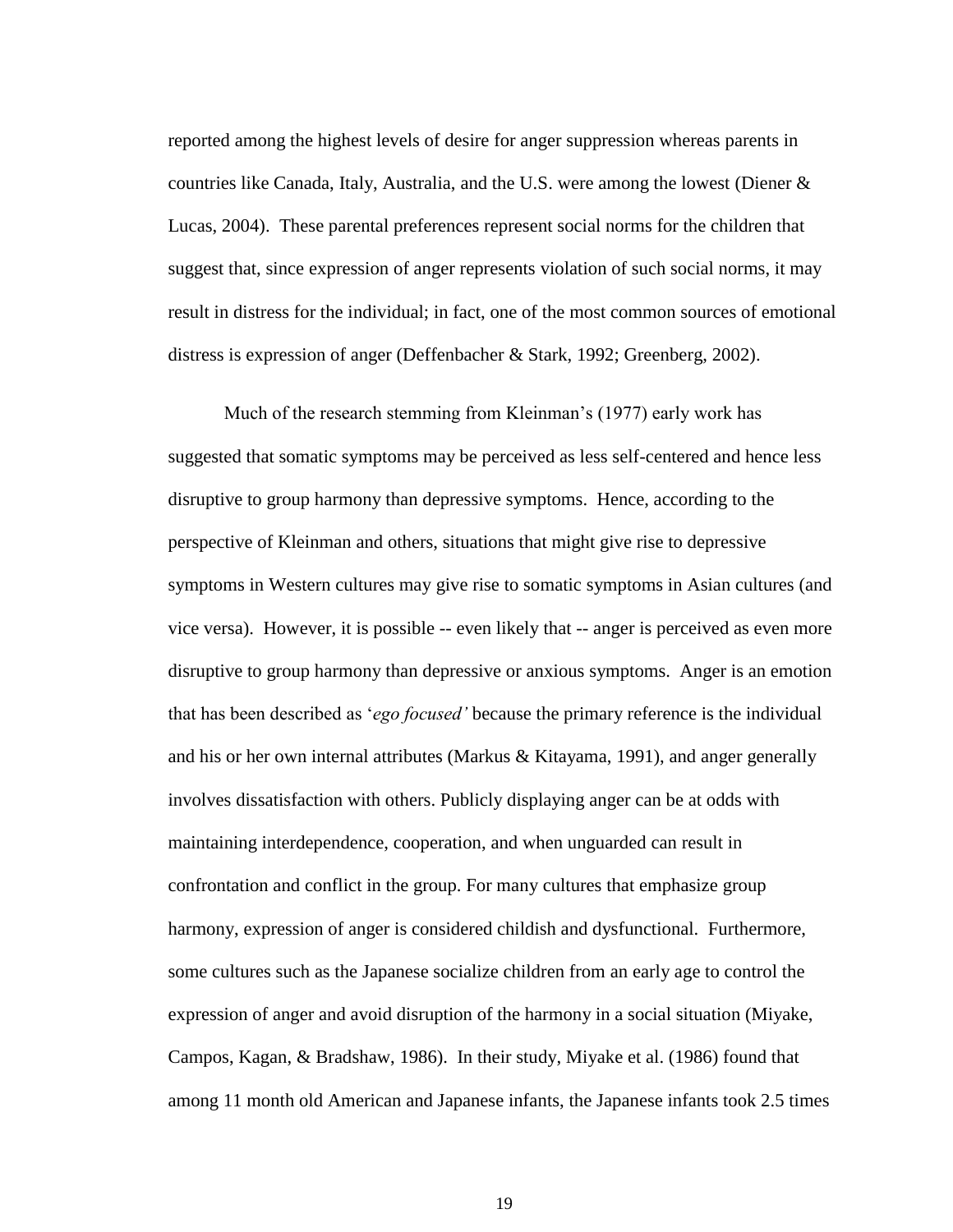longer to recover playing after hearing an angry vocal expression of their mothers as compared to the American children, which suggests even by this age, anger was aversive and disruptive to behavior. Further, in Asian cultures anger was found to be highly disruptive to group harmony because it facilitates individual domination (Barrett & Campos, 1987), whereas shame is seen as more appropriate because it facilitates submission to the group.

However, it has been found that under some circumstances, excessive avoidance of angry affect can have negative consequences, at least in Western cultures. For example, studies conducted in Western nations have found that suppressed anger is associated with depressive symptoms in adults (Biaggio & Godwin, 1987; Clay, Anderson, & Dixon, 1993). In fact, there is a belief in Western culture, partly from classic Greek literature and psychoanalytic psychology, that some anger expression is good since it is seen as a release or catharsis (Schaar, 1961; Breuer and Freud, 1957), although moderation and appropriate expression is essential since expressing anger can itself cause negative reactions in the recipient, and negative consequences for the individual expressing the anger (Zeman  $&$  Shipman, 1996). Another study with women with breast cancer found that holding negative emotions internally instead of venting anger eventually lead to feelings of anxiety, worry, and develop a sense of despair (Fernandez-Ballesteros, Ruiz, & Garde, 1998).

Several studies have found differences in reactions to anger expression between Asian and Western populations. A study of Asian Indian-American and Euro-American males found that when asked to express anger in a social confrontation, the Asian Indian-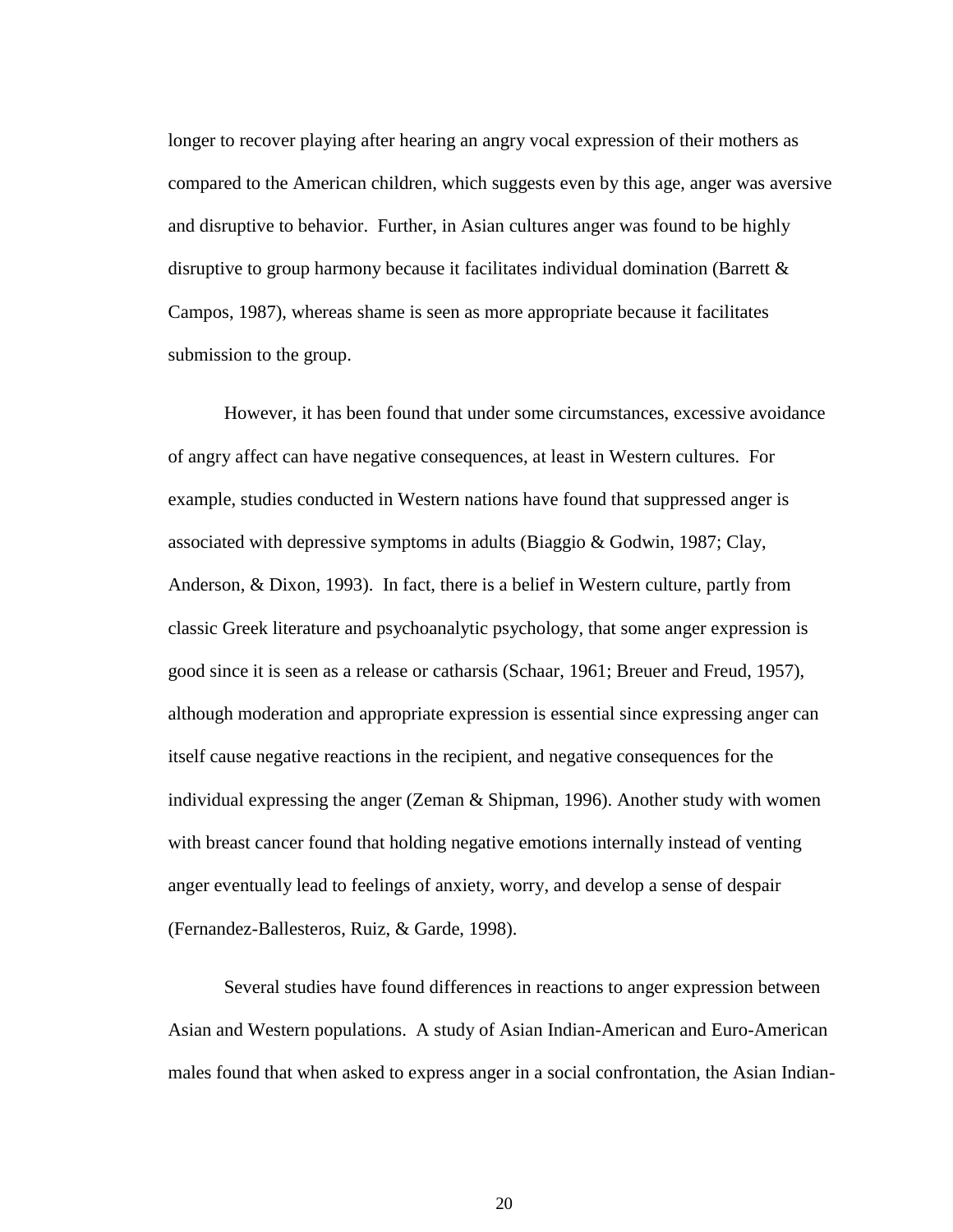American participants showed delayed diastolic blood pressure recovery and increased introspective cognitive strategies such as repression and rational coping self-statements rather than direct expression of anger, which may result in this population having relatively little experience or familiarity with direct expression of anger (Suchday  $\&$ Larkin, 2004), although it could also reflect increased discomfort with expression of anger. In this study, participants engaged in an interaction with a non-acquiescent male experimental confederate, with the research participant asked to suppress or express their anger towards the confederate. Following the interaction, they were asked to rate the level of their anger as well as resentful and reflective cognitions related to anger, and blood pressure and heart rate responses were recorded throughout the interaction and afterwards. When Asian Indian-American participants were asked to actively show their anger, they had increased blood pressure and their blood pressure took a longer time to return to normal after the confrontation than Euro-Americans.

#### **Present Study**

The present studied assessed relations between the experience and control of anger, and somatization and internalizing psychopathology among a group of middleschool children in Vietnam. In a review of published psychological research, Arnett (2008) found that across several journals, including *Developmental Psychology*, *Journal of Personality and Social Psychology*, *Journal of Abnormal Psychology*, *Journal of Family Psychology*, *Health Psychology*, and *Journal of Educational Psychology*, only a small portion of studies published between 2003 and 2007 included non-American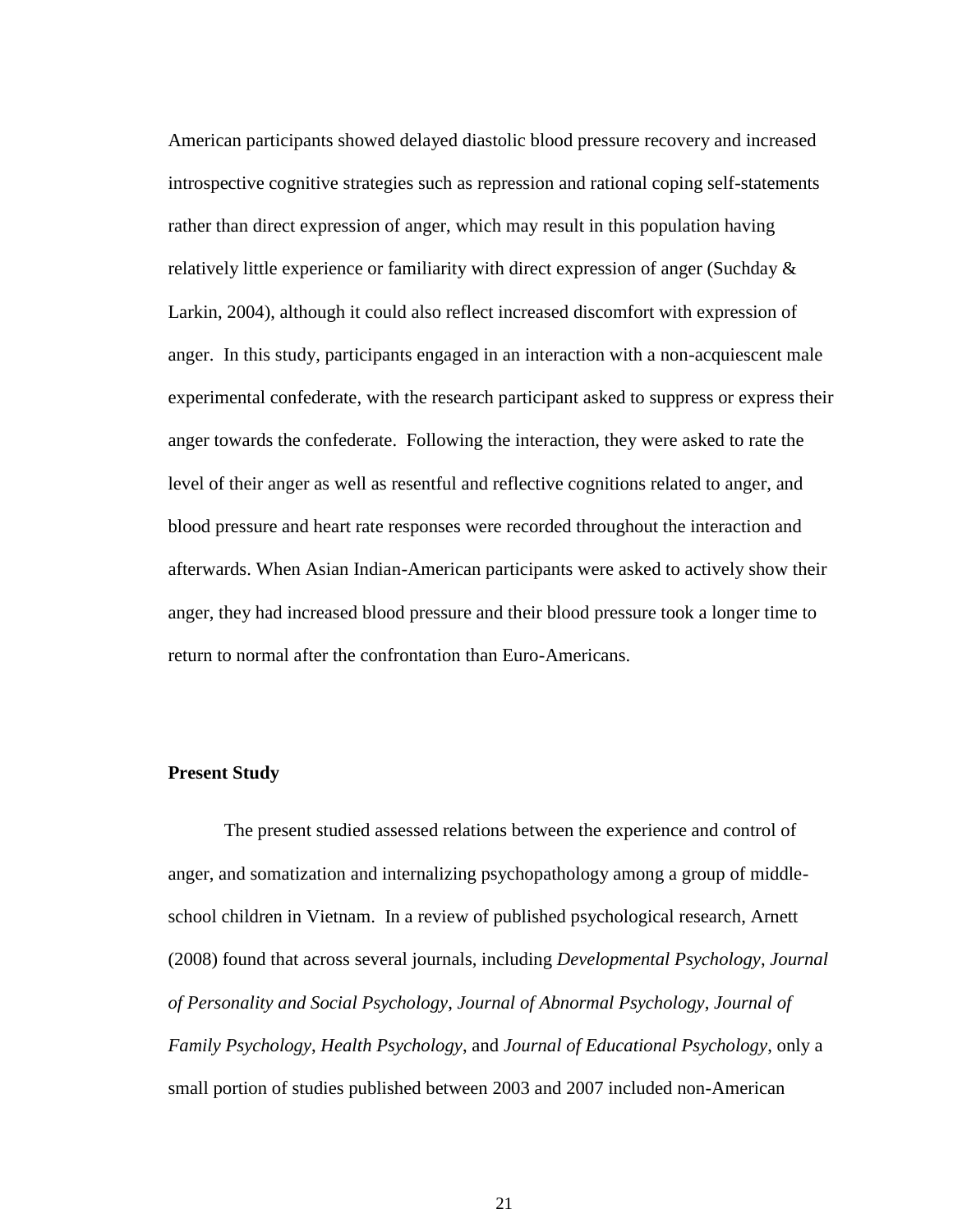samples, despite the fact that Americans represent only about 5% of the human population. In fact, for Asian samples in particular, across those six journals and five years, only about 3% involved Asian samples. Arnett (2008) found little change in these results from 1988 to 1993 to 1998. He concluded by stating "the restricted focus of American psychology makes it an incomplete science, a field that cannot truly be said to represent the human population. It does seem dubious that American psychology can claim status as a human science if its focus is on only 5% of the human population" (p. 613), urging the field to expand its breadth geographically beyond American borders. Thus, one of the goals of the present study is to culturally broaden research focusing on the relation affect and child psychopathology. Our sample is a representative sample of non-referred Vietnamese middle school children, which will help shed light on how non-Caucasian samples experience and respond to anger, and the consequences of their actions.

More specifically, purpose of the present study was to determine the relation between the experience and expression of anger, vs. suppression of the expression of anger, and various forms of psychopathology among Vietnamese children. We focused on children in grades six and nine, which is the time period where some researchers believe somatization peaks (Garber et al., 1991, Domenech-Llaberia et al., 2004, Campo & Fritsch, 1994) while it is also a time period when children are solidifying and learning cultural suppression and display of emotions (Garralda, 1992).

Based on the literature reviewed above, our primary hypotheses were that among Vietnamese children (a) behavioral expression of anger (AX-O) would be positively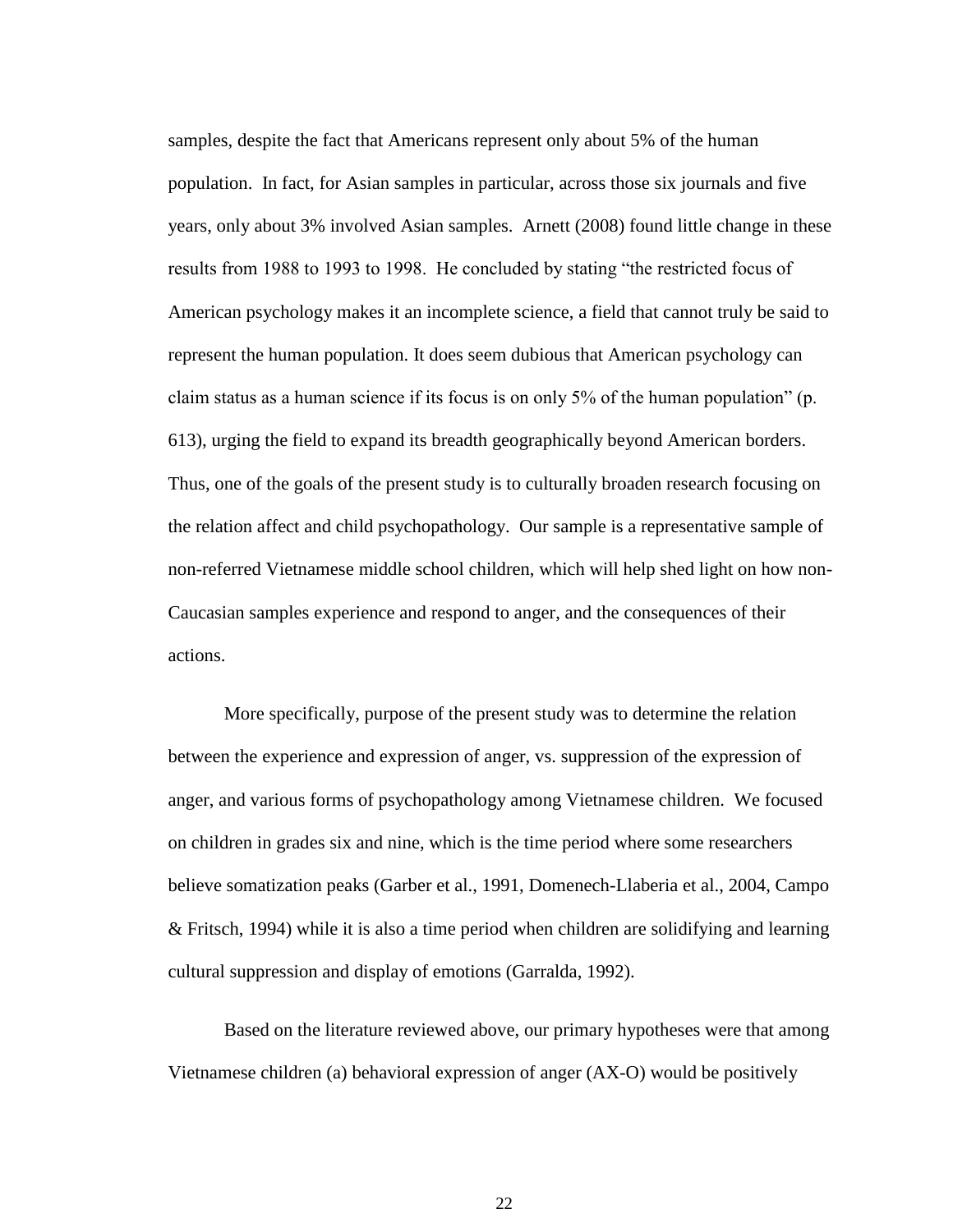correlated with anxious and depressed symptoms, because of both the social (e.g., rejection) and intra-personal (negative self-evaluation) consequences of behavioral expression of anger, (b) behavioral expression of anger (AX-O) also would be positively correlated with somatic symptoms because of the autonomic arousal associated with behavioral expression of anger, but at a lower level than behavioral expression of anger was correlated with depression and anxiety, (c) experience of anger but behavioral suppression of anger (AX-I) would be positively correlated with somatic symptoms because of the autonomic arousal associated with the experience of anger, (d) experience of anger but behavioral suppression of anger (AX-I) would also be positively correlated with depression and anxiety because of the intra-personal (negative self-evaluation) consequences of experience of anger, but at a lower level than it is correlated with somatic symptoms, (e) control of anger (AC-O, AC-I) would be significantly correlated with somatization, because of the autonomic arousal associated with anger; (f) this effect would be stronger at higher levels of Trait Anger, because these individuals would be experiencing more anger, and hence more arousal. Trait Anger refers to the frequency, intensity, and duration state anger is experienced.

We also made hypotheses in regards to the relation between the STAXI variables and the CBCL Aggressive Behavior scale: (a) that anger experience (AX-O and AX-I) would be positively correlated with CBCL Aggressive Behavior, (b) that this relation would be higher for higher levels of trait anger, as individuals with higher levels of trait anger would likely be expressing more anger and hence more aggression; (c) that anger control (AC-O and AC-I) would be negatively correlated with CBCL Aggressive Behavior, and (d) that this relation would be larger for higher levels of trait anger, as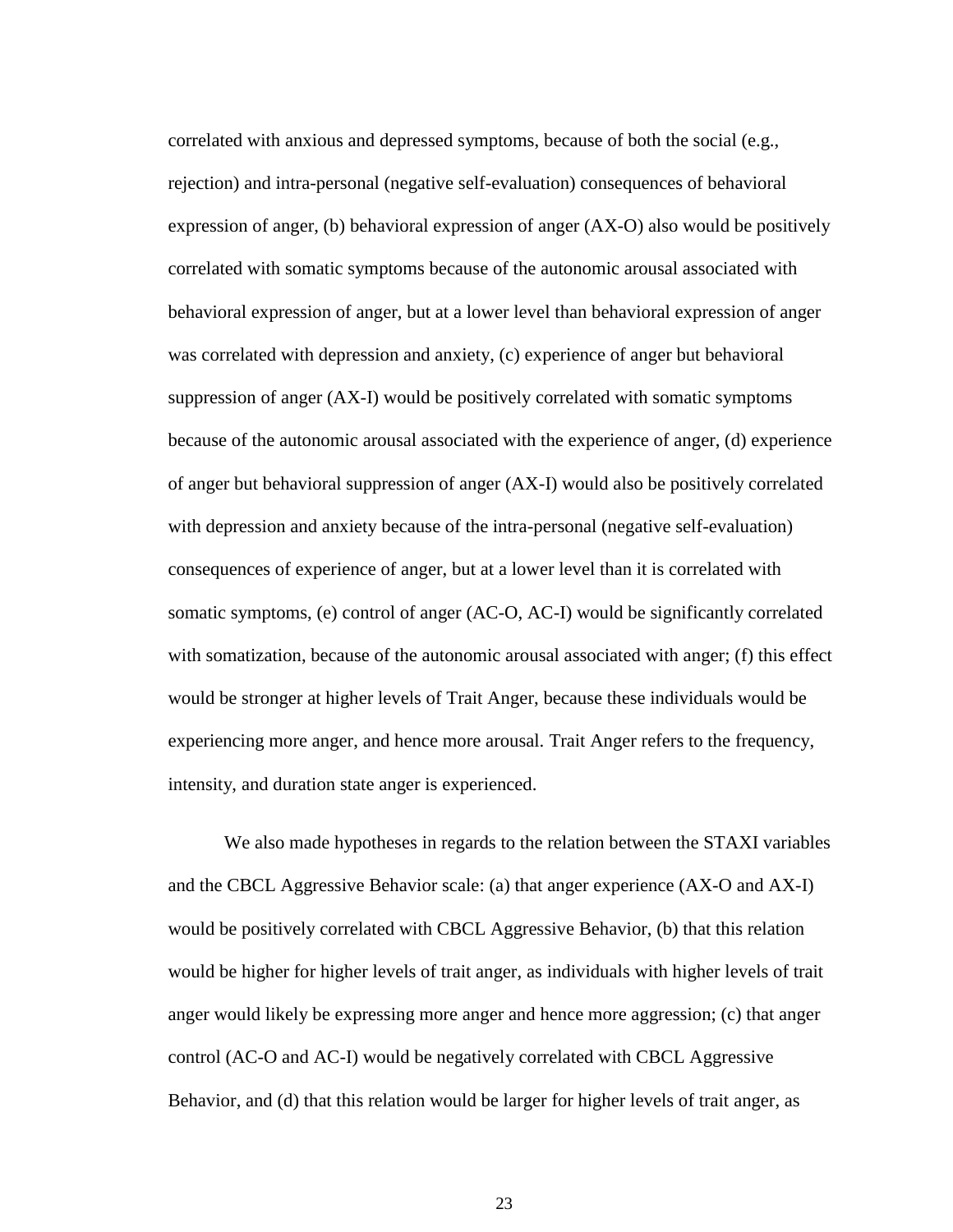among individuals with higher levels of trait anger a lack of control of anger would be associated with more aggression.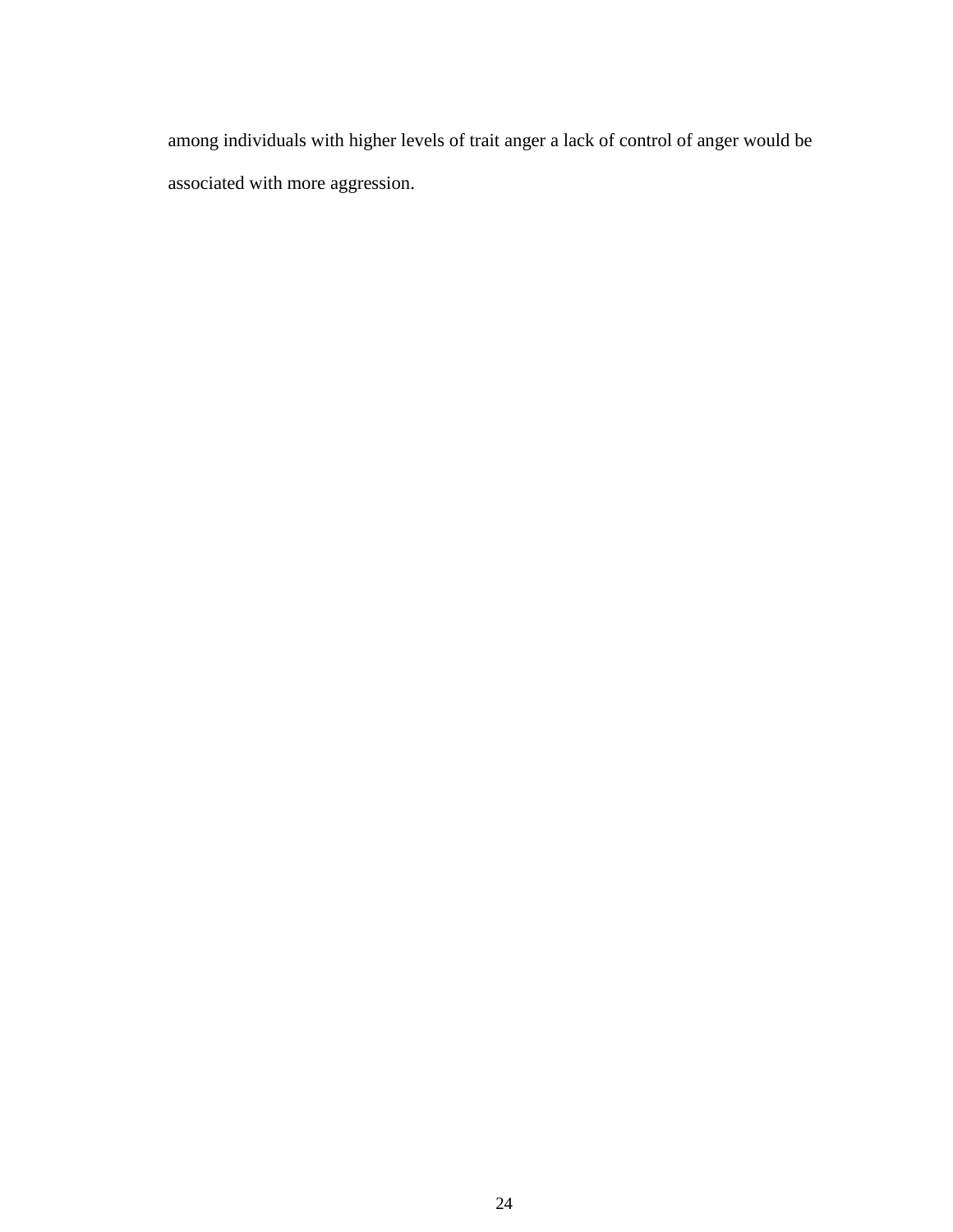#### CHAPTER II

# **METHODS**

#### **Participants**

The sample for the present study consisted of 365 grade 6 and grade 9 students in the Danang City School System, in Vietnam. Participants were randomly selected using a stratified sampling procedure across the district. There was over-sampling of ethnic minorities from the mountain region, because of their relatively small numbers. The participant's mean age was 12.68 (SD 1.54), 50.7% were in the  $6<sup>th</sup>$  grade, and 49.6% were male. The Danang City is a rapidly growing port city located in the center of Vietnam with a population of slightly less than one million. It is the fourth largest city in country.

#### **Measures**

*Translation Procedures*. Following the suggestions of a number of authors (e.g., vande-Vijver & Hambleton. 1996; van Widenfelt et al., 2005) as well as based on our own experience, we did not use a strict translation / back translation method, because an item can be translated literally correctly, but translated conceptually incorrectly, and back translation will not capture this error. Rather, we used a consensus approach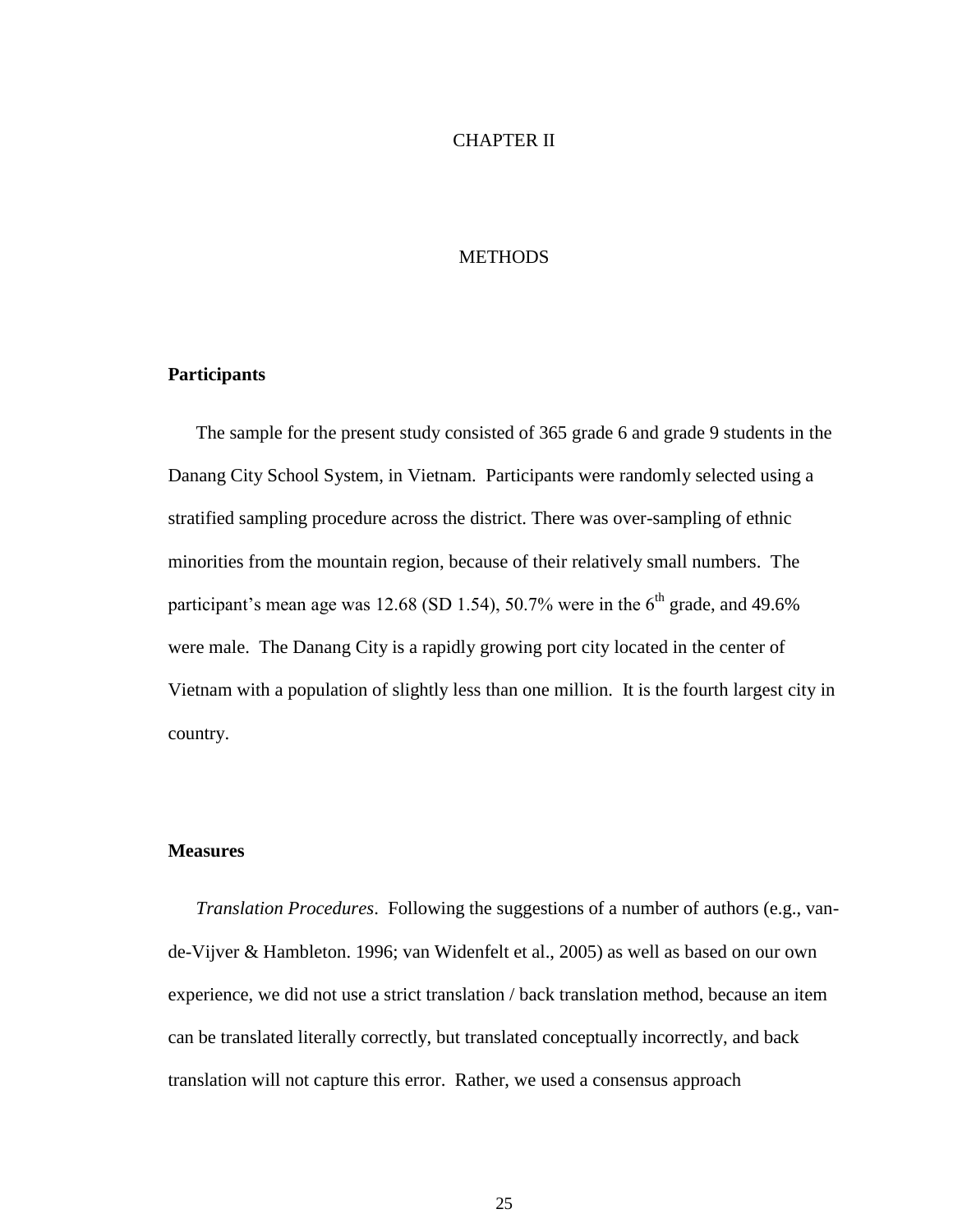recommended by these authors. The first author of the present study, who is a graduate student in child clinical psychology, and a native English and Vietnamese speaker, made the initial translation for the instruments. This translation was then reviewed by the author"s graduate advisor, a child clinical psychologist who is a native English speaker fluent in Vietnamese and by their colleague, Dr. Lam Tu Trung, a Vietnamese psychiatrist who is a native Vietnamese speaker conversant in English. They then discussed their translations with each other, and in places of disagreement with each other or with the original translation, discussed the translation with the first author, until there was agreement on the translation.

*Child Behavior Checklist.* Child psychopathology data were obtained using the Child Behavior Checklist (CBCL; Achenbach, 1991; Achenbach & Rescorla, 2001), a 118-item parent-report checklist that covers a wide range of child emotional and behavioral problems (e.g., "Too fearful or anxious," "cruel to animals"). Parents report whether their child has each problem, by circling 0 ("Not True"), 1 ("Somewhat or Sometimes True"), or 2 ("Very True or Often True"). It generates 8 cross informant scales, including Internal consistency (Cronbach's alpha) of total problem scores has ranged from .94 to .97 across the various samples, and one-week test-retest reliability of total problem scores, via the intra-class correlation coefficient (ICC), was found to be .95 ( $p<.01$ ; Achenbach, 1991; Achenbach & Rescorla, 2001).

*Youth Self-report Form.* Child psychopathology data were obtained from the students, using the Youth Self-report Form, a child-report version of the CBCL (Achenbach & Edelbrock, 1983). It is a 118-item checklist that covers a wide range of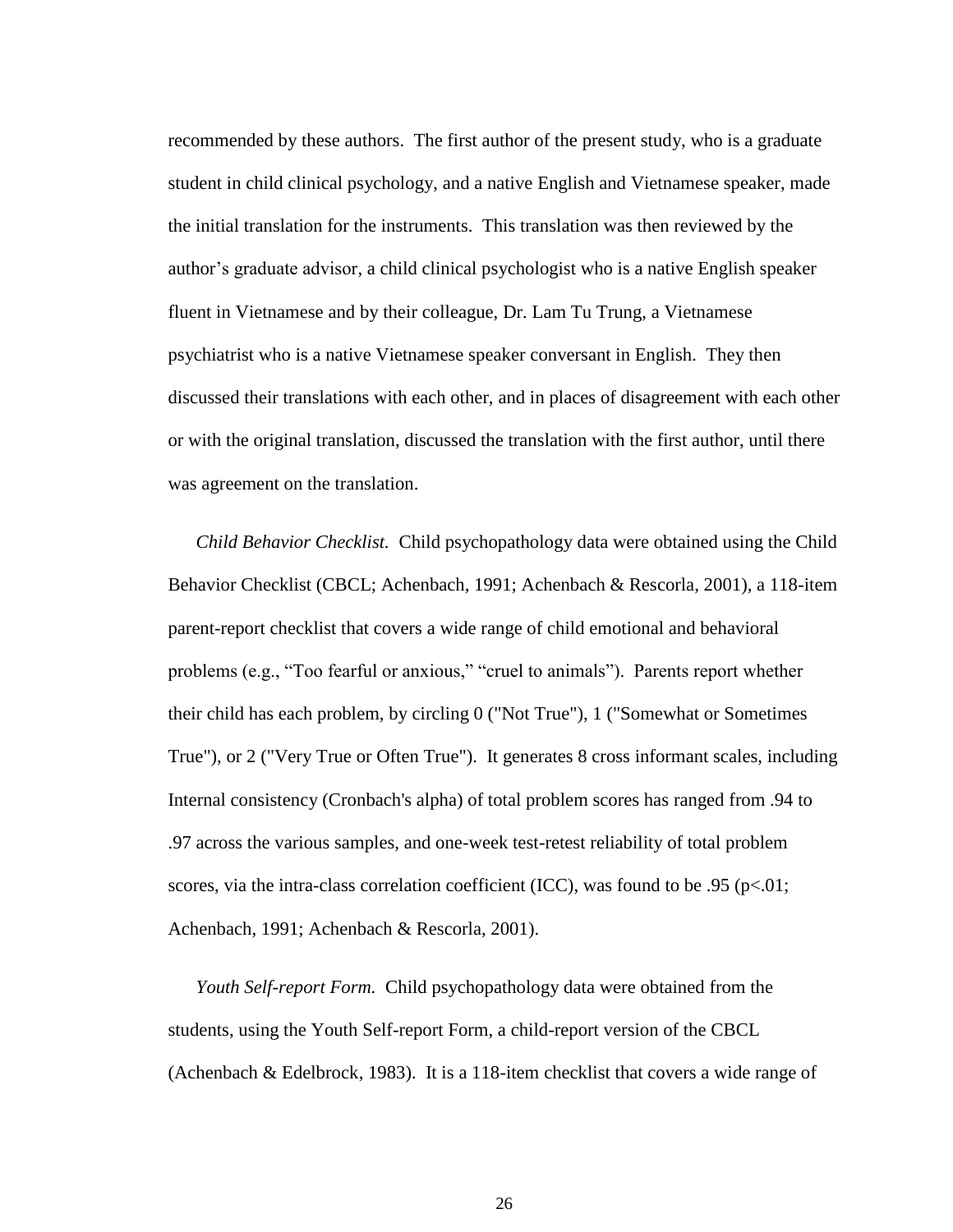child emotional and behavioral problems (e.g., "Too fearful or anxious," "cruel to animals"). Adolescents report whether they have each problem, by circling 0 ("Not True"), 1 ("Somewhat or Sometimes True"), or 2 ("Very True or Often True"). It generates 8 cross informant scales, with internal consistency estimates (Cronbach's alpha) for total problem scores ranging from .94 to .97 across various samples, and one-week test-retest reliability of total problem scores, via the intra-class correlation coefficient (ICC), was found to be .95 (Achenbach, 1991; Achenbach & Rescorla, 2001).

*State-Trait Anger Expression Inventory-2.* Assessment of the experience of anger was obtained from the State Trait Anger Expression Inventory-2 (STAXI-2; Spielberger, 1999), a self-report questionnaire with six scales, five subscales, and an Anger Expression Index, as well as an overall measure of anger expression. Participants were asked to rate the frequency of each behavior or feeling across a 4-point Likert-type scale ranging from 1 ("almost never") to 4 ("almost always").

STAXI-2 scales used in the present study included: (a) Trait Anger (T-Ang), a 10 item scale that measures how often angry feelings are experienced. Internal consistencies (Cronbach's alpha) are .84 to .86 (Spielberger, 1999); (b) Anger Expression-Out (AX-O), which measures how often angry feelings are expressed towards other people or objects; (c) Anger Expression-In (AX-I), which measures how often angry feelings are suppressed (i.e., not directly expressed); (d) Anger Control-Out (AC-O), which measures how often a person controls the outward expression of angry feelings towards other people or objects; (e) Anger Control-In (AC-I), which measures how often a person attempts to control angry feelings by relaxing and cooling off. Internal consistencies range from .74 to .95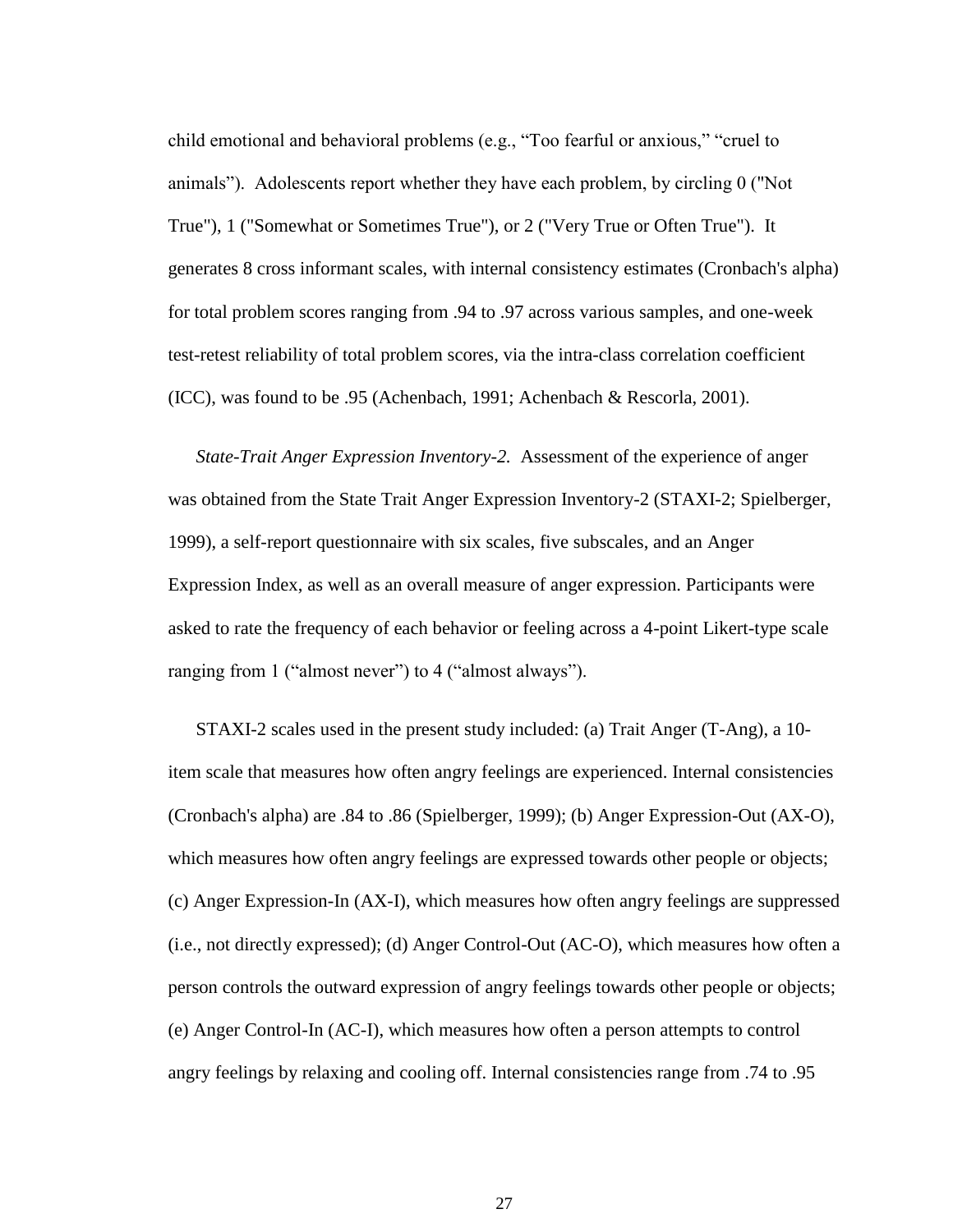and the scales have been validated against various indices of anger-related physiological arousal and other self-report measures of anger and hostility (Spielberger, 1999; Deffenbacher, 1992).

*Children's Somatization Inventory.* Information regarding the children"s somatization symptoms were obtained from the Children"s Somatization Inventory (CSI; Garber, Walker & Zeman, 1991; Walker & Garber, 2003; Walker et al., 1991). The CSI assesses the severity of 35 somatic symptoms (e.g., headaches, fatigue) that participants have experienced during the past two weeks. Symptoms are rated using a 5-point scale, ranging from "not at all" to "a whole lot."

# **Procedures**

Within Danang City School System, there are a total of 50 middle schools (which cover grades 6 through 9). To obtain a representative sample, the school district was broken down into eight different types of regions (coastal plains; fishing community; fishing community near a market; urban; urban center; industrial; middle class; mountain). From this categorization, 18 schools were representatively selected and from these 18 schools, 102 classrooms were selected proportional to the number of students in the school, relative to the total student population in the city. These was an oversampling of the mountain region in order to be able to obtain more accurate estimates of mental health functioning of the small number of ethnic minorities, who live in the mountain regions.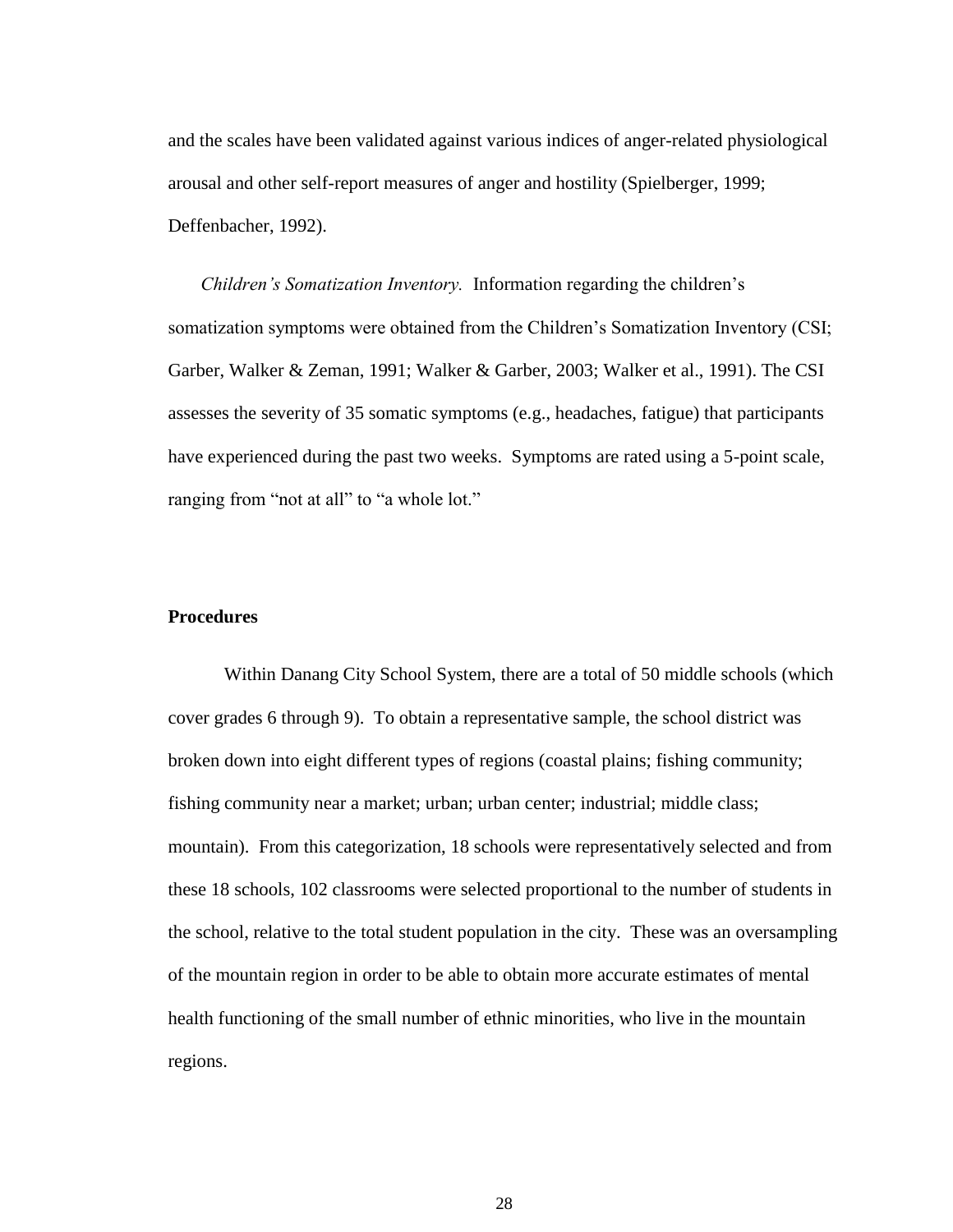Once these schools were identified and the schools" participation enlisted by the Danang Department of Education, under whose auspices the survey was collected, parents in the participating schools were informed of the study and their consent for the study was requested. As is not atypical in Vietnam as a socialist country (e.g., McKelvey, Daves, Sang, & Tu, 1999), participation was 100%. Data from students were collected in interviews in small groups (n=6-8) at the schools.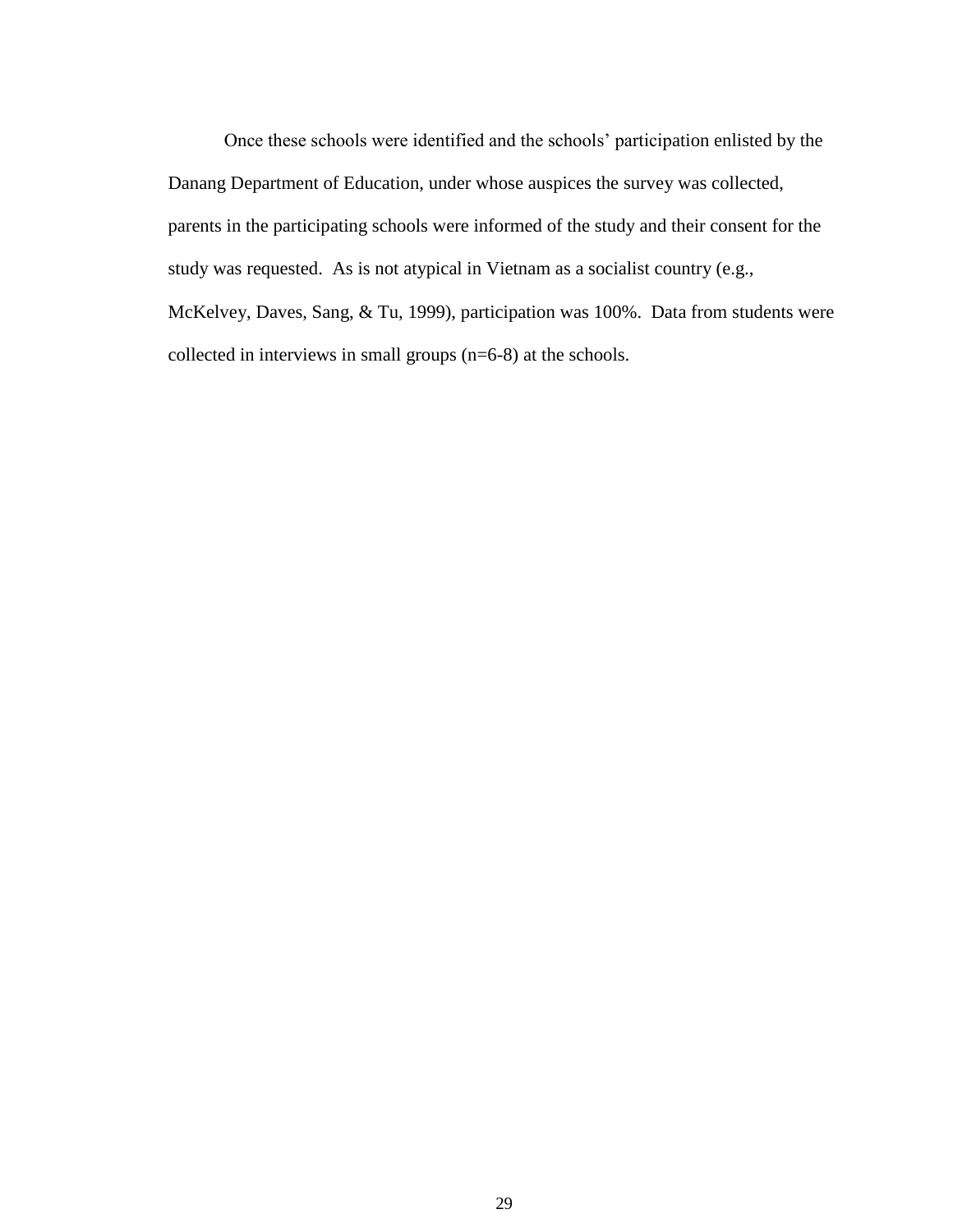#### CHAPTER III

#### RESULTS

#### **Correlations**

We first computed correlations between the various variables, to provide estimates of first order relations among the variables. As Table 1 shows, the STAXI anger expression and anger control variables were significantly correlated with the CBCL Anxious / Depressed and Somatic Complaints scales, although the STAXI anger control variables showed smaller relations than the STAXI anger experience variables. The STAXI anger expression variables but not the anger control variables were significantly correlated with CBCL Aggressive Behavior. Among the four STAXI variables, Anger Experience Inward was significantly more highly correlated with both Anxious / Depressed Behavior and Somatic Complaints (all  $\text{\textsterling}2.50$ , all  $\text{\textsterling}5(01)$ ; i.e., Anger Experience Inward was more highly correlated with internalizing psychopathology than the other aspects of anger. In addition, in three out of four instances the experience of anger was more highly related to internalizing psychopathology than the control of anger  $(\ge 2.31, \text{ all } p<.05)$ ; the one exception was the correlations between anger experience out vs. anger control out with somatic complaints, the difference of which was not significant.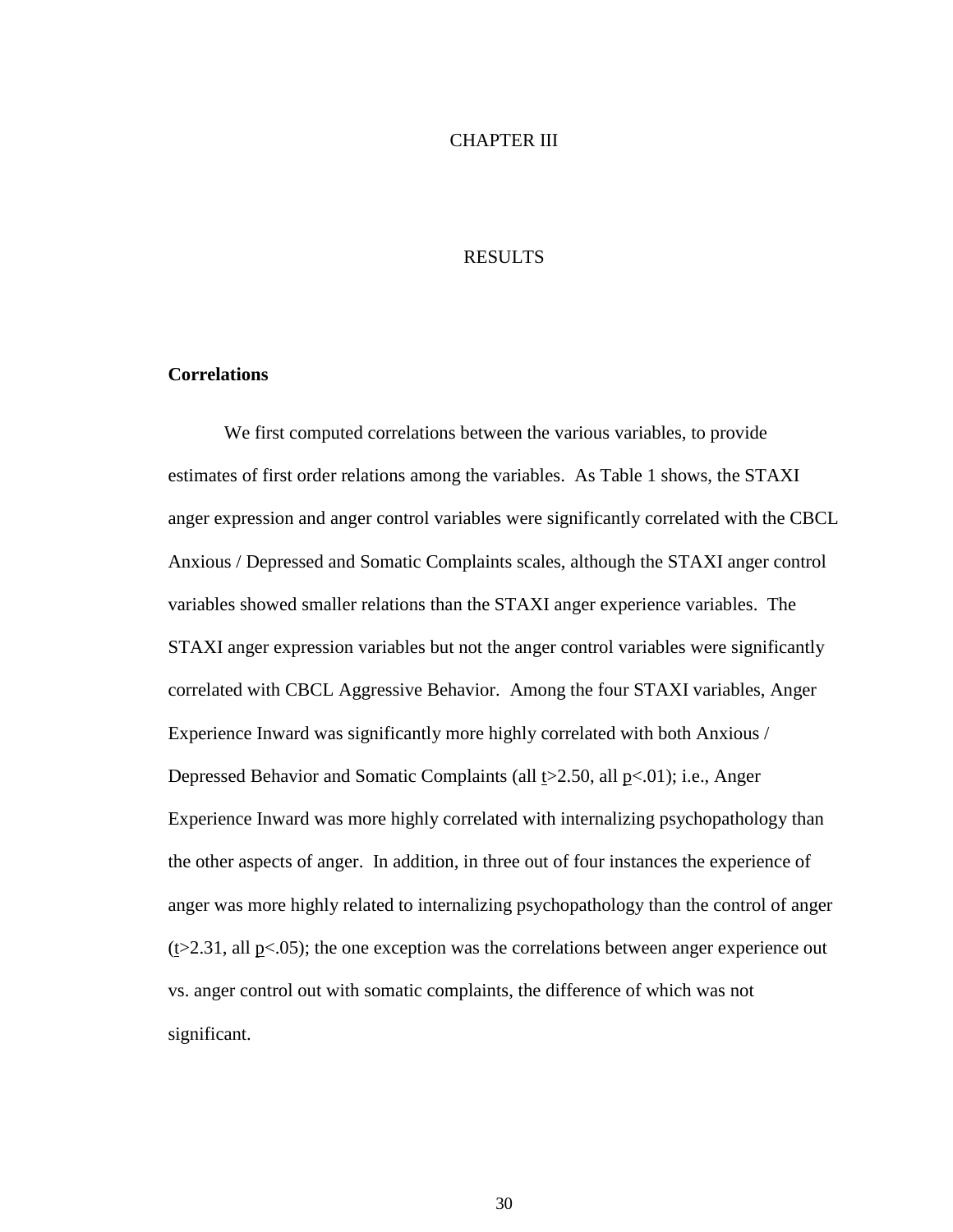# Table 1

# Correlation matrix of measures and demographics

|        | Age       | Gender | $AX-O$         | AX-I                     | $AC-O$ | $AC-I$   | <b>TA</b>     | ADB                            | <b>SC</b> | AB |  |
|--------|-----------|--------|----------------|--------------------------|--------|----------|---------------|--------------------------------|-----------|----|--|
| Age    | 1.00      |        |                |                          |        |          |               |                                |           |    |  |
| Gender | $-.04$    | 1.00   |                |                          |        |          |               |                                |           |    |  |
| AX-O   | $0.14**$  | $-.03$ | 1.00           |                          |        |          |               |                                |           |    |  |
| $AX-I$ | $0.13*$   | $-.08$ | $0.48***$ 1.00 |                          |        |          |               |                                |           |    |  |
| $AC-O$ | $0.12*$   | $-.10$ | 0.05           | $0.32****1.00$           |        |          |               |                                |           |    |  |
| $AC-I$ | 0.09      | 0.04   | $0.11*$        | $0.29****0.79****1.00$   |        |          |               |                                |           |    |  |
| TA     | $0.11*$   | $-.04$ |                | $0.56**** 0.53**** 0.05$ |        | 0.09     | 1.00          |                                |           |    |  |
| ADB    | 0.02      | 0.08   |                | $0.27****0.46****0.11*$  |        | $0.15**$ | $0.45***1.00$ |                                |           |    |  |
| SC     | $-.01$    | 0.05   |                | $0.24****0.37****0.14**$ |        | $0.12*$  |               | $0.34****0.58****1.00$         |           |    |  |
| AB     | $0.19***$ | $-.07$ |                | $0.49****0.40****-.06$   |        | $-.04$   |               | $0.44****0.49****0.34****1.00$ |           |    |  |
|        |           |        |                |                          |        |          |               |                                |           |    |  |

Notes: AX-O = STAXI Anger Experience Outward; AX-I = STAXI Anger Experience Inward; AC-O = STAXI Anger Control Outward; AC-I = STAXI Anger Control Inward;  $TA = STAXI$  Trait Anger.  $AB = YSR$  Aggressive Behavior scale. \*=.05, \*\*=.01, \*\*\*=.001, \*\*\*\*=.0001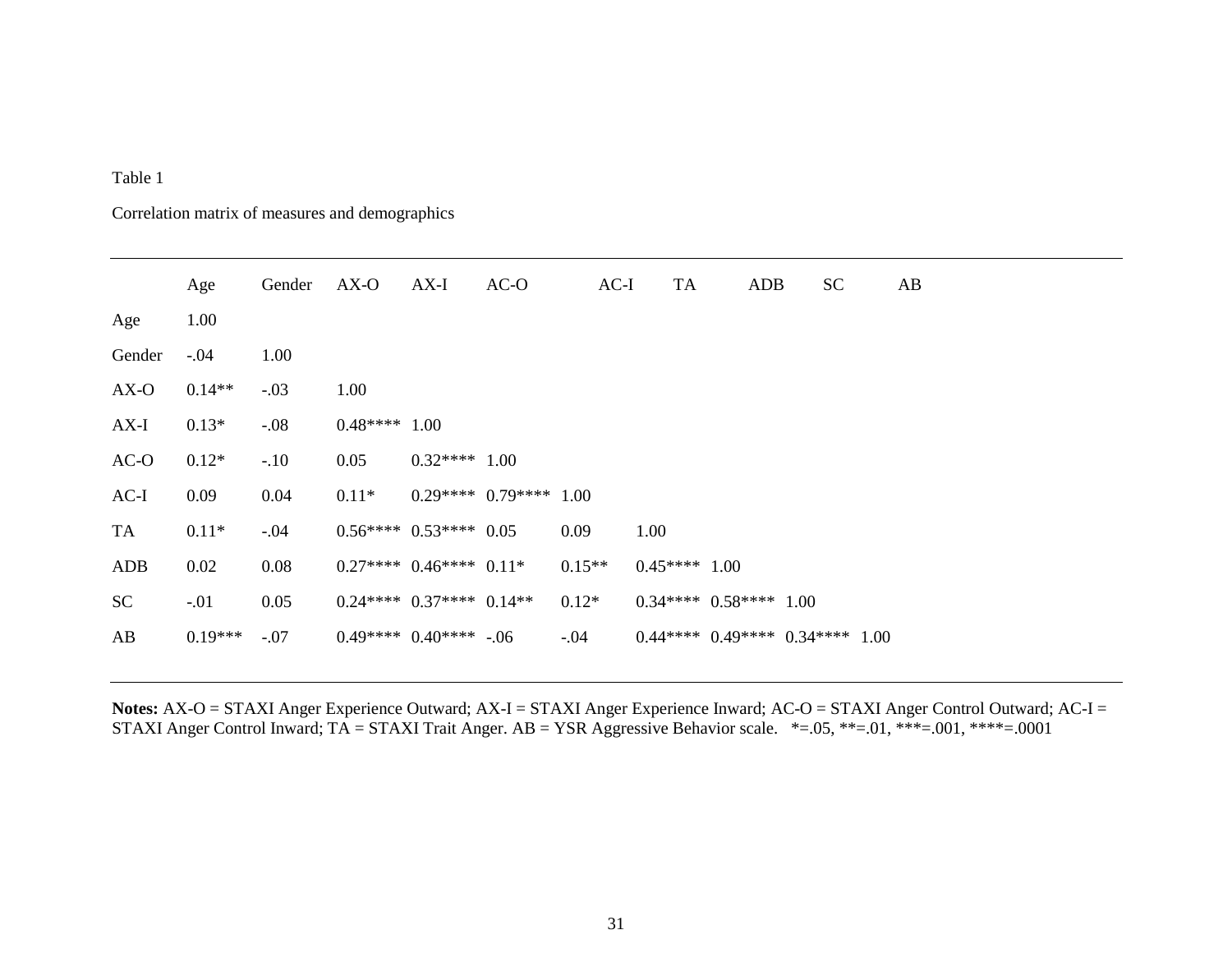## **Aggression**

We next examined relations between anger control and aggression, to determine the extent to which anger control was related to the most obvious form of psychopathology to which it might be connected. In these analyses we also assessed the extent to which relations between the anger variables and aggression differed as a function of the participants' levels of trait anger, since it seemed logical that trait anger might moderate the effects of anger (i.e., for individuals who tended to be less angry, there would be a smaller relation between anger control and aggression) . In four separate models, the anger control variable, Trait Anger, and their interaction were analyzed with YSR Aggressive Behavior as the dependent variable.

All four interactions were significant, indicating that the relation between each of the anger control variables and aggressive behavior varied significantly as a function of the level of Trait Anger (see Table 2). To interpret these interactions, we followed the recommendations of Cohen and Cohen (1983), estimating the slope for the relation between each anger control variable and aggression at -1 and +1 standard deviations from the mean for Trait Anger. As can be seen in Table 3, the relation between the two anger expression variables and aggression was positive regardless of the level of Trait Anger, although the relation was larger at lower levels of Trait Anger. That is, as Trait Anger increased from -1 to +1 standard deviations from the mean, the relation between the experience of anger and aggressive behavior decreased. In addition, the main effects for the relation between the two experience variables and aggressive behavior were significant. In contrast, the relation between the two anger control variables and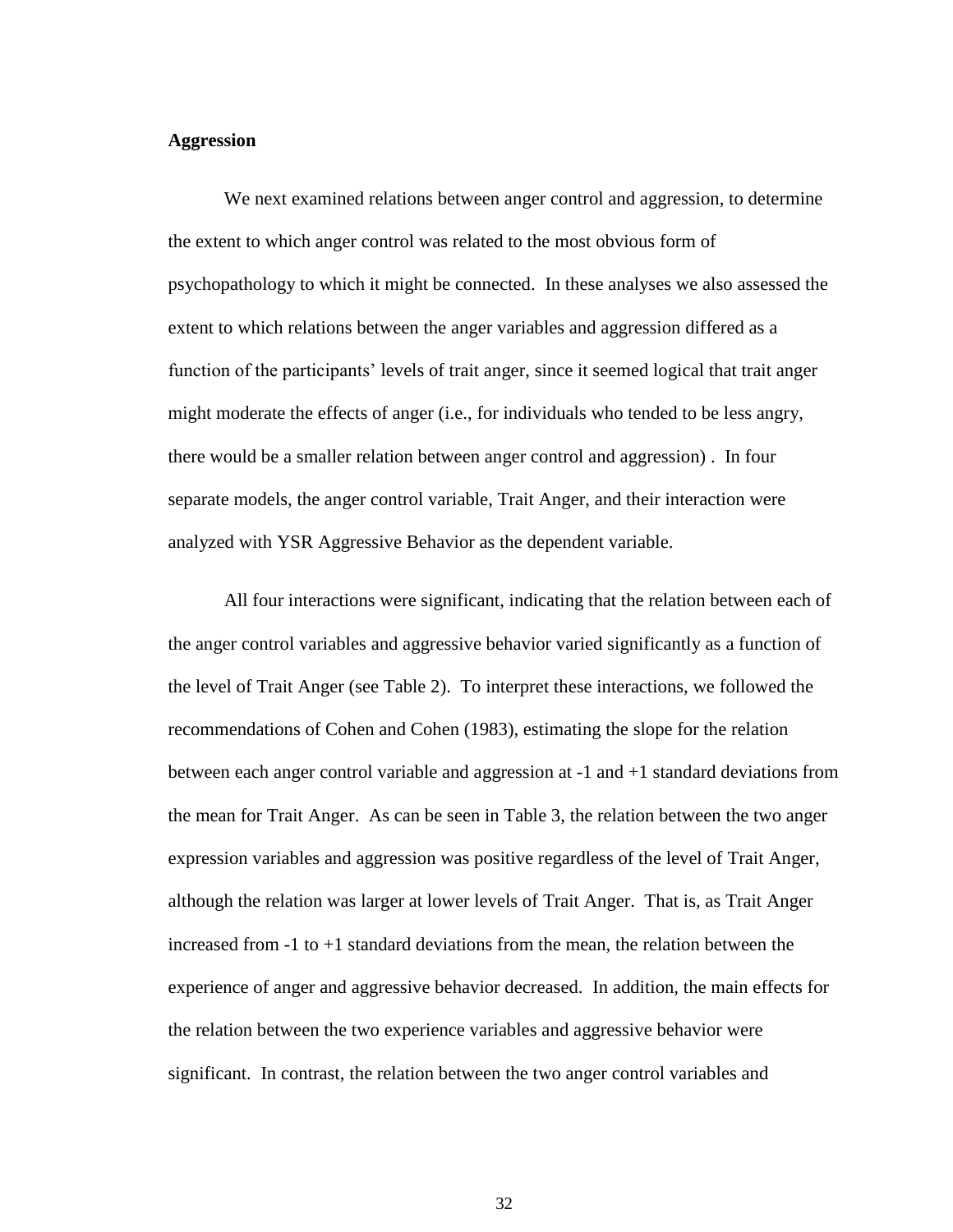Table 2.

Effects of STAXI anger control variables and trait anger on YSR Aggressive Behavior

| <b>Model Factor</b> |             | $\mathbf{F}$ | <b>Slope</b>   |                  |  |
|---------------------|-------------|--------------|----------------|------------------|--|
|                     |             |              | Slope at -1 TA | Slope at $+1$ TA |  |
|                     |             |              |                |                  |  |
|                     | 1. AX-O     | 58.07****    | .41            |                  |  |
|                     | <b>TA</b>   | 34.64****    |                |                  |  |
|                     | AX-O x TA   | 19.53****    | .51            | .31              |  |
|                     |             |              |                |                  |  |
|                     | 2. AX-I     | 25.46****    | .27            |                  |  |
|                     | <b>TA</b>   | 54.78****    |                |                  |  |
|                     | AX-I x TA   | 22.06****    | .40            | .14              |  |
|                     |             |              |                |                  |  |
|                     | 3. AC-O     | 2.58         |                |                  |  |
|                     | <b>TA</b>   | 91.90****    |                |                  |  |
|                     | $AC-O X TA$ | 15.29****    | .06            | $-.22$           |  |
|                     |             |              |                |                  |  |
|                     | 4. AC-I     | 3.46         |                |                  |  |
|                     | <b>TA</b>   | 94.25****    |                |                  |  |
|                     | AC-I x TA   | 10.85**      | .06            | $-.23$           |  |
|                     |             |              |                |                  |  |

Notes: AX-O = STAXI Anger Experience Outward; AX-I = STAXI Anger Experience Inward; AC-O = STAXI Anger Control Outward; AC-I = STAXI Anger Control Inward; TA = STAXI Trait Anger.  $* = p < .05$ ;  $** = p < .01$ ;  $*** = p < .001$ ;  $*** = p < .0001$ .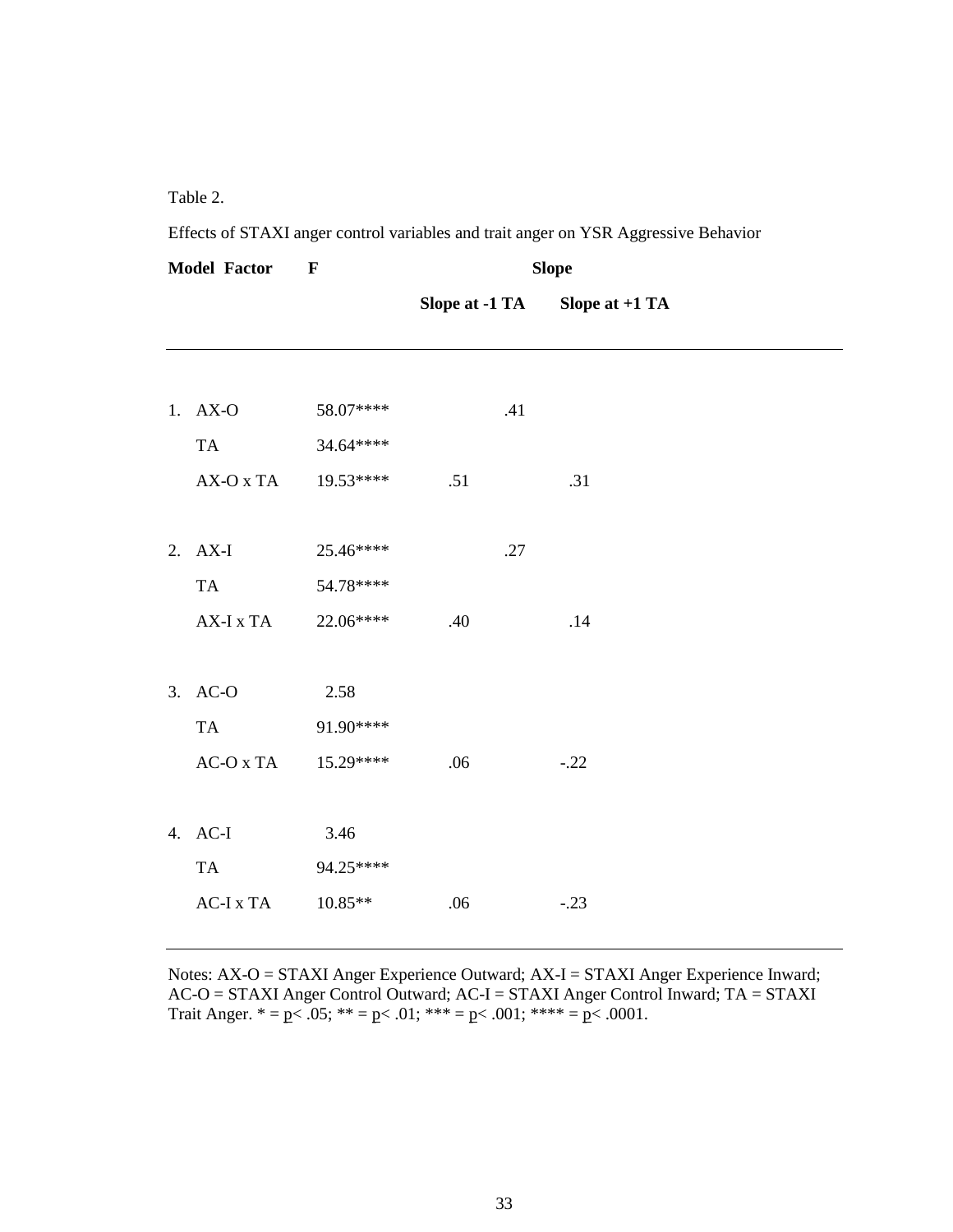aggression was negative (the higher anger control the lower aggression) for high levels of Trait Anger but essentially flat at low levels of Trait Anger. The main effect for the relation between the two anger control variables and aggressive behavior was nonsignificant.

### **Internalizing Problems**

We next assessed the relations between YSR Internalizing Problems (combining Anxious / Depressed and Somatic Complaints scales), and the anger control variables, using the same model as in the previous analyses of YSR Aggressive Behavior. For Anger Experience Out, the main effect was non-significant but the interaction with Trait Anger was significant, whereas for the other three STAXI variable, the main effects were significant but the interactions with Trait Anger were non-significant (see Table 3). In regards to the interaction between Anger Experience Out and Trait Anger, at 1 standard deviation below the mean on Trait Anger the relation between Anger Experience Out and Internalizing Problems was small and positive whereas at 1 standard deviation above the mean on Trait Anger, the relation between Anger Experience Out and Internalizing Problems was essentially zero.

### **Anxious / Depressed Behavior, and Somatic Complaints**

Finally, we assessed whether the effects of the anger variables on internalizing problems differed as a function of the sub-domain of internalizing problems (YSR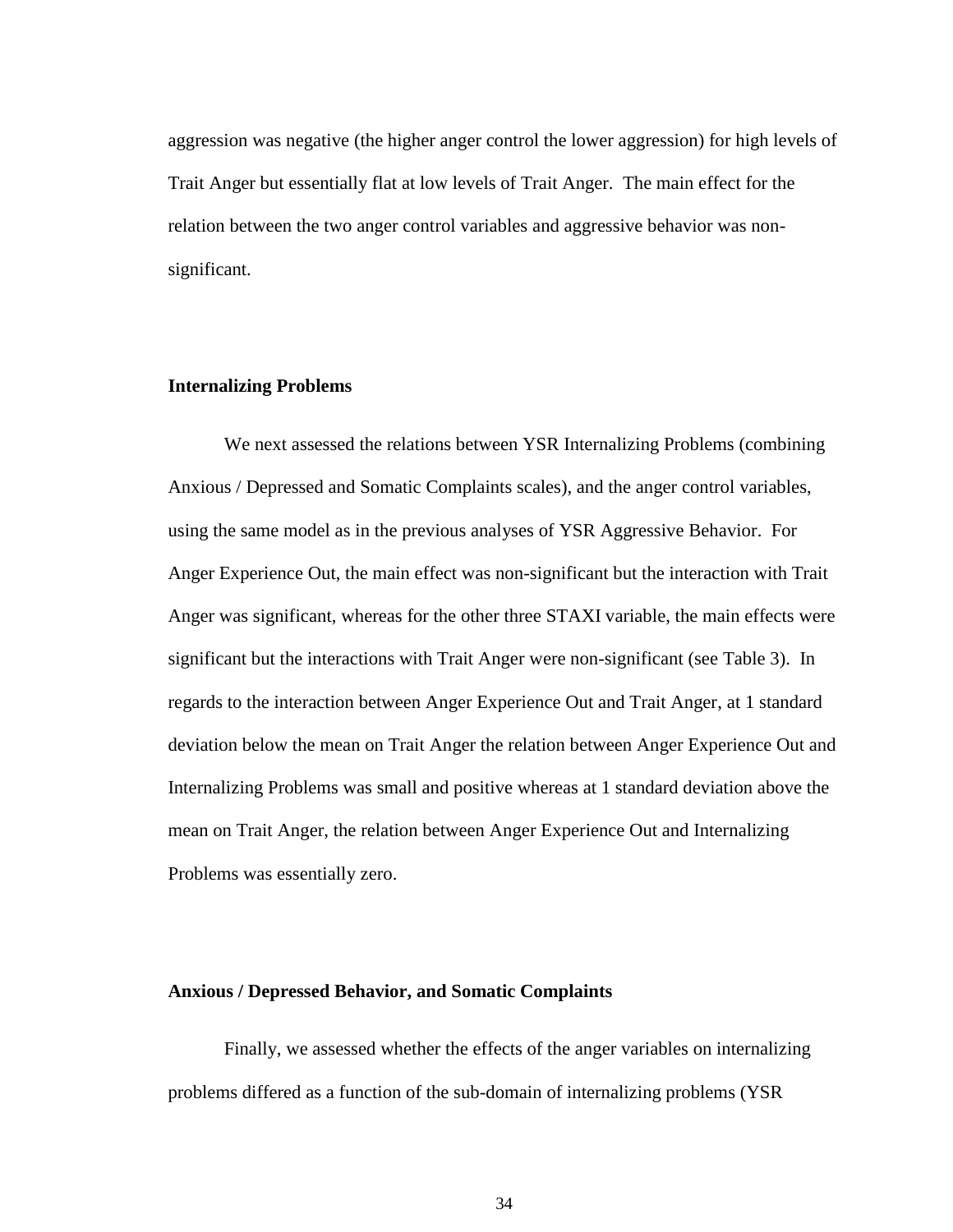Table 3.

Effects of STAXI anger control variables and trait anger on YSR internalizing psychopathology

| <b>Model Factor</b> |                                             | $\mathbf{F}$ | <b>Slope</b>   |     |                  |  |
|---------------------|---------------------------------------------|--------------|----------------|-----|------------------|--|
|                     |                                             |              | Slope at -1 TA |     | Slope at $+1$ TA |  |
|                     |                                             |              |                |     |                  |  |
|                     | 1. AX-O                                     | 3.31         |                |     |                  |  |
|                     | TA                                          | 66.07****    |                |     |                  |  |
|                     | AX-O x TA                                   | 12.26***     | .19            |     | .02              |  |
|                     |                                             |              |                |     |                  |  |
|                     | 2. AX-I                                     | 39.90****    |                | .33 |                  |  |
|                     | <b>TA</b>                                   | 26.49****    |                |     |                  |  |
|                     | $AX-I$ x $TA$                               | 2.81         |                |     |                  |  |
|                     |                                             |              |                |     |                  |  |
| 3.                  | $AC-O$                                      | $6.59*$      |                | .12 |                  |  |
|                     | TA                                          | 88.45****    |                |     |                  |  |
|                     | $AC-O$ x $TA$                               | 2.23         |                |     |                  |  |
|                     |                                             |              |                |     |                  |  |
|                     | 4. AC-I                                     | $5.73*$      |                | .11 |                  |  |
|                     | <b>TA</b>                                   | 84.89****    |                |     |                  |  |
|                     | $\operatorname{AC-I}$ x $\operatorname{TA}$ | 0.98         |                |     |                  |  |
|                     |                                             |              |                |     |                  |  |

Notes: AX-O = STAXI Anger Experience Outward; AX-I = STAXI Anger Experience Inward; AC-O = STAXI Anger Control Outward; AC-I = STAXI Anger Control Inward; TA = STAXI Trait Anger.  $* = p < .05$ ;  $** = p < .01$ ;  $*** = p < .001$ ;  $*** = p < .0001$ .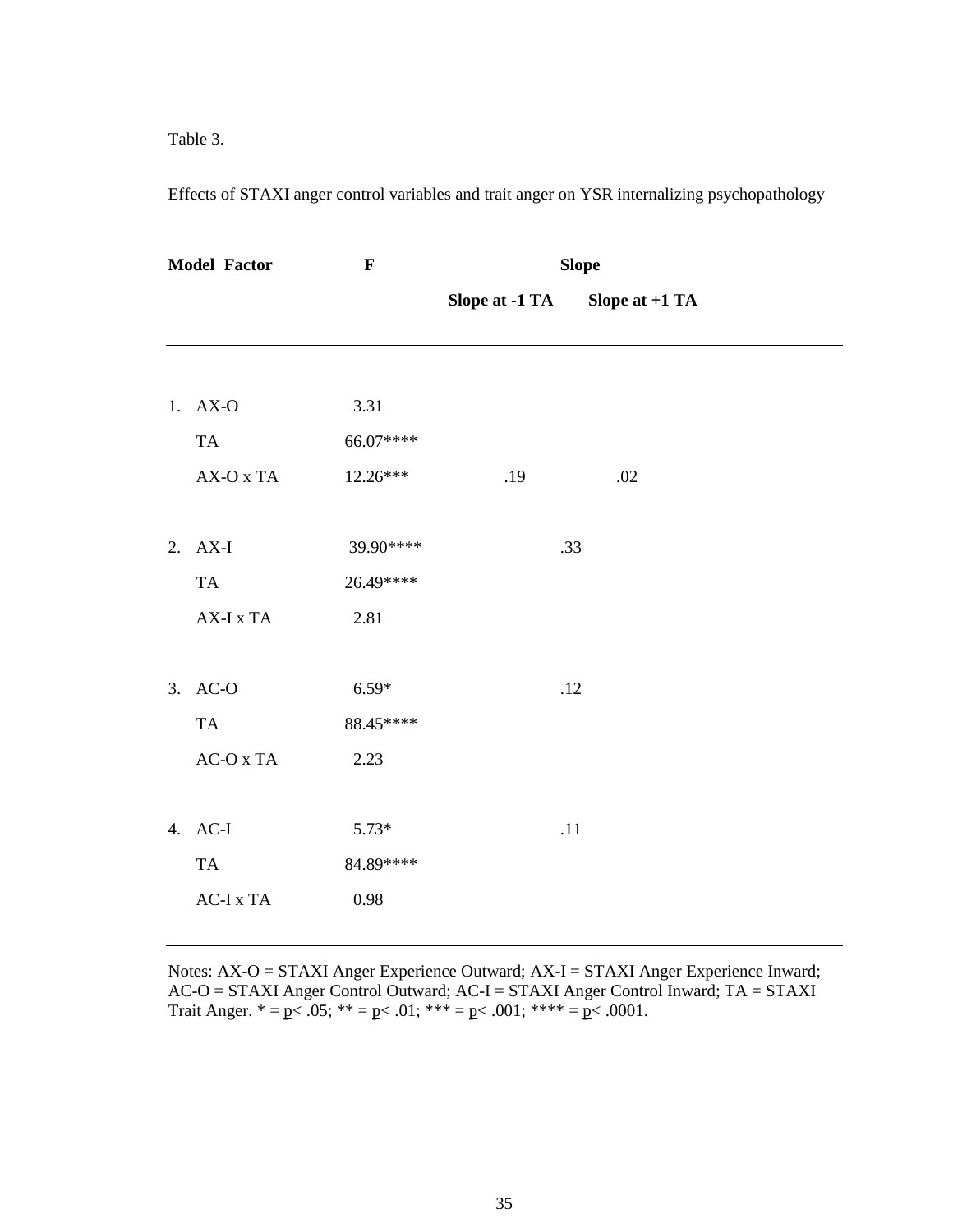Anxious / Depressed Behavior vs. Somatic Complaints). The model for these analyses was similar to the two previous models, but also included a two level, within subject "Domain of Psychopathology" factor representing the contrast between the two CBCL scales, Anxious - Depressed Behavior and Somatic Complaints (standardized so that the contrast was equally weighted across the two variables). Thus, each of the four models (across the four anger control variables) had three factors, (a) the main between-subjects effect of the anger control variable, (b) the main within-subject effect Domain, which tested whether participants differed in their levels on these two scales (this test was not of interest for the present study and is not reported); and (c) the interaction of these two variables, which assessed whether the relation between the anger control variable and the two CBCL scales differed across the two CBCL scales.

As can be seen in Table 4, for three of the four anger control variables (Anger Expression Out, Anger Control Out, Anger Control In) the three way interaction was significant. Anger Experience In did not interact with Domain, indicating that relations between Anger Experience In and internalizing psychopathology (which as reported above was the strongest effect among the STAXI variables) did not differ as a function of the domain of internalizing psychopathology. To interpret the significant interactions, we estimated the slope for the relation between the anger control variable and anxiety / depression or somatic complaints, at +1 and -1 standard deviations from the mean of Trait Anger. The two anger control variables showed similar patterns with a small but significant positive main effect on anxiety / depression but no interaction with Trait Anger. For somatic complaints there was a significant interaction with Trait Anger, reflecting essentially a 0 relation between anger control and somatic complaints at -1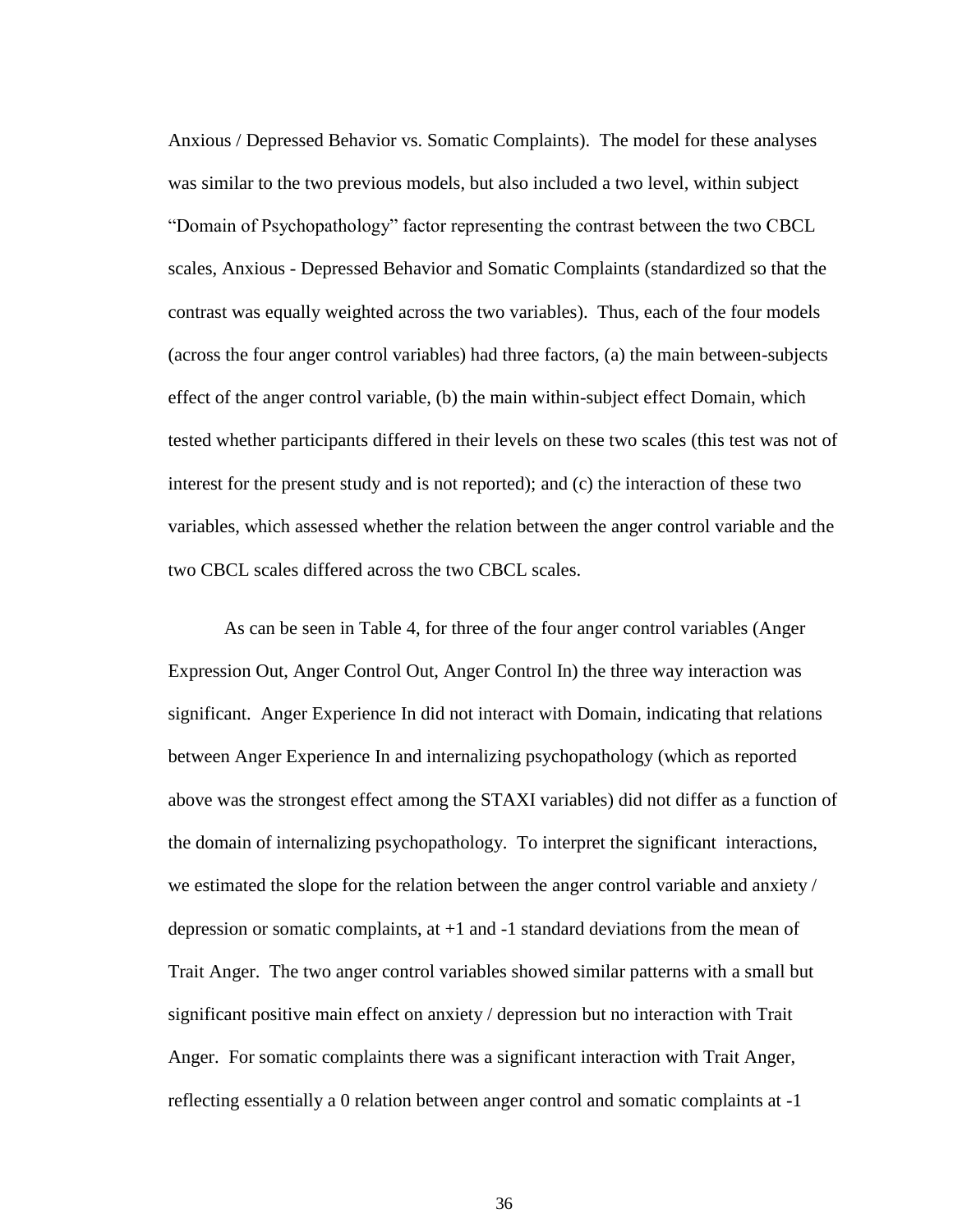Table 4

Within-subject effects of STAXI anger control variables and trait anger on YSR internalizing psychopathology

| <b>Model Dependent Factor</b> |         |                           | $\mathbf F$ | <b>Slope</b>   |                  |  |
|-------------------------------|---------|---------------------------|-------------|----------------|------------------|--|
| <b>Variable</b>               |         |                           |             | Slope at -1 TA | Slope at $+1$ TA |  |
| 1.                            | Domain  | Domain X AX-O             | 0.00        |                |                  |  |
|                               |         | Domain X AX-O X TA 6.89** |             |                |                  |  |
|                               | AnxDep  | $AX-O$                    | 2.72        |                |                  |  |
|                               |         | AX-O X TA                 | 20.31****   | .20            | $-.01$           |  |
|                               | Somatic | $AX-O$                    | 2.27        |                |                  |  |
|                               |         | <b>AC-O X TA</b>          | 2.75        |                |                  |  |
| 2.                            | Domain  | Domain X AX-I             | 1.31        |                |                  |  |
|                               |         | Domain X AX-I X TA 3.31   |             |                |                  |  |
| 3.                            | Domain  | Domain X AC-O             | 0.33        |                |                  |  |
|                               |         | Domain X AC-O X TA 7.48** |             |                |                  |  |
|                               | AnxDep  | $AC-O$                    | $3.90*$     |                | .09              |  |
|                               |         | <b>AC-O X TA</b>          | 0.00        |                |                  |  |
|                               | Somatic | $AC-O$                    | $6.08*$     |                | .12              |  |
|                               |         | <b>AC-O X TA</b>          | $6.83**$    | .02            | .22              |  |
| 4.                            | Domain  | Domain X AC-I             | 0.16        |                |                  |  |
|                               |         | Domain X AC-I X TA 5.69*  |             |                |                  |  |
|                               | AnxDep  | $AC-I$                    | $5.41*$     | .11            |                  |  |
|                               |         | <b>AC-IXTA</b>            | 0.12        |                |                  |  |
|                               | Somatic | $AC-I$                    | 3.38        |                |                  |  |
|                               |         | <b>AC-IXTA</b>            | $4.00*$     | .00            | .18              |  |

Notes: Domain = within subject factor Domain of Psychopathology, represented by the two YSR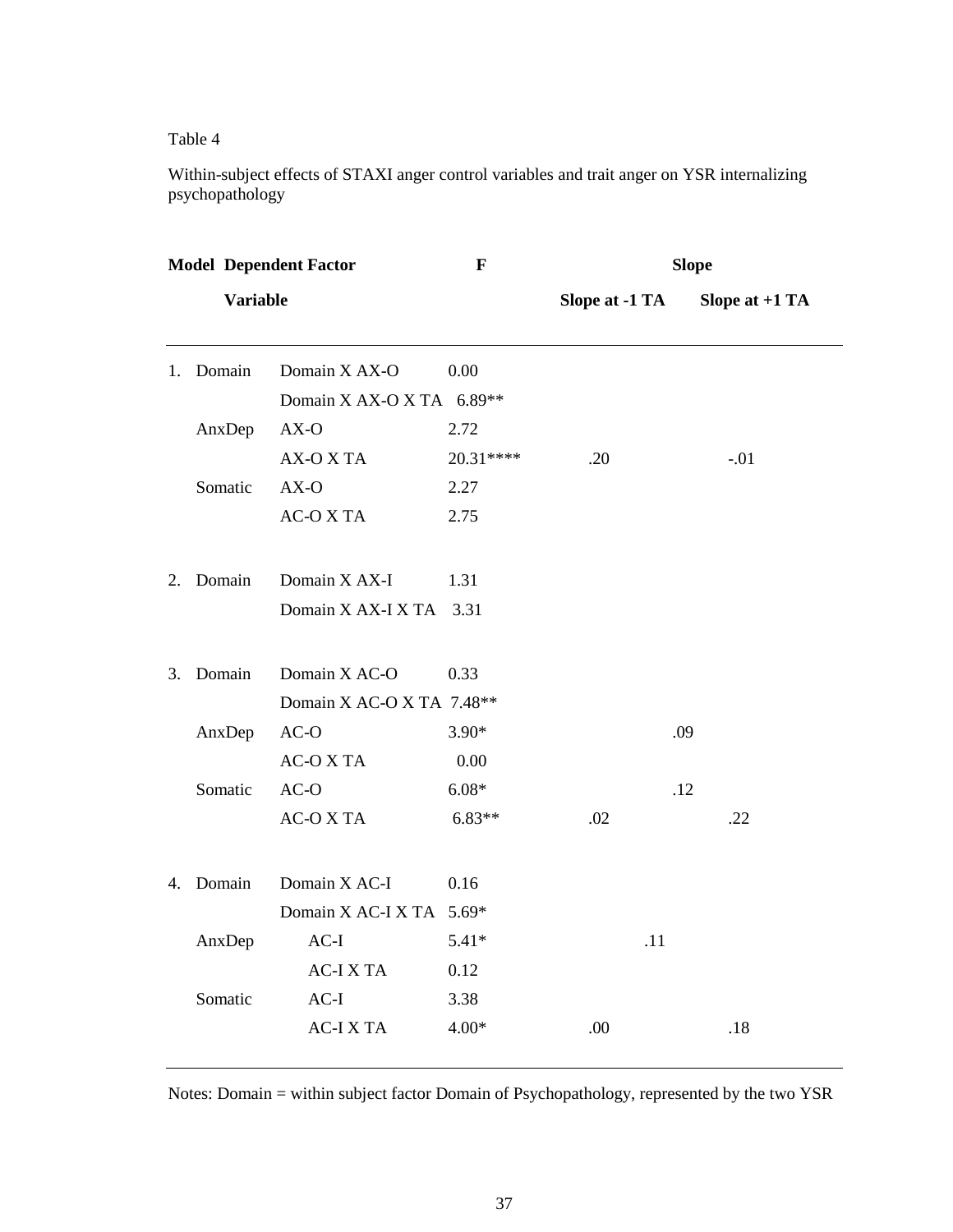scales (Anxious-depressed behavior vs. Somatic complaints); AC-O = STAXI Anger Control Out scale; Trait =  $STAXI$  Trait Anger scale;  $AC-I = STAXI$  Anger Control In scale; AAnxious – depressed = YSR Anxious – depressed scale; Somatic = YSR Somatic Complaints scale;  $* = p$ .05; \*\* = p< .01; \*\*\* = p< .001; \*\*\*\* = p< .0001. Main effects for Trait Anger and Domain, and their interaction, were included in models but because they are not of substantive interest are not included in the above table to conserve space.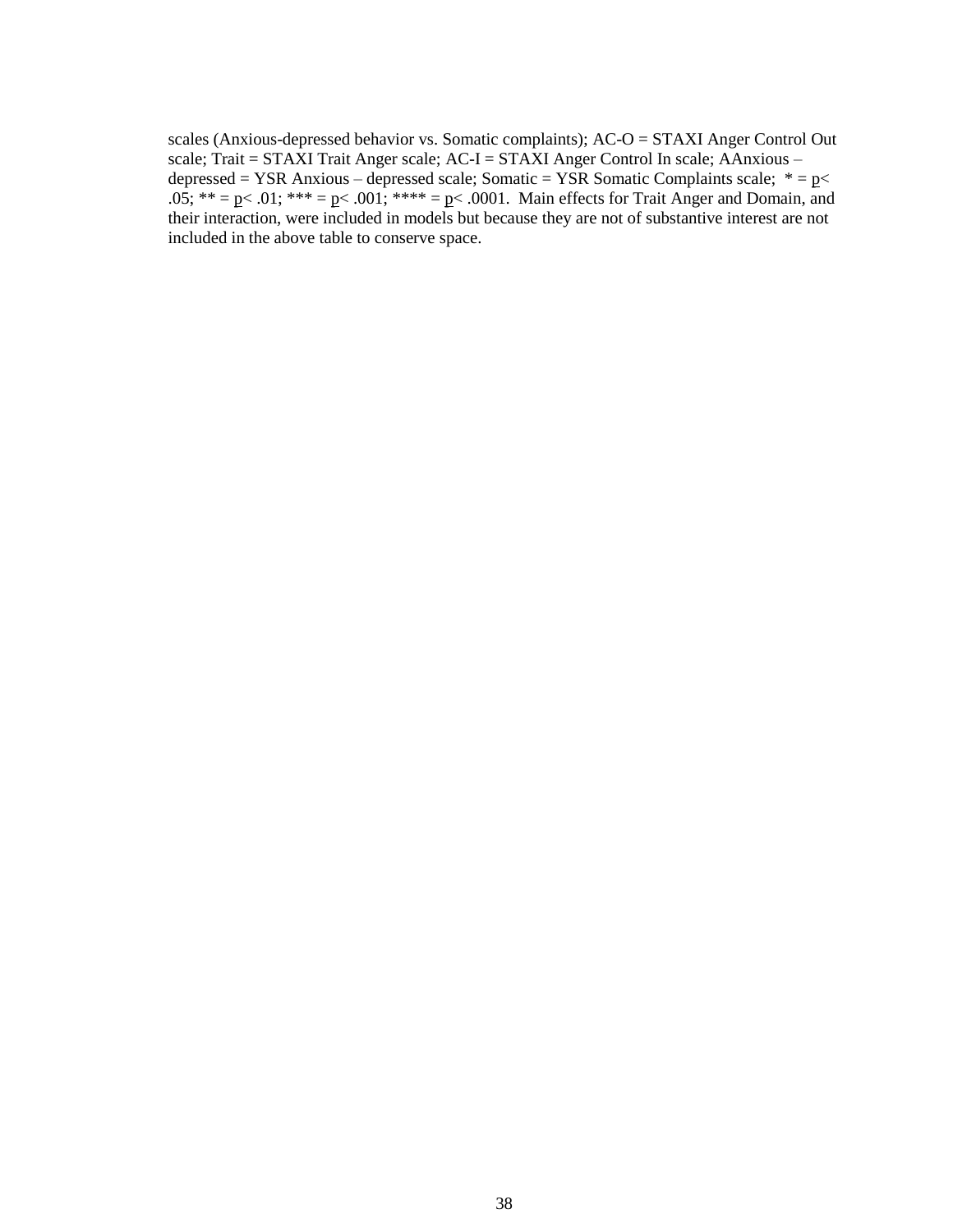standard deviation Trait Anger, and about a .2 relation between anger control and somatic complaints at +1 standard deviation Trait Anger.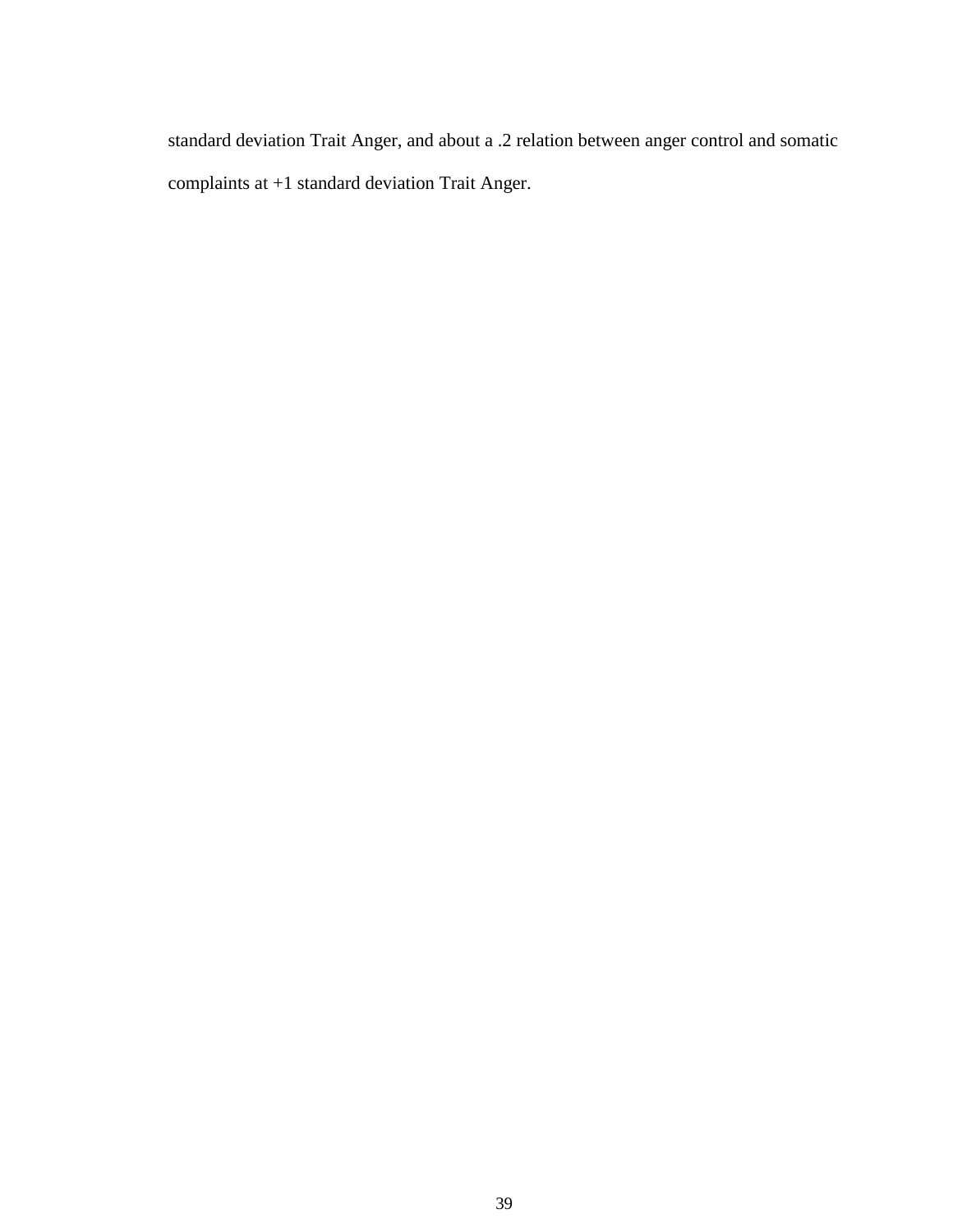### CHAPTER IV

# DISCUSSION

Anger has not been as well studied as other affects. This is despite the fact of its known importance in mental health; for instance, studies conducted in the U.S. have found anger linked to various forms of psychopathology, including depression as well as aggression (Biaggio & Godwin, 1987; Clay, Anderson, & Dixon, 1993; Clay, Hagglund, Kashani, et al., 1996). Further, there has been little research regarding relations between anger and psychopathology among Asian populations where expression of anger is highly discouraged (Diener & Lucas, 2004), which may influence its effects on psychopathology. In the present study, we examined several important research questions regarding the experience and expression of anger among Asian adolescents, in particular Vietnamese. We focused on the relations between various aspects of anger in relation to (a) aggressive behavior, (b) anxiety / depression, and (c) somatization. Overall, our results indicate that among our Vietnamese adolescents the experience, expression, and control of anger are related not only just to aggressive behavior, but also to various forms of internalizing psychopathology, in relatively complex ways.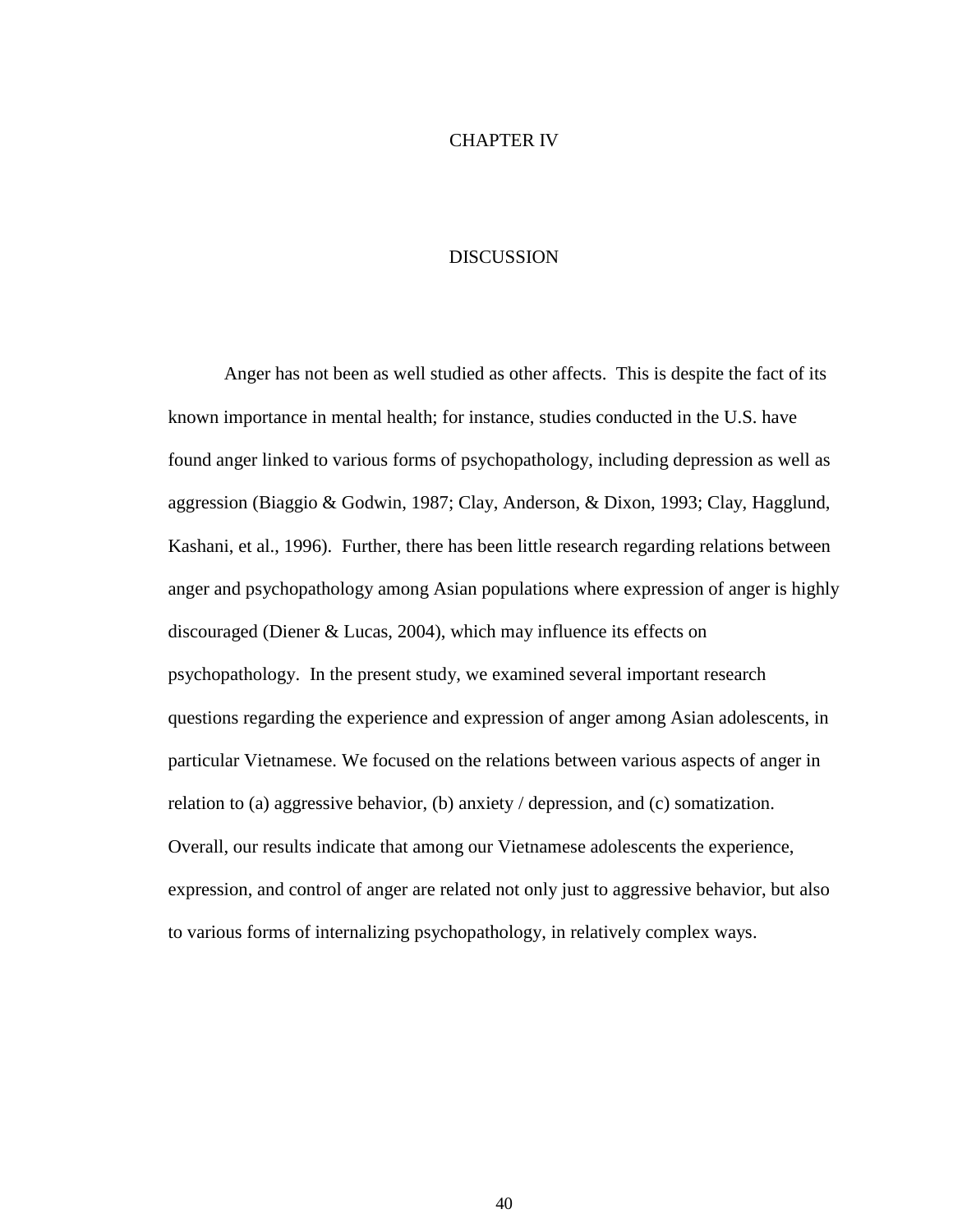### **STAXI-2 Factor Labels**

Before discussing our specific findings, it will be useful first to consider the labels for the STAXI anger control and anger experience scales. Although the scales are well developed, the labels that have been applied to the scales may not fully reflect the complexity of their content. In fact previous versions of the Spielberger STAXI as well as a similar measure, the Pediatric Anger Expression Scale  $-3<sup>rd</sup>$  Edition (PAES-III: Jacobs, Phelps, & Cottington, 1989), have found a three factor structure (anger-out, anger-in, anger control), and a later factor analysis of the PAES-III found a fourth factor differing somewhat from the STAXI-2 -- anger-distraction. This suggests that to most accurately interpret our results it may be useful to further clarify the content of the scales. We will continue to use the labels originally designated for the STAXI (AX-I, AX-O, AC-I, and AC-O) but here we will give a more precise description of each of the scales so that we can better understand the scales' relations to our dependent variables.

The items that cluster to form Anger Expression-Out (AX-O) involve angry, aggressive verbal and physical behaviors such as saying nasty things or slamming doors. Thus, the content of this factor is relatively well described by its label. However, "Expression" in the label should not be taken to imply that the individual is intentionally or volitionally expressing anger.

The items that cluster to form Anger Expression-In (AX-I) reflect an intense, uncontrolled experience of anger, but also reflect a reported ability to control the behavioral expression of this anger (i.e. to boil inside with anger but not show it). What is probably central to this factor is an intense, internal experience of anger. However,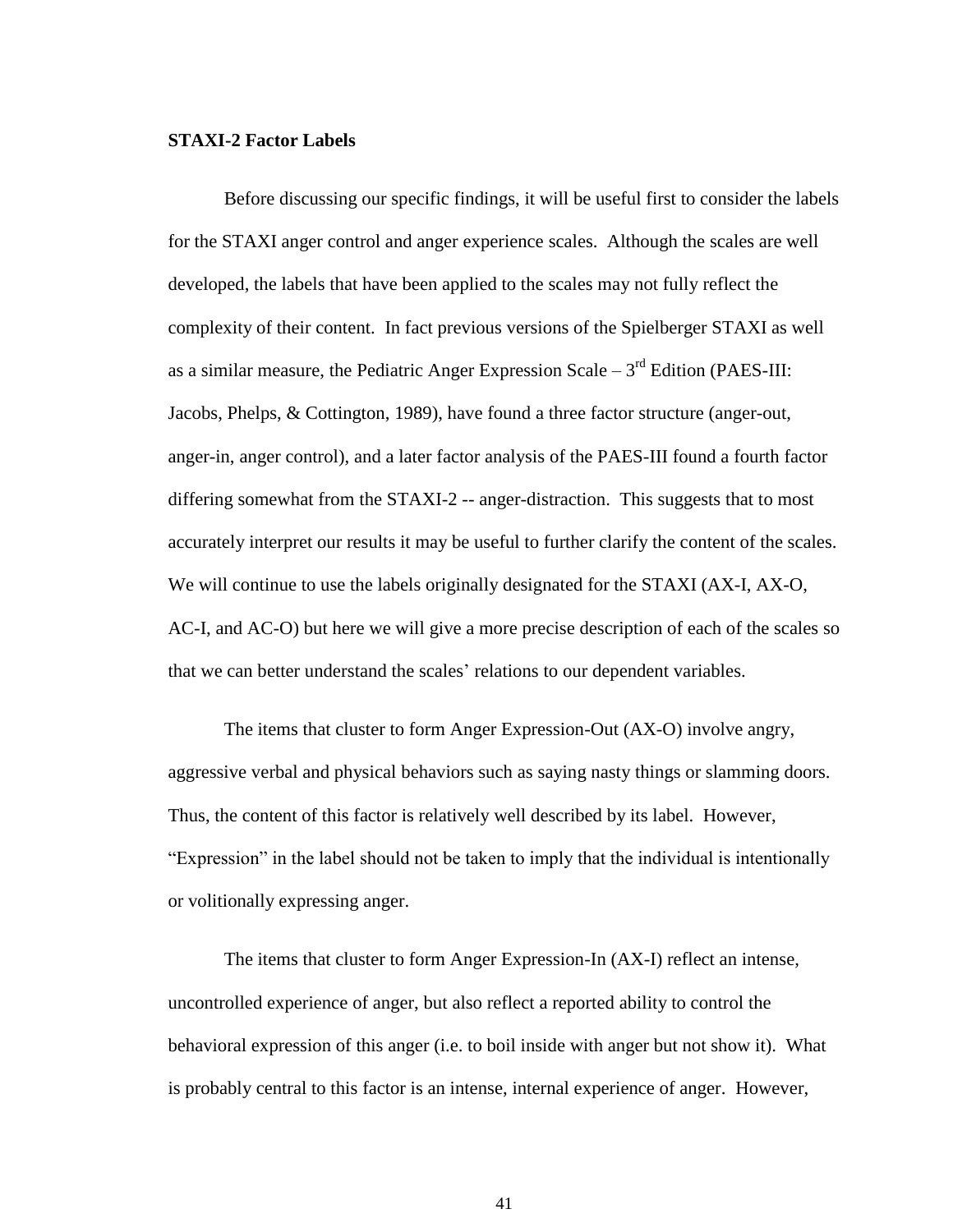despite the content of the items, the anger of individuals endorsing these items may not be completely oblivious to others given the intensity of the anger, and there thus may be social ramifications for the behaviors associated with these items, similar as for the overt expression angry aggressive behaviors. In addition, as with Anger Expression – Out, "Expression" in the label should not be taken to imply that the individual is intentionally or volitionally expressing anger; the items on this scale appear to reflect more of an out of control, intense experience of anger.

The items that load on to the Anger Control factors (AC-I and AC-O) reflect coping strategies that generally would be considered adaptive and healthy, if implemented successfully. Anger Control-In (AC-I) involves a cluster of items that describe the attempt to control angry feelings (i.e. trying to simmer down), but these items could still be endorsed even if the attempt to control the angry feelings is not successful. This factor is similar to the anger-distraction factor found for the PAES-III (i.e. do something relaxing to calm down). Finally, Anger Control-Out (AC-O) describes an ability to control the outer expression of anger (e.g., control ones temper; control the urge to express ones anger) but as with AC-I the content of the items on this factor do not directly imply that the emotional aspect of anger is actually controlled). This is important to consider when interpreting our results.

There are two other issues related to the STAXI that should be considered in interpreting our results. First, on the STAXI informants are asked how they *generally* react or behave when angry. However, it is possible that informants may recall and report on different occurrences of anger they"ve experienced where their reactions and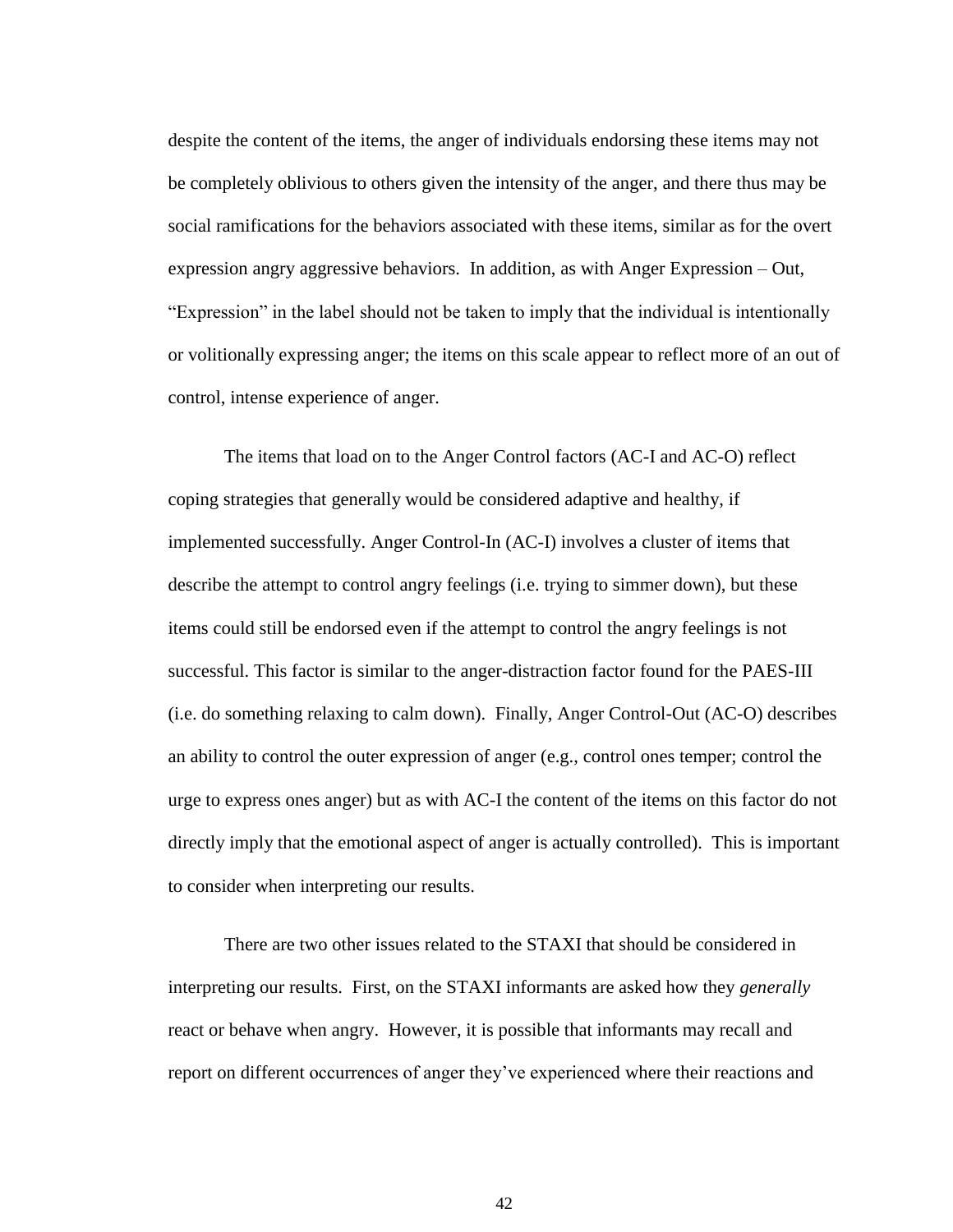behaviors differed. Thus, it is possible for someone to be high on both anger control and anger expression. Second, the STAXI instructions ask informants to rate how often they respond a certain way *when they are angry* (e.g., how often they slam doors when they are angry) rather than rate often they respond a certain way because of anger (e.g., how often they slam doors in anger). This distinction is subtle but important, because the former wording controls for the frequency of anger. That is, if the instructions are followed correctly, someone who becomes angry once a year but always slams doors during that one time should receive the same score on the slamming doors items as someone who is constantly angry and constantly slamming doors. When interpreting relations between the STAXI and other variables it is important to keep this distinction in mind, but it is unclear the extent which the informants fully understand and follow these instructions precisely.

### **Aggression**

The first set of analyses examined relations between anger and aggression (as measured by the CBCL). Our correlational analyses indicated that expressing anger behaviorally (AX-O) and intense anger that is suppressed behaviorally (AX-I) were significantly correlated with CBCL aggression. Additional analyses indicated that there was a stronger relation between anger expression (AX-O and AX-I) for those with low Trait Anger than participants with high Trait Anger. The moderate correlation between AX-I and CBCL aggression supports the possibility that participants' anger assessed by the AX-I scale may not be as suppressed as the AX-I items would suggest.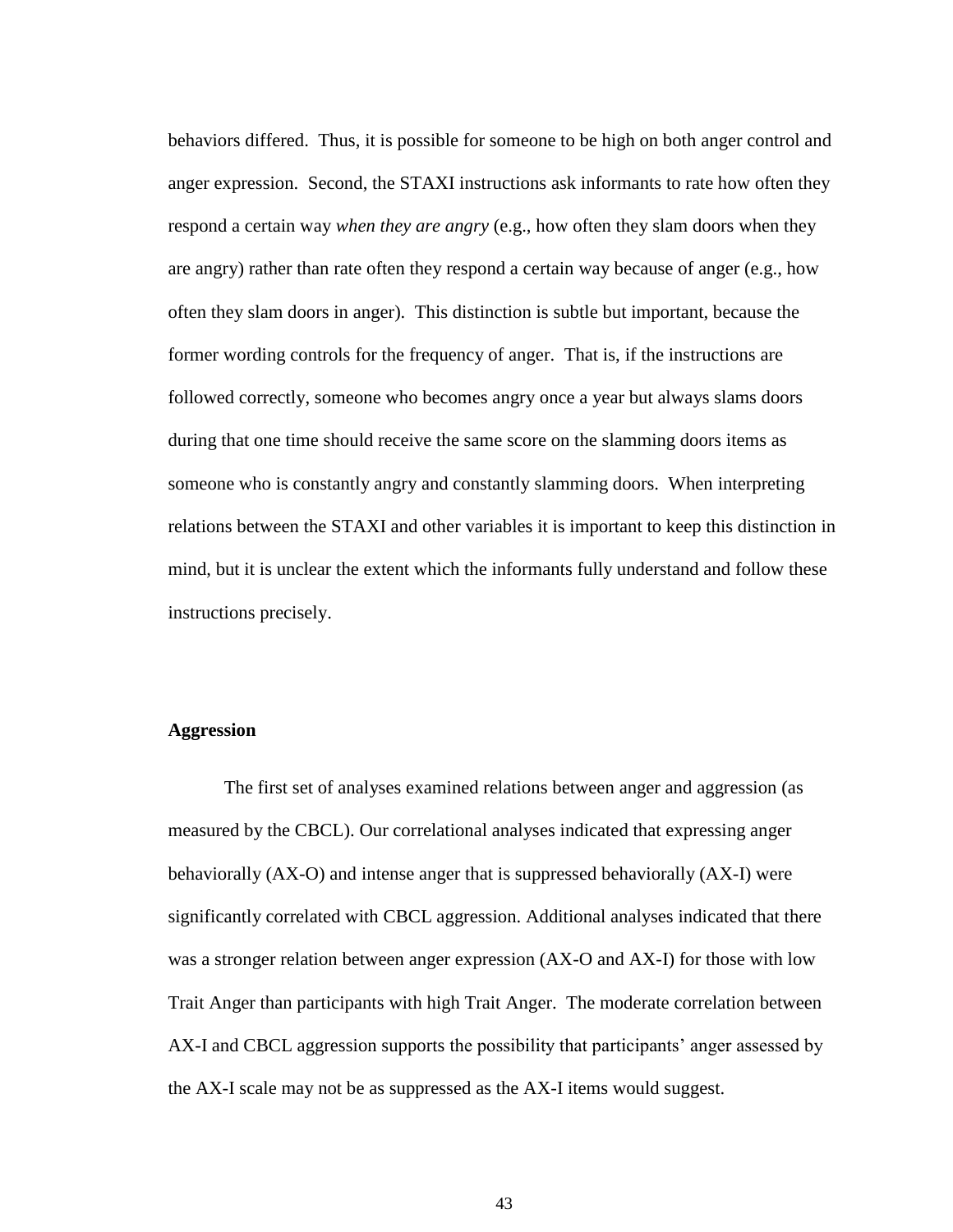These results contradict our hypothesis that there would be a larger relation AX-O and AX-I to aggressive behavior among individuals with high trait anger than among individuals with low trait anger. One factor underlying this result may be that the items for the Youth Self-Report (YSR) Aggressive Behavior scale include a relatively small number of angry aggressive items (e.g., temper tantrums) but a larger majority of nonangry aggression (e.g., being stubborn) or ambiguous (e.g., bullying; fighting) items. Thus, it is possible that people with high levels of TA tend to express angry aggression, and hence for these participants AX-O and AX-I correlate at a lower level with CBCL aggression because CBCL aggression assesses primarily non-angry aggression. In contrast people with low levels of TA who may tend to express non-angry aggression, and hence AX-O and AX-I may correlate at a higher level with CBCL aggression since CBCL aggression assesses primarily non-angry aggression. The reason this could produce the observed correlations is that, if participants follow the STAXI instructions and report on the frequency of the angry emotions and behaviors assessed by AX-O and AX-I *when angry*, this would equate individuals high and low on Trait Anger in regards to the overall scores on the AX-O and AX-I, yet the relative distribution of angry vs. nonangry aggression (and hence the correlation to AX-O and AX-I) would differ for individuals high and low on Trait Anger.

Another possible explanation for these findings is that individuals with low and high trait anger may experience shame and guilt differently, which may influence the relation between anger expression and CBCL aggressive behavior. Specifically, because anger represents a significant social norm violation, when they are angry individuals with low trait anger may be more sensitive to norm violations and they may tend to experience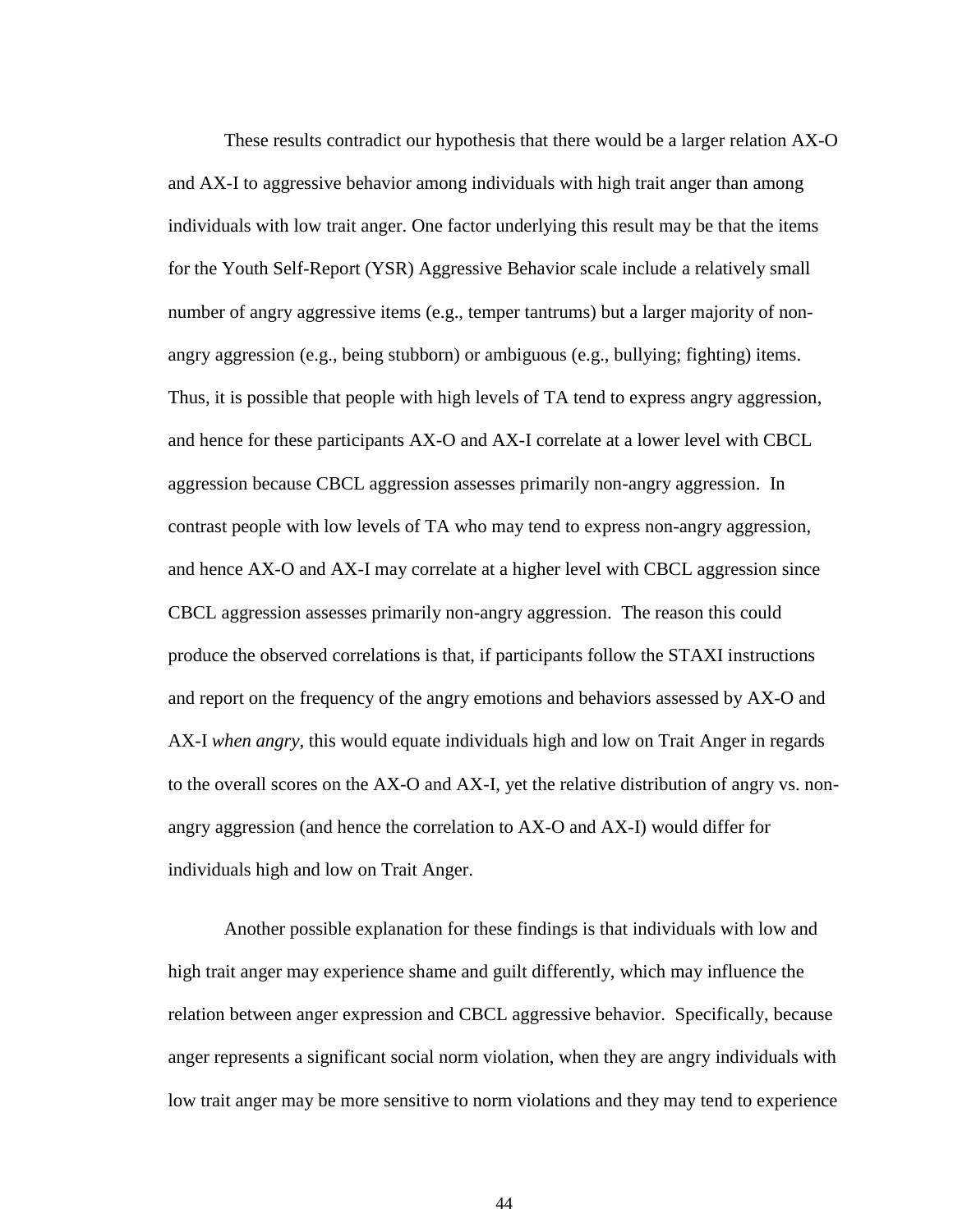guilt relatively closely linked to shame (which reflects a negative evaluation of the psychological or moral self). In contrast, individuals with high trait anger may be less sensitive to norm violations and hence may tend experience guilt without shame (which also is negative evaluation but one wherein the behavior is evaluated separately from the self). A study by Tagney, Wagner et al. (1992) supports this possibility. These authors investigated shame and "shame-free" guilt in relation to aggression, and found that participants who experienced shame were more likely to show indirect aggression and hostility but not physical or direct aggression, whereas for those who tended to experience "shame-free" guilt-prone, the inverse relation was true. Given that the YSR Aggressive Behavior scale contains many items of indirect aggression (e.g., suspicious, sullen, stubborn), the relation between anger expression and aggression may vary as a function of trait anger, through a link to shame-proneness.

At high Trait Anger the anger control variables (AC-I, AC-O) were negatively correlated with CBCL aggressive behavior, and essentially uncorrelated with CBCL aggressive behavior at low Trait Anger. This fits with our hypotheses, suggesting that those who are easily angered but have strategies to control the anger exhibit less aggressive behaviors than those who are easily angered but who have fewer strategies to control the anger. There was no relation between anger control and CBCL aggressive behavior at low trait levels perhaps because these people have relatively little anger to control.

Previous studies have found relations between anger and aggression. For instance, in a longitudinal study conducted with incarcerated adolescents in the U.S., self-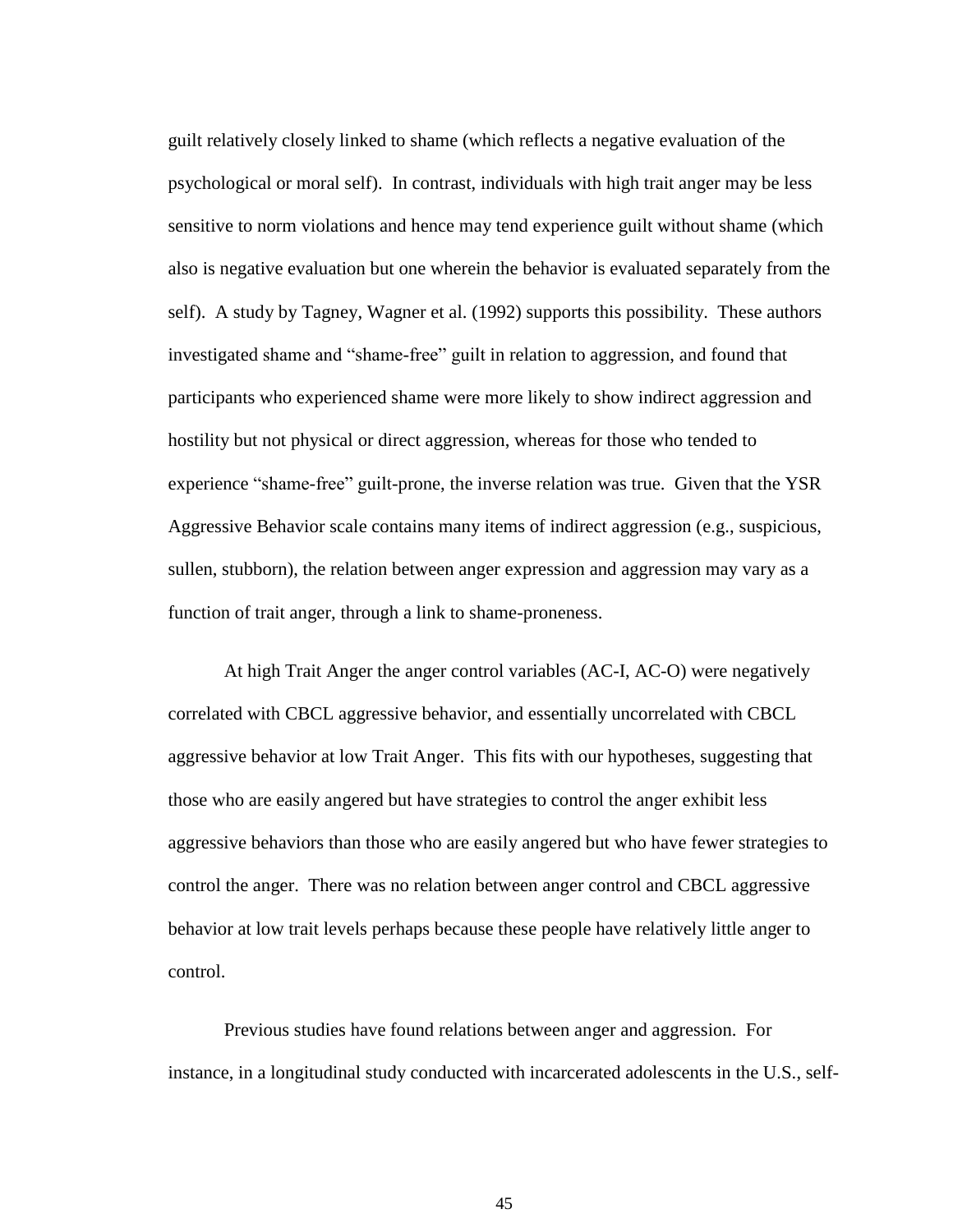reported anger predicted future aggression. Correlational data indicated that verbal and physical aggression were positively related to Trait Anger and Anger Expression-Out whereas physical aggression was negatively related to Anger-Control (Cornell et al., 1999); this is similar to our results, although we were not able to separate verbal and physical aggression. A study with children with rheumatoid arthritis, diabetes mellitus, and healthy children also found positive correlations between Anger Expression-Out and aggression, and negative correlations between Anger Control and aggression (Hagglund, Clay, Frank, Beck, & Kashani, 1994). The relations found in these two studies were similar to those in the present study, but were not as strong for Anger Expression-Out but much stronger for Anger Control than the present study. One possible reason may be due to sample differences. Cornell et al. (1999) had incarcerated adolescents, where aggression may already be high and there may not be much variability. Another possible reason for the differences between studies may be to the manner in which the measures were administered. In Hagglund et al. (1994) the measures were verbally administered and thus may have elicited more socially desirability responses, reflected by the fact that these children endorsed greater use of Anger Control than either Anger Expression-In or Anger Expression-Out. Another difference between the studies is that Cornell et al. (1999) and Hagglund et al. (1994) did not find any relation between Anger Expression-In and aggression. This may be due to the use of different measures of aggression. The measure used in the present study, the CBCL, may be tapping into non-angry aggression items that may be more likely to be endorsed since they may be less socially undesirable than physical aggression.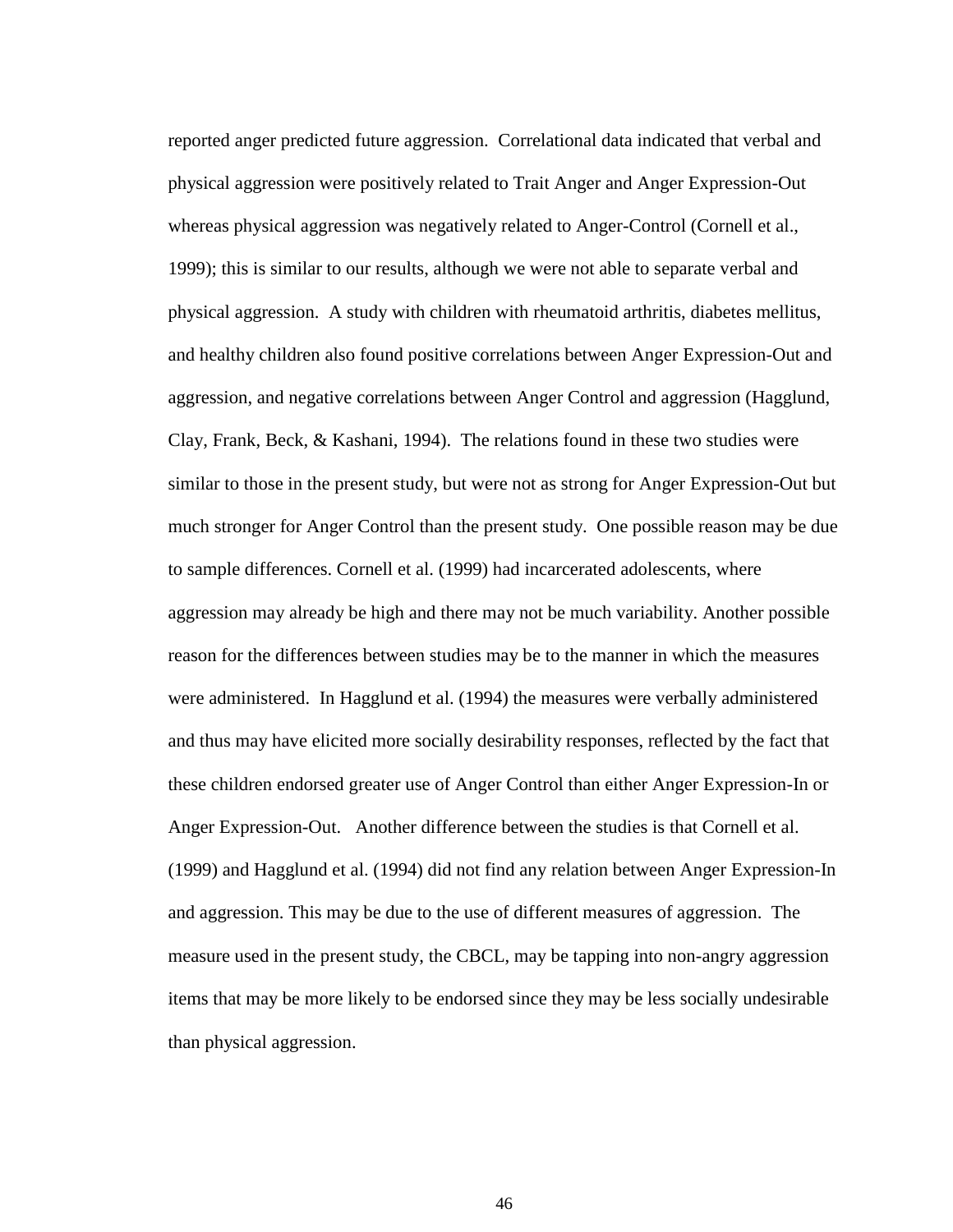Additionally, another major difference between these and the present studies is that in Asian cultures anger and aggression are much more highly discouraged than in Western cultures. This could produce a stronger relation between Anger-Expression Out and aggression in Asian culture compared to Western culture, since in order to express anger verbally and behaviorally one must be relatively deviant, and individuals deviant enough to express anger overtly may also be sufficiently deviant to broadly engage in aggressive behavior. In addition, there was a weaker relation between anger control and aggression in our data compared to Western culture, which could be a result of the fact that controlling anger is strongly culturally normative of among Asian populations, so there may be less variability among Asians in controlling anger producing a smaller relation to aggression.

### **Internalizing Problems**

Our next set of analyses examined the relation between anger and internalizing problems overall (the combined of anxiety / depression and somatic complaints scales). Three of the four anger variables interacted with Domain of Internalizing Problems (anxiety / depression vs. somatization) and these results will be discussed in the next section where internalizing problems are separated by their sub-domain, Anxious / Depressed Behaviors vs. Somatic Complaints. The one anger variable that did not interact with Domain of Internalizing Psychopathology was AX-I, which represents an intense, uncontrolled inner experience of anger. Similarly, also in contrast to the other anger variables, AX-I did not interact with Trait Anger. Overall, then, regardless of the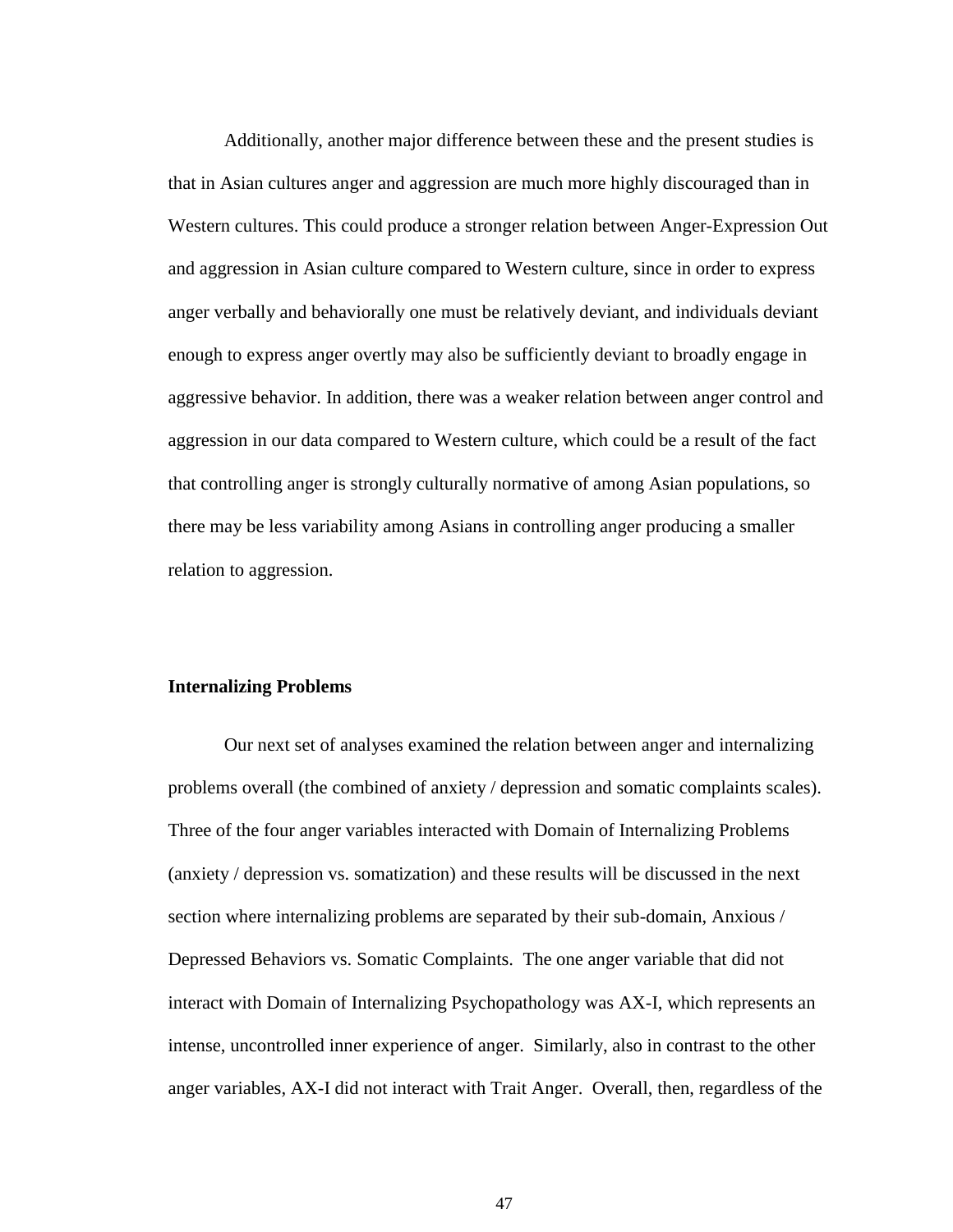form of internalizing problems, and regardless of the level of trait anger, AX-I showed a moderate (.33) correlation with internalizing psychopathology. One possible explanation for this correlation is that the intense anger represented by AX-I has a negative impact on an individual"s self-perceptions and self-evaluations because intense anger violates social norms and expectations, leading to anxious and depressed reactions; the intense anger that AX-I represents also likely involves significant physiological arousal, which could be linked to development of somatic complaints. It is also possible that although the AX-I items state that the behavioral expression of this anger is contained, the anger may be so intense that others sense it, and the individual then may experience the social consequences of violation of social norms around anger, leading to anxious and depressed affect as well as physiological arousal associated with somatic complaints associated with negative social reactions. The fact that AX-I did not interact with Trait Anger could be due to the fact that such intense anger as assessed by AX-I may be viewed as so deviant of social norms among Vietnamese adolescents, both by the self and well as by others, that its effects asymptote quickly. These speculations represent one causal direction, from AX-I to internalizing psychopathology. It is somewhat harder to come up with reasonable speculations regarding the other causal direction, wherein anxiety / depression and somatic complaints lead to the intense anger represented by AX-

I.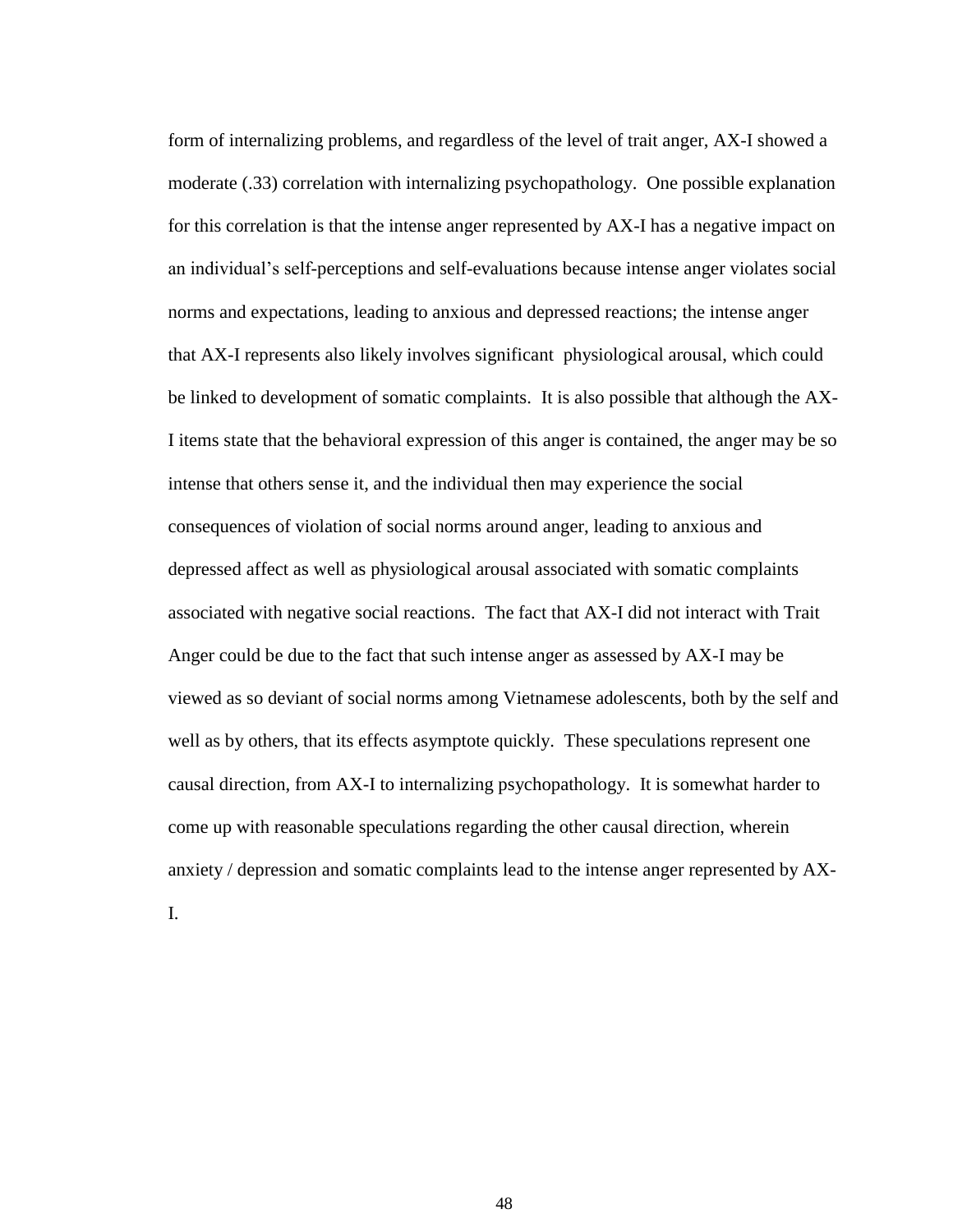#### **Anxious / Depressed Behaviors, and Somatic Complaints**

The other three anger variables (AX-O, AC-I, AC-O) were involved in significant three way interactions with Trait Anger and Domain of Internalizing Psychopathology. For AX-O, at high Trait Anger the relation between AX-O and depression / anxiety was essentially zero whereas at low Trait Anger, AX-O was positively correlated with anxiety and depression. This contradicts our hypothesis that AX-O would be correlated with internalizing problems more highly at high Trait Anger rather than low Trait Anger, because individuals with high trait anger would experience more negative social and intra-personal consequences of anger because they would be expressing more anger, which is socially deviant in Vietnam. Within the AX-O x Domain x Trait Anger interaction, AX-O was not related to somatic complaints, either as a main effect or in interaction with Trait Anger.

A possible explanation for the fact that the relation was stronger at low Trait Anger is that in Vietnam, people with high trait anger are relatively deviant from social norms (because they have high levels of trait anger), and part of this deviance may involve a lack of feeling guilty or anxious about their verbal and physical expression of anger, and a lack of concern of negative social evaluations of their anger. In contrast, people with low trait anger likely are more socially normative, so that the more they express the anger they do experience, the more they become anxious and depressed as a result of the consequences of violating social norms. Additionally, it may be that people who have high trait anger may be more habituated to the consequences of expressing anger, so the overt expression of their anger (AX-O) is not related to anxiety or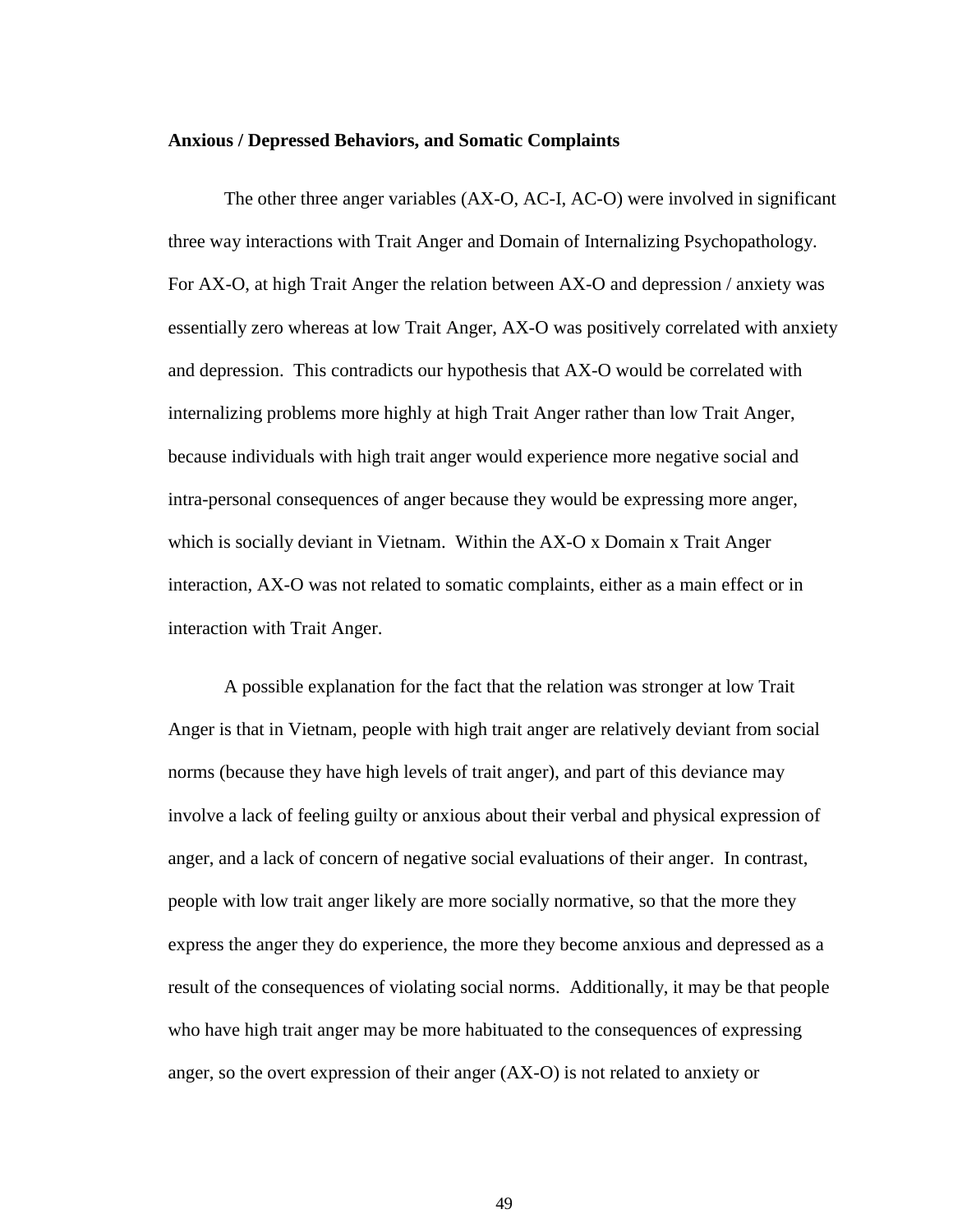depression. The fact that somatic complaints were not related to AX-O in these models suggests the factors underlying somatic complaints, such as increased physiological arousal, physical sensitivity to pain, or a concrete interpretational style, are unrelated to AX-O. That is, the verbal and physical expression of anger (AX-O) may be more associated with emotional rather than physiological arousal.

For both anger control variables (AC-I and AC-O) , there was a positive relation with somatic complaints at high Trait Anger and essentially a zero relation with somatic complaints at low Trait Anger, whereas the relation between the anger control variables and anxiety / depression was positive but did not vary as a function of Trait Anger. At a broad level, this suggests that whatever processes link anger control and internalizing psychopathology may differ for anxiety / depression, and somatization. The finding of positive relations for both AC-I and AC-O with somatic complaints at high Trait Anger is congruent with our hypotheses. Controlling anger (e.g., trying to calm down as quickly as possible; controlling the urge to express ones angry feelings) may actually increase physiological arousal, and hence somatic complaints; in this context, it is important to remember that the AC-I and AC-O do not directly assess successful control of angry affect. Those with low trait anger may not experience anger sufficiently often for their control of anger to be related to somatic complaints.

The relation for both AC-I and AC-O with Anxious / Depressed behaviors was positive and did not vary significantly as a function of Trait Anger. This contradicts previous findings that have suggested a link between depression and poor cognitive control of anger in a U.S. children"s sample (Kashani, Dahlmeier, Borduin et al., 1995).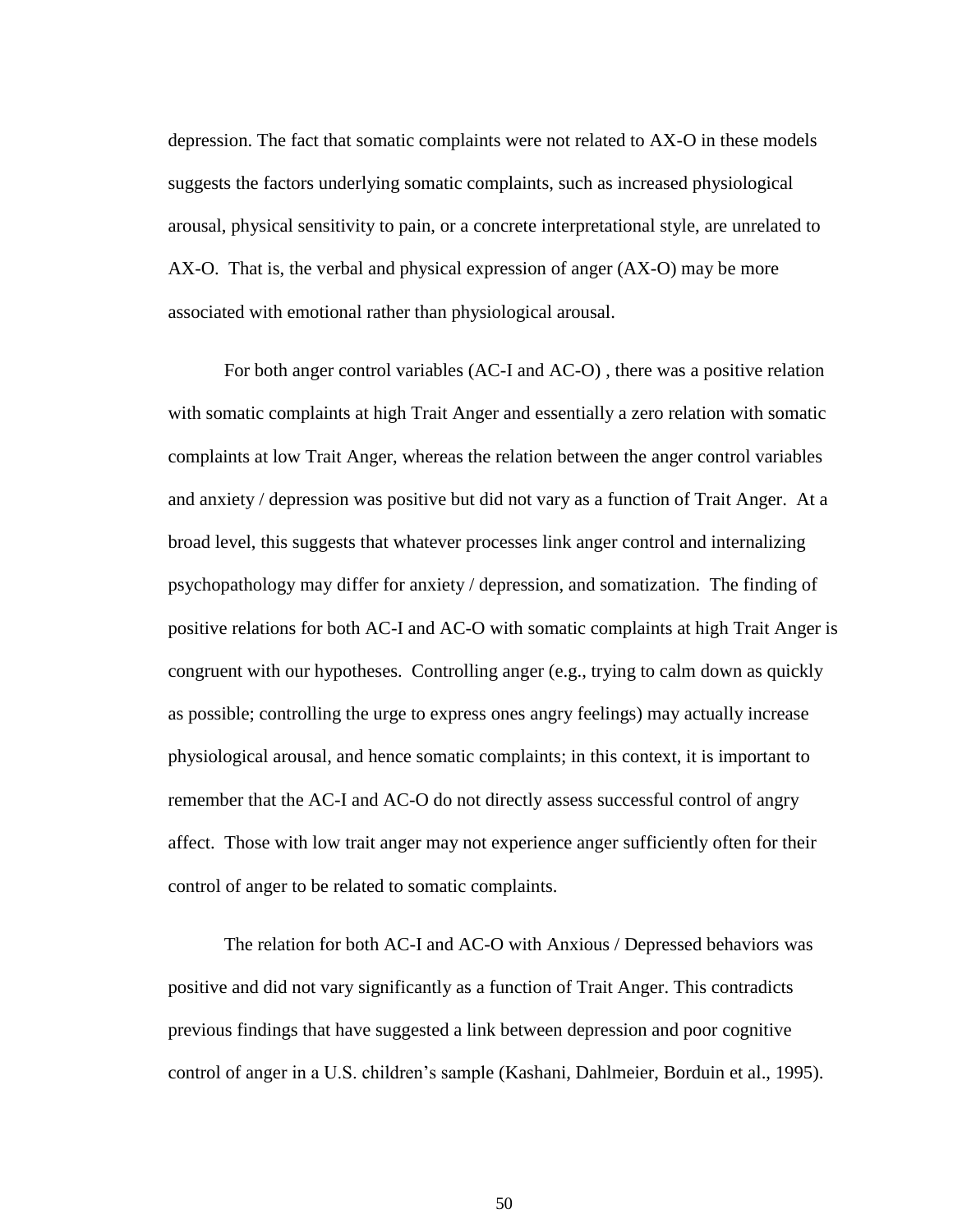A possible reason for the discrepancy in results may be due to the cultural differences, as for people in Vietnam the more they focus on controlling their anger, the more they may experience anxiety and depression because this may increase awareness for them of their anger and their violation of social norms by being angry.

Another way of looking at the finding that anger control interacted with Trait Anger with somatization as the dependent variable but not with anxiety / depression is that the link to somatization may involve the actual experience of anger whereas the link to anxiety / depression does not. That is, it is possible that the more that attempts at control of anger are exerted, the more physiological arousal and hence the more somatic complaints the adolescents may experience. The frequency of attempts of control of anger will be a function of two things: (a) the tendency to try to control anger when it occurs (high scores on AC-I/O), and (b) frequent anger (high Trait Anger). In contrast, it is possible that the link between anger control and anxiety / depression represents a common cognitive style, wherein individuals who desire and attempt to control their anger are also individuals who negatively self-evaluate, both in regards to their competency to cope with challenges (linking to anxiety) as well as their self-worth (linking to depression). Such a path would be independent of the frequency with which the individuals attempted to control their anger.

In one of the first studies published in this area, Kleinman (1982) found different rates of somatization and depression in Chinese and American patients, which he suggested may reflect cultural differences in the level of stigmatization of different symptoms of psychological distress. Several studies have suggested that depression may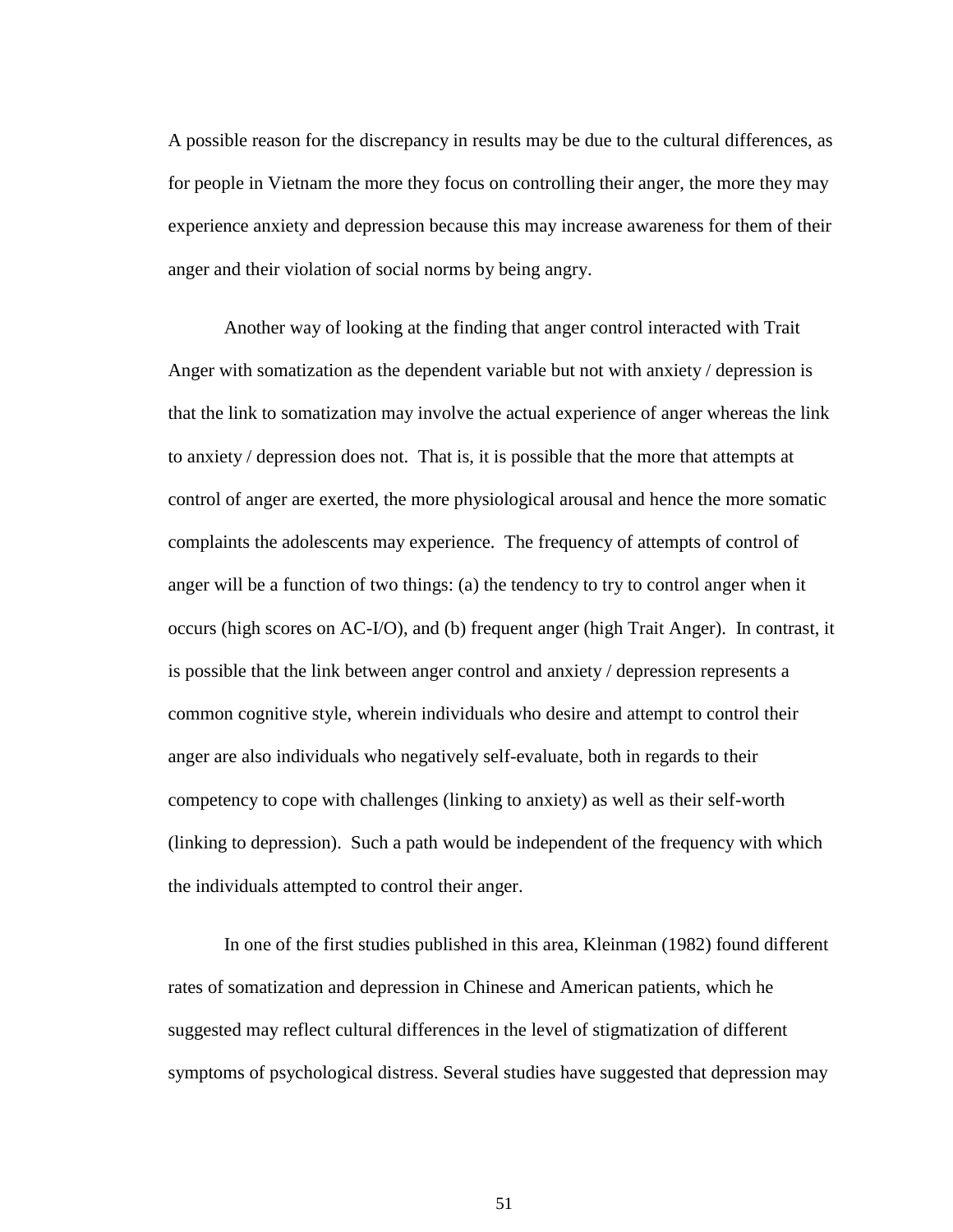be a more stigmatized form of display of psychological distress in Asians (e.g. Hsu, Wan, Chang, Summergrad, Tsang et al., 2008; Fogel & Ford, 2005). The results of our study provide some support for this perspective. For individuals with low trait anger, the verbal and behavioral expression of anger was related to anxiety and depression (but not somatic complaints), perhaps as a result of the social and intra-personal consequences of violating important social norms involving anger. In contrast, among those with high Trait Anger the expression of anger was unrelated to internalizing psychopathology, perhaps because these people have a tendency to disregard social norms, as reflected by their having high trait anger, or they may have become habituated to social rejection. However, for those with low trait anger, the more they verbally and behaviorally express their anger, the more they are anxious and depressed, suggesting that disregarding social norms or being socially rejected for expressing anger may lead to psychopathology that is relatively less socially acceptable (i.e., affect problems such as depression and anxiety, vs. somatic complaints). In contrast, in our data controlling anger was related to somatic complaints, perhaps because controlling anger is a more socially acceptable behavior, for which there are however still consequences vis-à-vis psychopathology, but consequences that are less stigmatized than anxiety / depression (i.e., somatic complaints).

Another way to say this is that if one violates social norms (as among Asian cultures) by expressing anger, then one may be more likely to show the psychological distress that comes from this norm violation via a more stigmatized psychopathology (i.e., depression and anxiety). In contrast, if one is able to control the anger which one experiences anger, this suggests that one is more sensitive or able to fit within cultural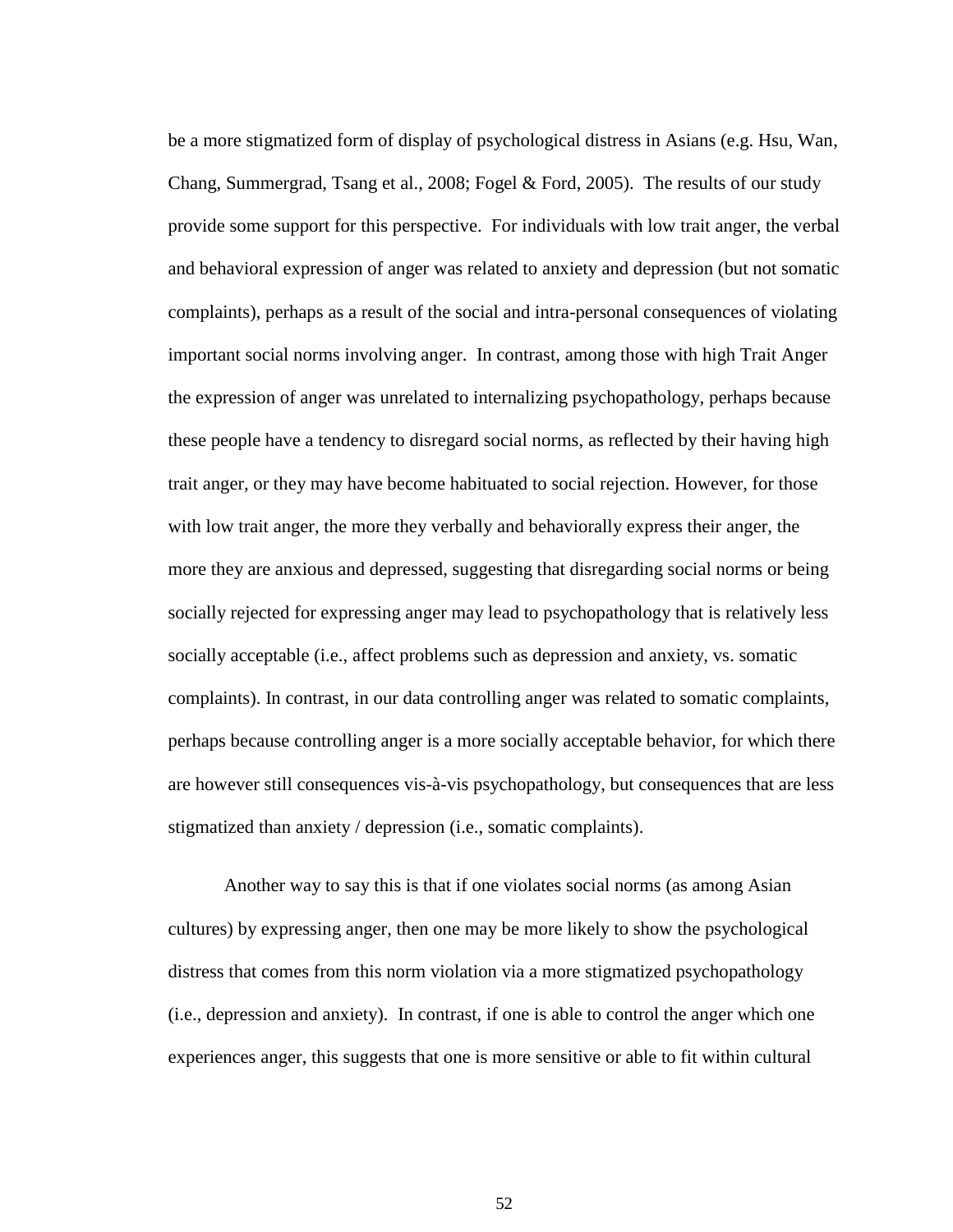norms, and hence the consequences of the control of anger are expressed in a less stigmatized and more acceptable psychopathology, somatization.

 There have been some previous studies that have found anger and depression linked. Many of these studies were conducted with adult depressed patients who were more likely to report stronger subjective experiences of anger, greater amounts of anger expression, and that they exerted more efforts to suppress the expression of anger (e.g., Riley, Treiber, & Woods, 1989; Goldman & Haaga, 1995; Luutonen, 2007; Koh, Kim, & Park, 2002). Riley et al. (1989) found that among a U.S. depressed patient sample, the severity of depression was positively correlated with levels of anger experienced but not with anger expression, and only weakly related to anger suppression Goldman and Haaga (1995) found that U.S. depressed patients scored higher on self-report measures of anger and anger suppression. In sum, these studies have focused on depressed individuals and found that the experience and expression of anger differs for individuals with and without depression.

Another study using a sample of U.S. adults (Bridewell & Chang, 1997) found that Anger Expression-In and low Anger Control predicted both depressive and anxious symptoms. In the present study, we used a community sample and found that anxiety/depressive symptoms were associated with Anger Expression-In and Trait Anger. The relation between Anger Expression-In and internalizing problems in Bridewell and Chang (1997) were comparably strong with our study, however, Bridewell and Chang (1997) found a much stronger negative correlation between Anger Control and anxiety / depression. Again, this suggests that Anger Expression-In is highly problematic in both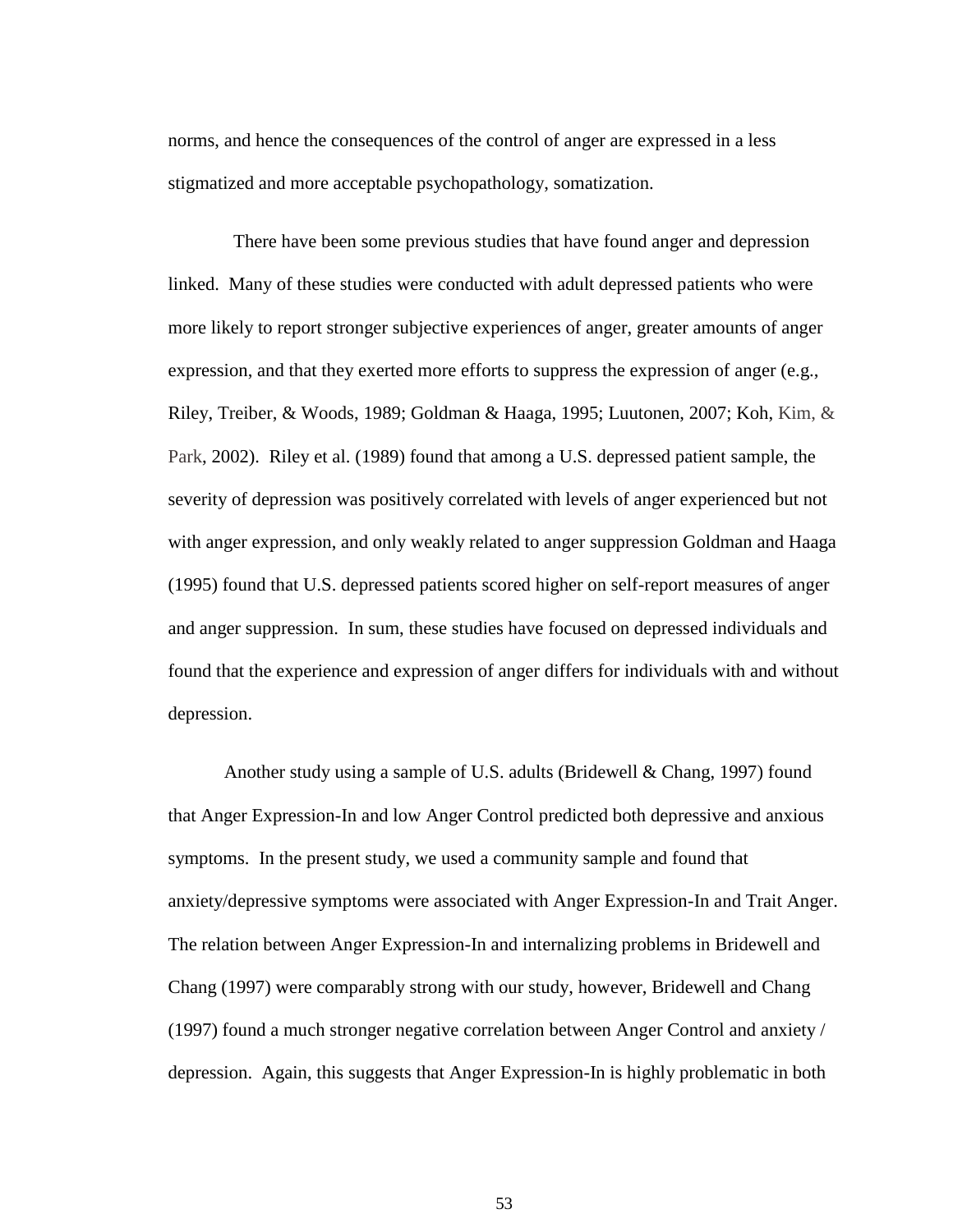Asian and Western cultures, but the relations between Anger Control and anxiety / depression is more complex. There may be a weak relation between Anger Control and anxiety / depression in Asian cultures because Anger Control is more normative and anxiety / depression is more deviant.

A few studies have focused on children. A study with children found that Anger Control was the only anger variable that significantly differentiated depressed from nondepressed psychiatric inpatients (Kashani et al., 1995). Clay, Hagglund, Kashani and Frank (1996) found in a sample of children not diagnosed with depression, sadness was associated with Trait Anger in both boys and girls, and with Anger Expression-Out in boys. Many of these studies produced complex relations between anger and depressive symptoms; for instance, Clay et al. (1996) found significant interactions between age, sex, Trait Anger, and anger expression styles in predicting aggression and sadness in children.

Overall, these results of these studies with children are mixed. The previous studies with adults found that trait anger, anger suppression, and anger expression were all associated with depression. The studies with children have reported that in addition to the level of anger and anger expression styles, anger control is an important factor related to depression, although results are not entirely consistent. The results from the present study found a small relation between Anger Control and anxious/depressive symptoms. Again, similar to the explanation for the weaker relation between anger control and aggression, anger control may be more normative among Vietnamese people, and thus, there may be less variability in anger control compared to U.S. samples. Our study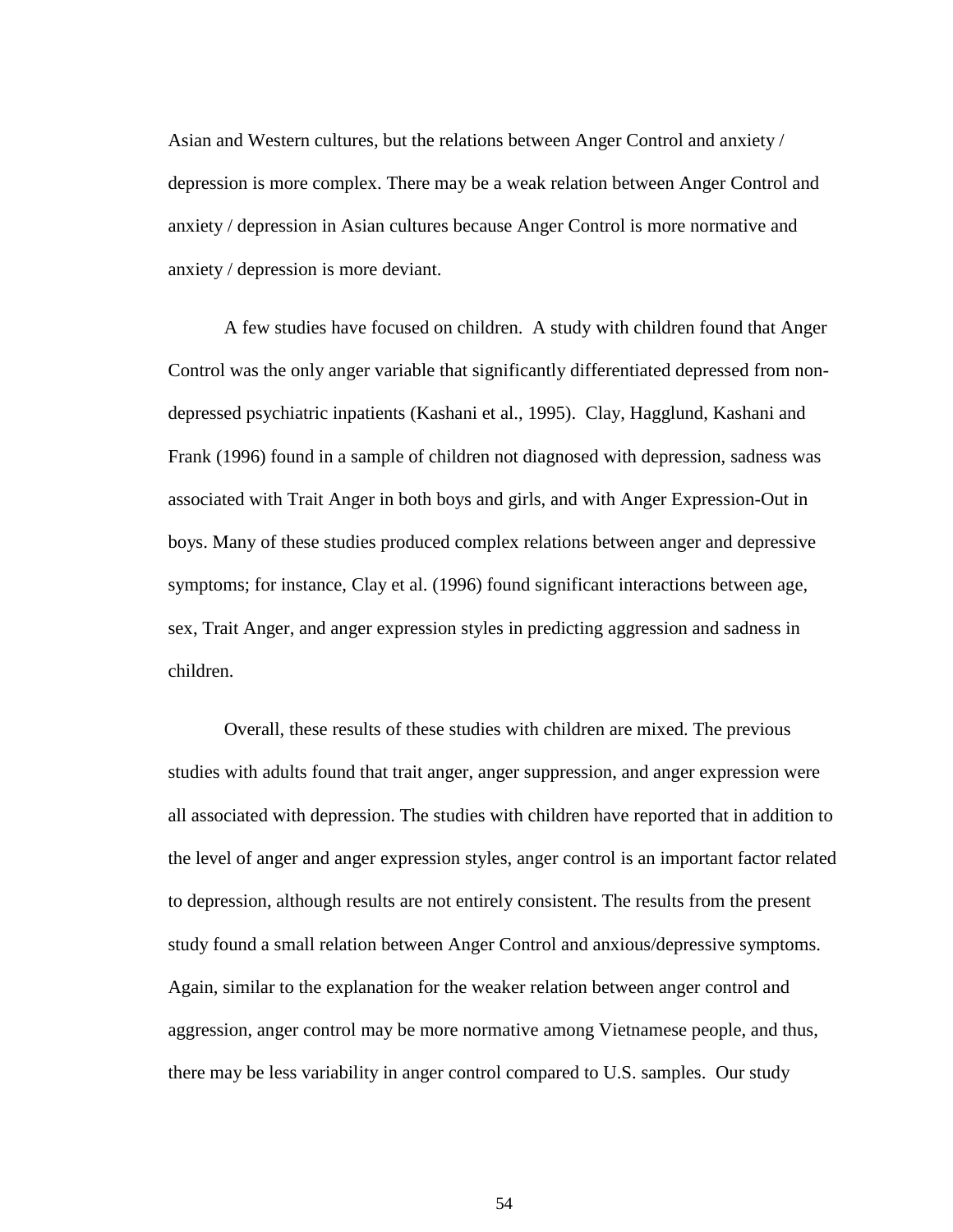highlights the complexity of the relation between anger and anxiety/depression. For those who experience anger but suppress the verbal and behavioral expression of anger, there was a strong relation to anxious / depressive symptoms although the relation to anxious / depressive symptoms was weaker for all other anger expression variables except at low trait anger.

The literature investigating anger and somatic symptoms is fairly small, with the majority of research in this area investigating relations between anger and somatic symptoms such as blood pressure and hypertension (e.g., Suls, Wan, & Costa, 1995; Gallacher,Yarnell, Sweetnam, Elwood, & Stansfeld, 1999; Suls & Bunde, 2005; Schum, Jorgensen, Verhaeghen, Sauro, & Thibodeau, 2003), which is not directly relevant to the present study. However, one study with middle aged Korean women found that those who suppressed the expression of their anger had higher psychosomatic symptoms (Choi, 2009) as reported on the Symptoms Checklist-90-Revised, which is similar to our results. A study with children (Jellesma, Rieffe, Meerum Terwogt, & Kneepkens, 2006) found that anger, fear, and sadness were all associated with higher somatic complaints, and a study that examined anger and somatic complaints among adolescents (Miers et al., 2007) found that the level of anger was positively related somatic complaints. The majority of these studies have not focused on anger expression per se, but have identified a relation between anger and somatic complaints similar to the present study.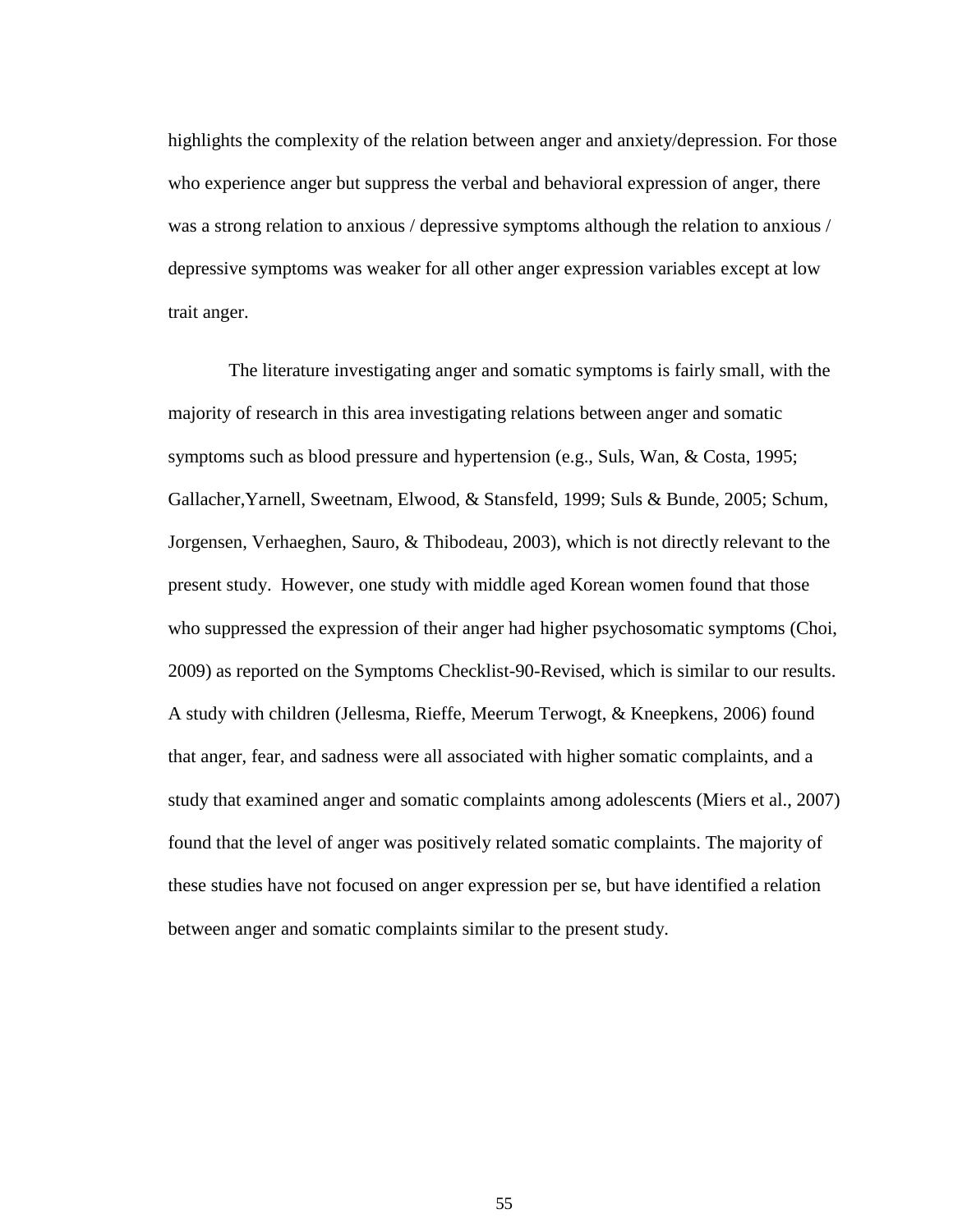## **Study limitations**

The present study has several limitations that should be noted. First, the study was cross-sectional and thus provides no information regarding the direction and causality. Anger expression and control may lead to or protect against anxiety, depression, and somatization, but it also may be that these psychopathologies influence the type of anger expression or control that is utilized. Additionally, there could be a third variable that influences both. Understanding the causal relation will require longitudinal research that examines how anger expression and psychopathology change over time. This study was also limited by its reliance on self-reported anger expression and control styles and symptoms of psychopathologies. Although internalizing psychopathology such as anxiety and depression, and the experience of emotion and emotion control strategies probably are best assessed via self-report, direct measurement of the physiological arousal of anger might be useful; however, this would be limited by the fact use of physiological measures of anger would require assessment during incidents where the individual was actually experiencing anger, which would be difficult.

## **Clinical implications**

Expression of anger is negative in that it is linked to higher levels of aggressive behavior, and the control of anger positive in that it is linked to lower levels of aggressive behavior, at least under some circumstances. However, control of anger as assessed by the STAXI is less than optimal as it is also linked to higher levels of internalizing problems. One possible explanation is that although control-based strategies may reduce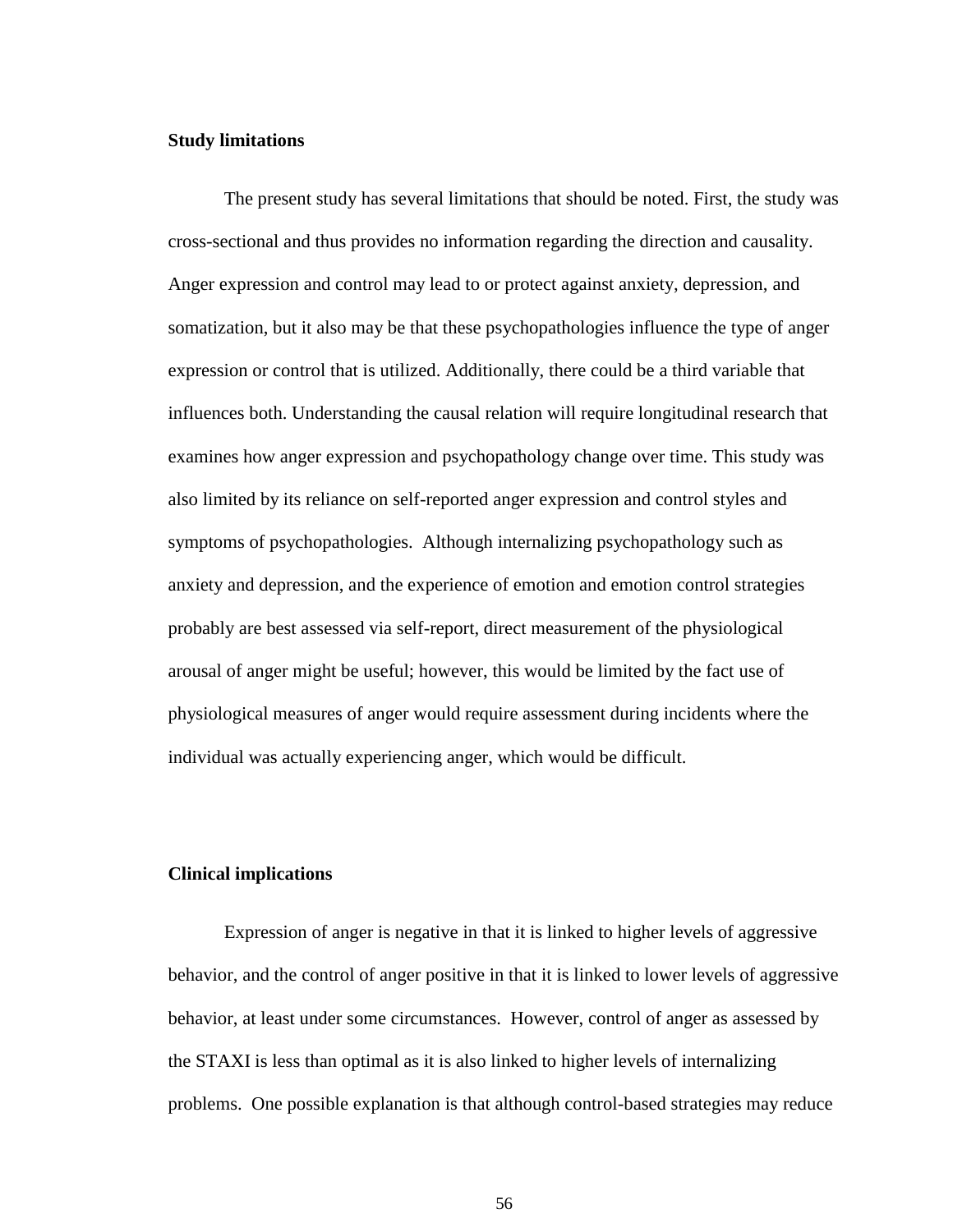overt behavioral consequences of anger, they may actually increase subjective awareness and distress in regards to the thoughts, feelings, and sensation associated with the affect (Hayes  $\&$  et al., 1999). This suggests that when intervening with adolescents to help them reduce anger, strategies other than or in addition to those reflected in the STAXI anger control variables may be useful. For instance, there is growing evidence that "acceptance-based" strategies and therapy, as opposed to "control-based" strategies are useful in reducing substance abuse (Twohig, Shoenberger, & Hayes, 2007), food cravings (Forman et al., 2007), pain (Paez-Blarrina & et al., 2007), generalized anxiety disorder (Roemer & Orsillo, 2002) and many of forms of psychopathology. Acceptance refers to the active awareness and acceptance of the unavoidability of internal experiences, both aversive and pleasant, without attempts to diminish, resist, or avoid them, and acceptance has been found to be linked to reduced affect as well as reduced consequences of negative affects (Hayes, et al., 1999).

## **Future directions**

Two areas for future study may be particularly fruitful. First, assessment of how adolescents view and evaluate both the external expression as well as the internal experience of anger feelings, as well as the successful control of anger (e.g., is the experience of anger, even if successfully controlled, seen as a violation of social norms) will be important to further increase our understanding of the effects of anger. In addition, research using a longitudinal, multi-method approach would be useful to understand the causal links between anger and various forms of psychopathology.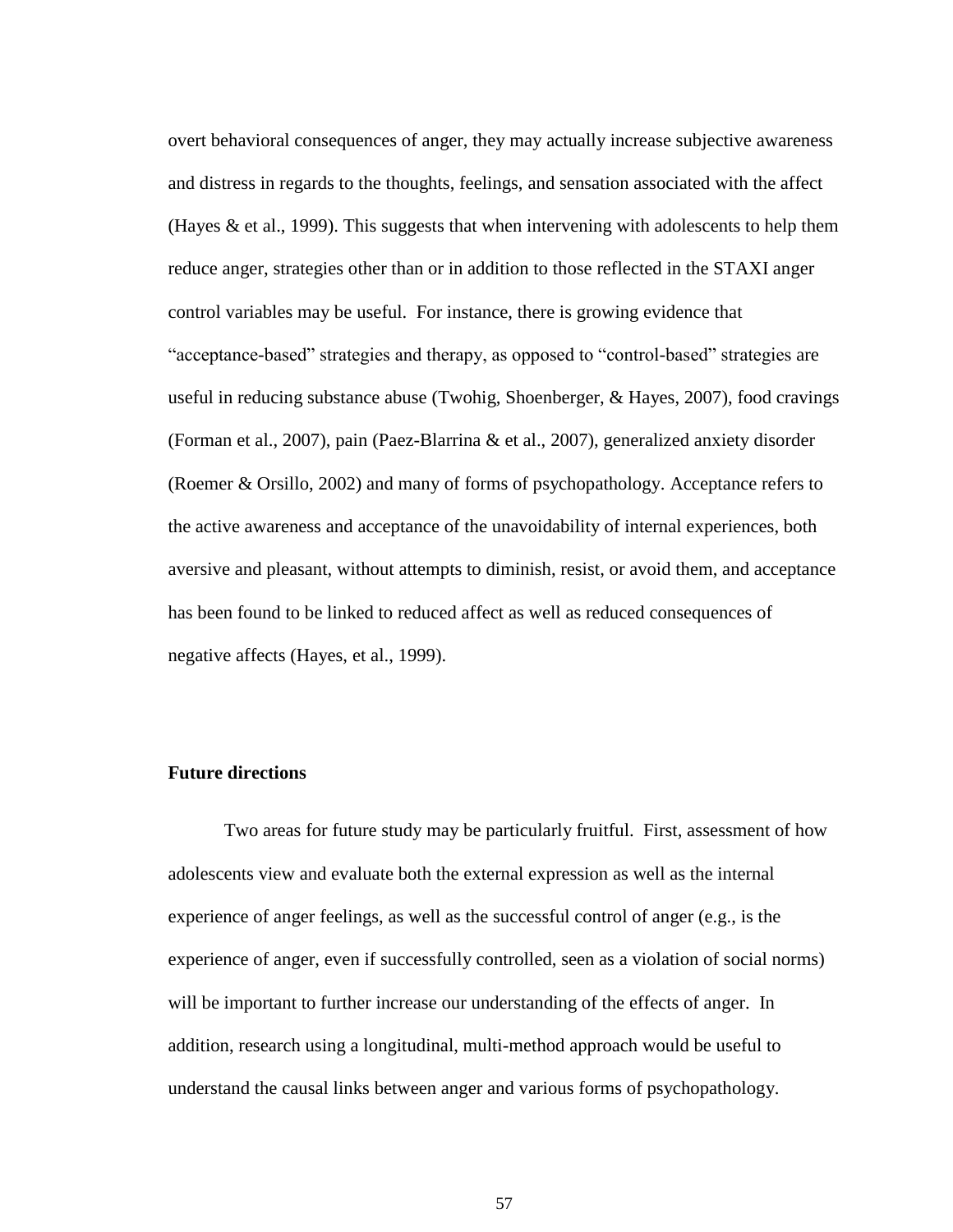# **Conclusions**

The results of this study among a population where anger and its expression are relatively stigmatized, the experience and control of anger are associated with different forms of psychopathology, in particular aggression but also anxiety and depression, and somatization. Additionally, the ability to control anger was associated with lower aggression for those with high trait anger and higher anxiety and depression for those with low trait anger. This study has several strengths. The present study is the first to examine the relations between anger and child psychopathology in Vietnam. By using Vietnamese adolescents, the study extended the range of psychological research and literature that mostly has been focused on Western samples. Overall, the present study establishes that the link between anger expression and control and psychopathology are not as clear-cut and in some cases moderated by the level of trait anger.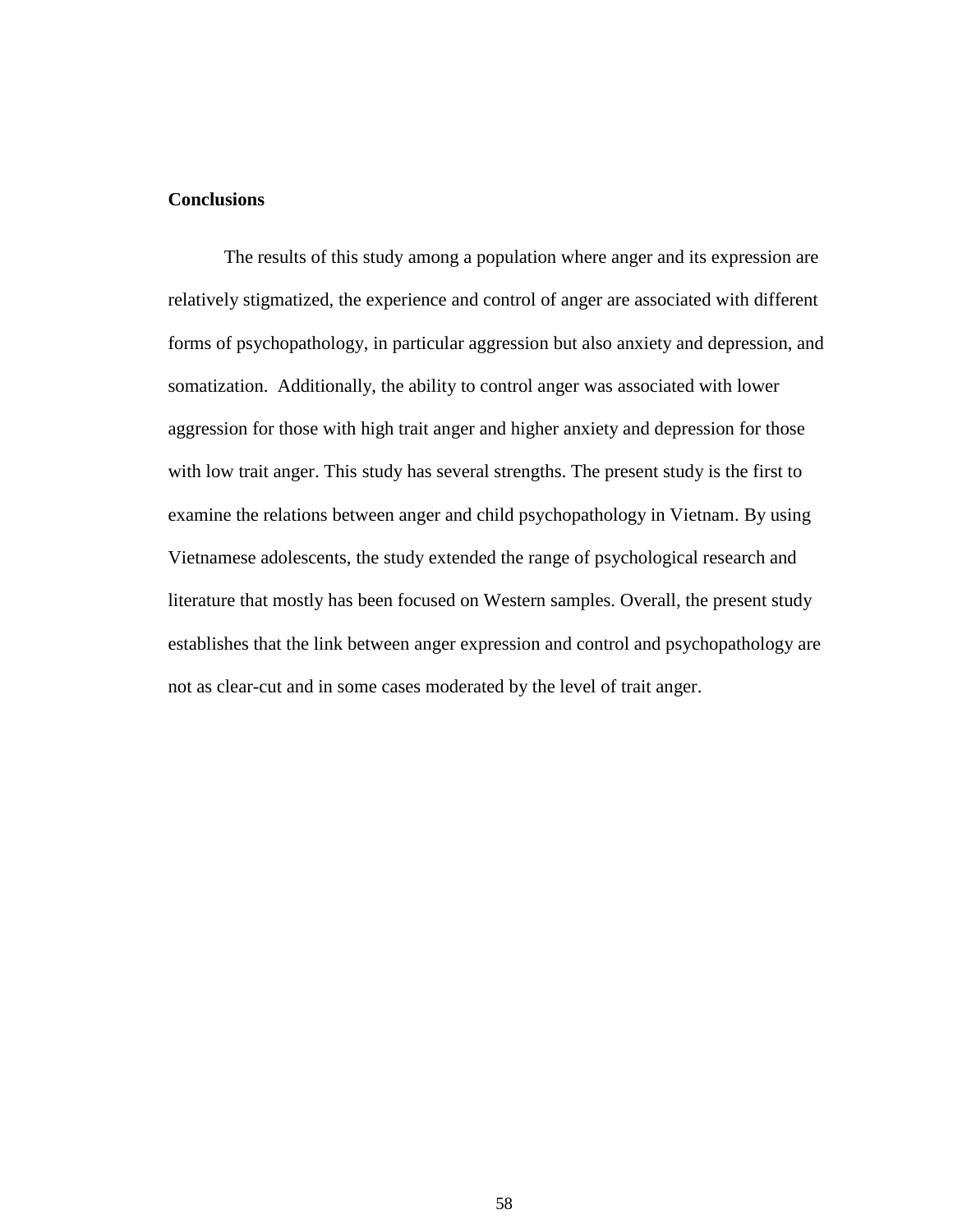#### **REFERENCES**

- Achenbach, T.M. (1991). *Manual for the Child Behavior Checklist/4-18 and 1991 Profile*. Burlington, VT: University of Vermont, Department of Psychiatry.
- Achenbach, T.M., & Edelbrock, C. S. (1983). *Manual for the Child Behavior Checklist and Revised Behavior Profile*. Burlington: Department of Psychiatry, University of Vermont.
- Achenbach, T.M., & Rescorla, L.A. (2001). *Manual for the ASEBA school-age forms & profiles.* Burlington: University of Vermont Research Center for Children, Youth, & Families.
- American Psychiatric Association (2000). *Diagnostic and Statistical Manual of Mental Disorders, Fourth Edition, Text Revision (DSM-IV-TR)*. Washington, DC: American Psychiatric Association.
- Arnett, J.J. (2009). The neglected 95%, a challenge to psychology. *American Psychologist, 64, (6),* pp. 571-574.
- Barrett, K., Campos, J. (1987). Perspectives on emotional development: II. A functionalist approach to emotions. In Osofsky, J. (Ed.), *Handbook of infant development*  $(2^{nd}$  ed., pp. 555-578). New York: Wiley.
- Bazzoui, W. (1970). Affective disorders in Iraq. *The British Journal of Psychiatry, 117,*  pp. 195-203.
- Bernstein, G.A., Massie, E.D., Thuras, P.D., Perwien, A. et al. (1997). Somatic symptoms in anxious-depressed school refusers. *Journal of the American Academy of Child & Adolescent Psychiatry, 36, (5),* pp. 661-668.
- Bhui, K. (1999). Common mental disorders among people with origins in or immigrant from the Indian subcontinent. *International Review of Psychiatry, 11*, pp. 136- 144.
- Biaggio, M.K., & Godwin, W.H. (1987). Relation of depression to anger and hostility constructs. *Psychological Reports, 61, (1)*, pp. 87-90.
- Breuer, J., & Freud, S. (1955). *Studies on hysteria*. New York: Basic Books. (Original work published 1895)
- Bridewell, W.B., & Chang, E.C. (1997). Distinguishing between anxiety, depression, and hostility: relations to anger-in, anger-out, and anger control. *Personality and Individual Differences, 22, (4)*, pp. 587-590.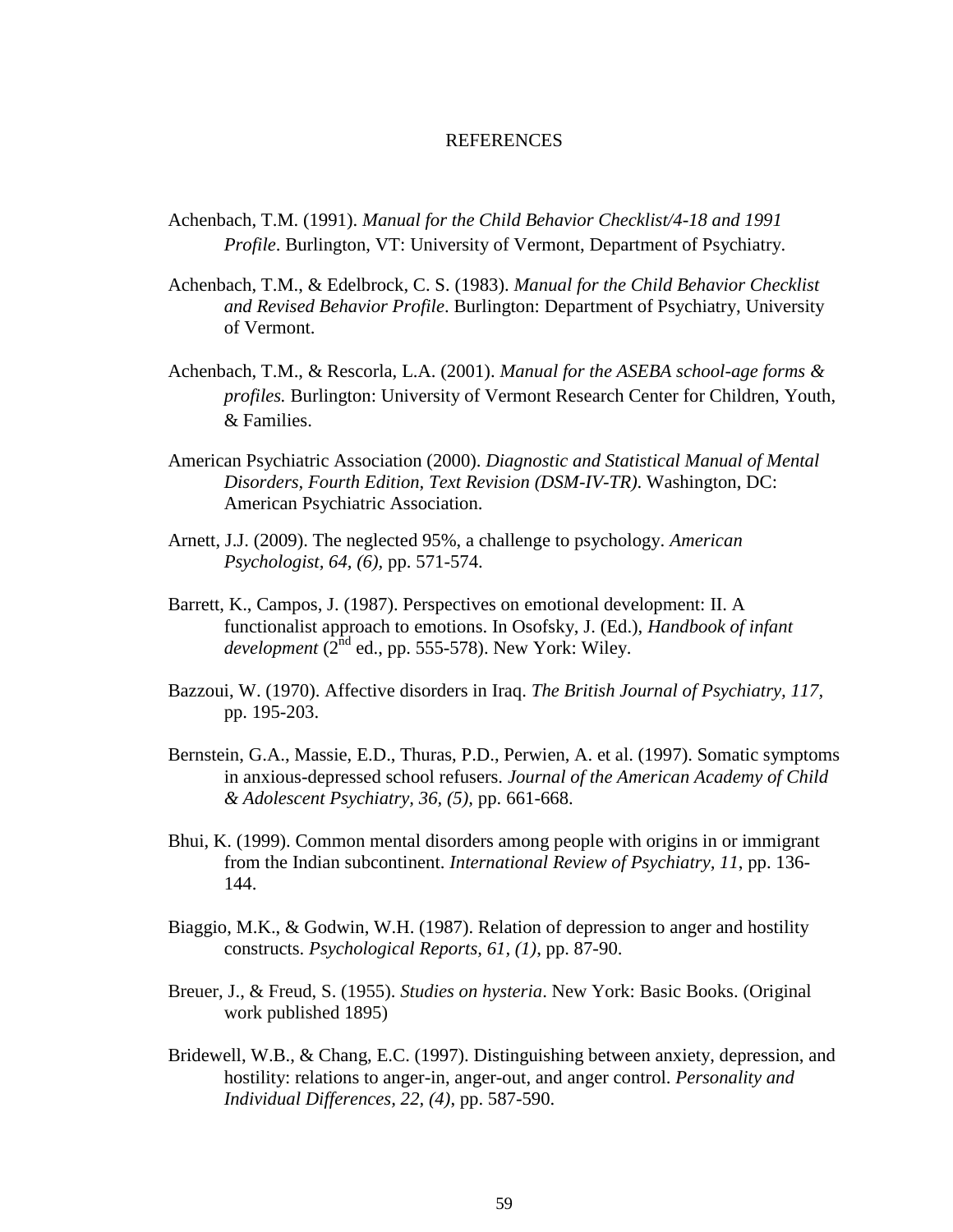- Buchwald, D., Manson, S., Dinges, N.G., Keane, E.M., & Kinzie, J.D. (1993). Prevalence of depressive symptoms among established Vietnamese refugees in the United States: detection in a primary care setting. *Journal of General Internal Medicine,9,* pp. 76-81.
- Butcher, J.N., & Bemis, K.M. (1984). Abnormal behavior in cultural context. In *Comprehensive Handbook of Psychopathology* (Eds.) Adams, H.E., & Sutker, P.B.. New York: Plenum Press.
- Campo, J.V., Di Lorenzo, C., Ciapetta, L., Bridge, J., Colborn, D.K., et al. (2001). *Pediatrics, 108, 1,* pp. e1.
- Campo, J.V., & Fritsch, S.L. (1994). Somatization in children and adolescents. *Journal of American Academy of Child and Adolescent Psychiatry, 33, (9)*, pp. 1223-1235.
- Campo, J.V., Jansen-McWilliams, L., Comer, D.M., & Kelleher, K.J. (1999). Somatization in pediatric primary care: association with psychopathology, functional impairment, and use of services. *Journal of American Academic Child Adolescent Psychiatry, 38,* pp. 1093-1101.
- Cheung, F.M. (1985). *An overview of psychopathology in Hong Kong with special reference to somatic presentation, in Chinese Culture and Mental Health*. Edited by Tseng WS, Wu D. Orlando, Florida, Academic.
- Cheung, F.M. (1995) *Facts and myths about somatization among the Chinese, in Chinese Societies and Mental Health*. Lin, T.Y., Tseng, W.S., Yeh, E.K. (Eds.) Hong Kong, Oxford University Press.
- Cheung, F.M. & Lau, B.W.K. (1982). Situational variations of help-seeking behavior among Chinese patients. *Comprehensive Psychiatry, 23*, pp. 252-262.
- Cheung, P. (1991). Adult psychiatric epidemiology in China in the 1980"s. *Culture, Medicine, & Psychiatry, 15,* pp. 479-496.
- Choi, I.R. (2009). Anger expression type and mental health in middle aged women. *Journal of Korean Academy of Nursing, 39, (4)*, pp. 602-612.
- Clay, D.L., Anderson, W.P, & Dixon, W.A. (1993). Relationship between anger expression and stress in predicting depression. *Journal of Counseling and Development, 72, (1),* pp. 91-94.
- Clay, D.L., Hagglund, K.J., Kashani, J.H. , & Frank, R.G. (1996) Sex differences in anger expression, depressed mood, and aggression in children and adolescents. *Journal of Clinical Psychology in Medical Settings*, *3*, pp. 79–92.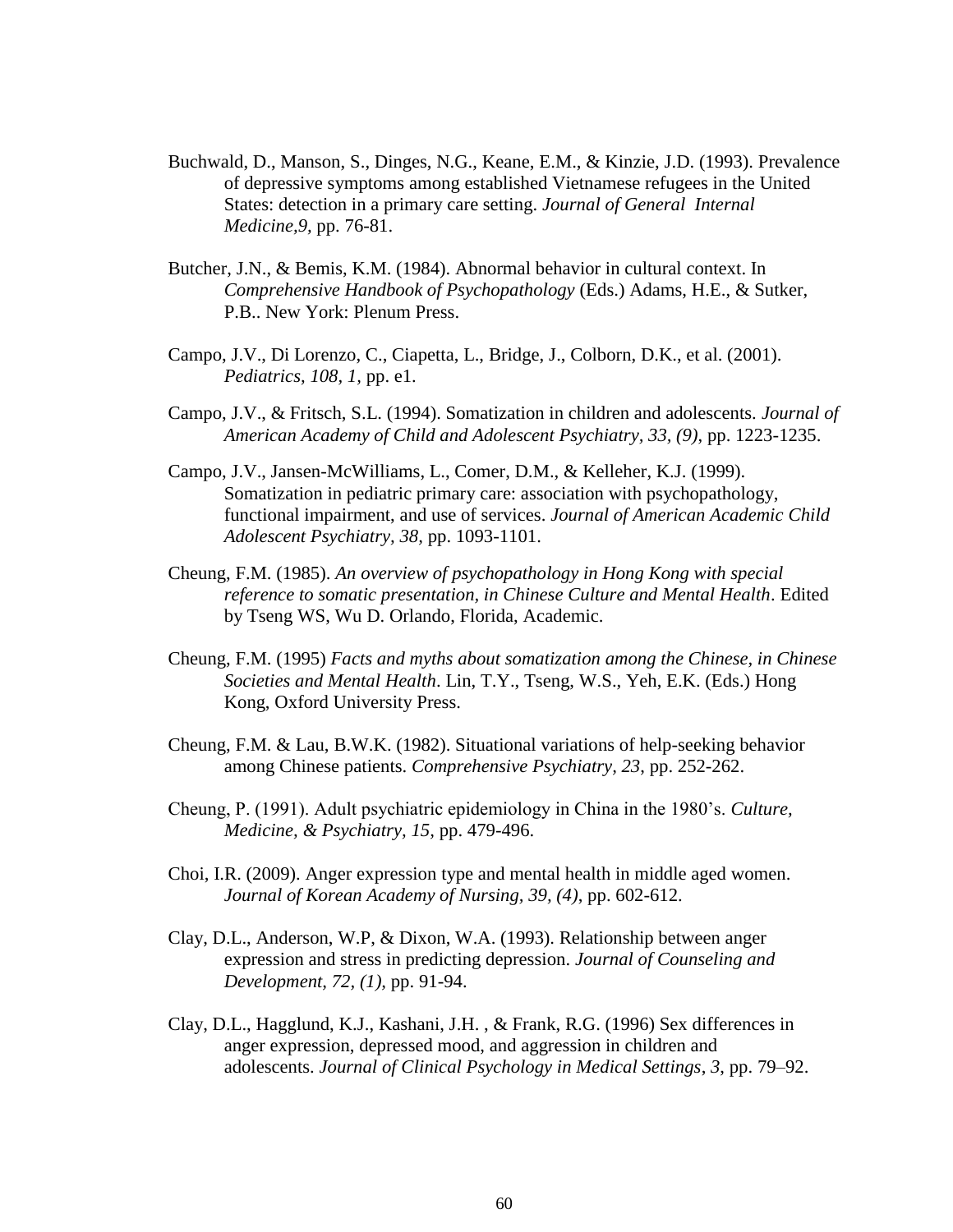- Cornell, D.G., Peterson, C.S., & Richards, H. (1999). Anger as a predictor of aggression among incarcerated adolescents. *Journal of Consulting and Clinical Psychology, 67, (1),* pp. 108-115.
- Corrigan, P.W., & Watson, A.C. (2002). Understanding the impact of stigma on people with mental illness. *World Psychiatry, 1, (1),* pp. 16-20.
- Crittenden, K., Fugita, S.S., Bae, H., Lamug, C., & Lin, C. (1992). A cross-cultural study of self-report depressive symptoms among college students. *Journal of Cross-Cultural Psychology, 23*, pp. 163-178.
- Deffenbacher, J. L. (1992). Trait anger: theory, findings, and implications. In C. D. Spielberger & J. N. Butcher (Eds.). *Advances in Personality Assessment*, *9*, pp. 177–201). Hillsdale, NJ: Lawrence Erlbaum Associates.
- Deffenbacher, J.L., & Stark, R.S. (1992). Relaxation and cognitive-relaxation treatments of general anger. *Journal of Counseling Psychology, 39, (2)¸* pp. 158-167.
- Dhossche, D., Ferdinand, R., van der Ende, J., &Verhulst, F. (2001). Outcome of selfreported functional-somatic symptoms in a community sample of adolescents. *Annals of Clinical Psychiatry, 13, (4)*, pp. 191-199.
- Diener, M.L., & Lucas, R.E. (2004). Adults desires for childrens emotions across 48 countries. *Journal of Cross-Cultural Psychology, 35, (5),* pp. 525-547.
- Domenech-Llaberia, E., Claustre, J., Canals, J., Ballespi, S., et al. (2004). Parental reports of somatic symptoms in preschool children: Prevalence and association in a Spanish sample. *Journal of the American Academcy of Child and Adolescent Psychiatry, 43, (5)*, pp. 598-604.
- Ekman, P. (1999). FACIal expression. In Dalgleish, T., & Powers, M. (Eds.), *The handbook of cognition and emotion* (pp. 301-320). Sussex, United Kingdom: Wiley.
- Ekman, P., Sorenson, E.R., & Friesen, W.V. (1969). Pan-cultural elements in facial displays of emotions. *Science, 164, (3875)*, pp. 86-88.
- Egger, H.L., Costello, E.J., Erkanli, A., & Angold, A. (1999). Somatic complaints and psychopathology in children and adolescents: stomachaches, musculoskeletal pains and headaches. *Journal of the American Academy of Child and Adolescent Psychiatry, 38*, pp. 852–860.
- Eminson, D.M. (2007). Medically unexplained symptoms in children and adolescents. *Clinical Psychology Review, 27, (7)*, pp. 855-871.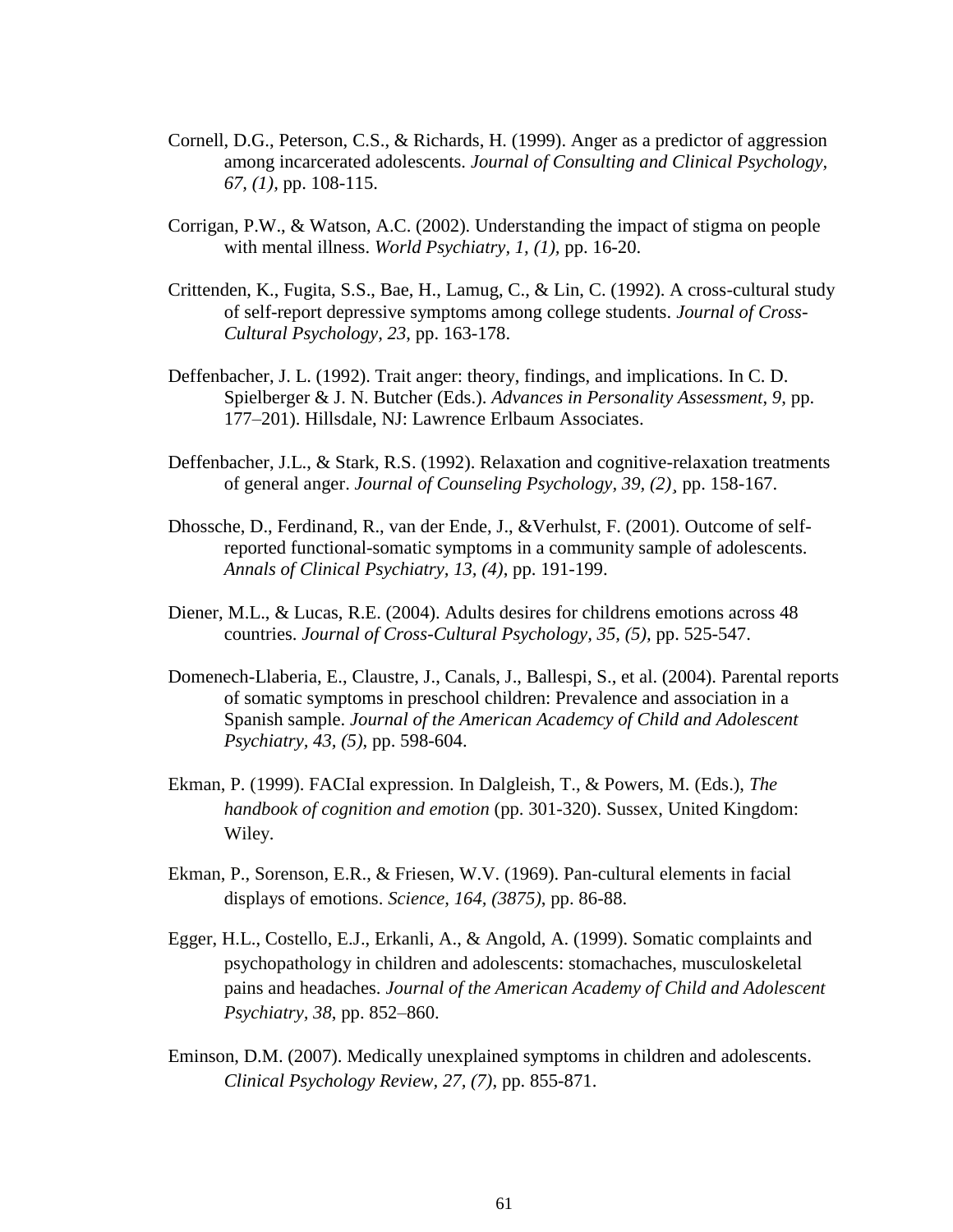- Fabrega, H. (1991). Somatization in cultural and historical perspective. In Kirmayer, L.J., Robbns, J.M. (Eds.), *Current concepts of somatization : Research and clinical perspectives.* Washington,DC., American Psychiatric Press, pp. 181-199.
- Fernandez-Ballesteros, R., Ruiz, M.A., & Garde, S. (1998). Emotional expression in healthy women and those with breast cancer, *British Journal of Health Psychology*, *3*, pp. 41–50.
- Fogel, J., & Ford, D.E. (2005) Stigma beliefs of Asian Americans with depression in an internet sample. *Canadian Journal of Psychiatry, 50*, pp. 470-478.
- Forman, E.M., Hoffman, K.L., McGrath, K.B., Herbert, J.D., Brandsma, L.L., et. al. (2007). A comparison of acceptance- and control-based strategies for coping with food cravings: An analog study. *Behaviour Research and Therapy, 45, (10)*, pp. 2372-2386.
- Franks, F., & Faux, S.A. (1990). Depression, stress, mastery, and social resources in four ethnocultural women"s groups. *Research in Nursing and Health, 13,* pp. 282-292.
- Fugita, S.S., & Crittenden, K. (1990). Towards culture and population specific norms for self-reported depressive symptomatology. *International Journal of Social Psychiatry,36*, pp. 83-92.
- Gallacher, J. E., Yarnell, J. W., Sweetnam, P. M., Elwood, P. C., & Stansfeld, S. A. (1999). Anger and incident heart disease in the Caerphilly study. *Psychosomatic Medicine, 61*, pp. 446–453.
- Garber J., Walker L..S., & Zeman J. (1991) Somatization symptoms in a community sample of children and adolescents: further validation of the Children's Somatization Inventory. *Psychological Assessment, 3,* pp. 588–595.
- Garralda, M.E. (1992). A selective review of children psychiatric syndromes with a somatic presentation. *British Journal of Psychiatry, 161,* pp. 759-773.
- Garralda, M.E. (1996). Somatisation in children. *Journal of Child Psychology and Psychiatry, 37, (1),* pp. 13-33.
- Goldman, L., & Haaga, D.A.F. (1995). Depression and the experience and expression of anger in marital and other relationships. *Journal of Nervous and Mental Disease, 183,* pp. 505-509.
- Greenberg, L.S. (2002). Evolutionary perspectives on emotion: Making sense of what we feel. *Journal of Cognitive Psychotherapy, 16, (3),* pp. 331-347).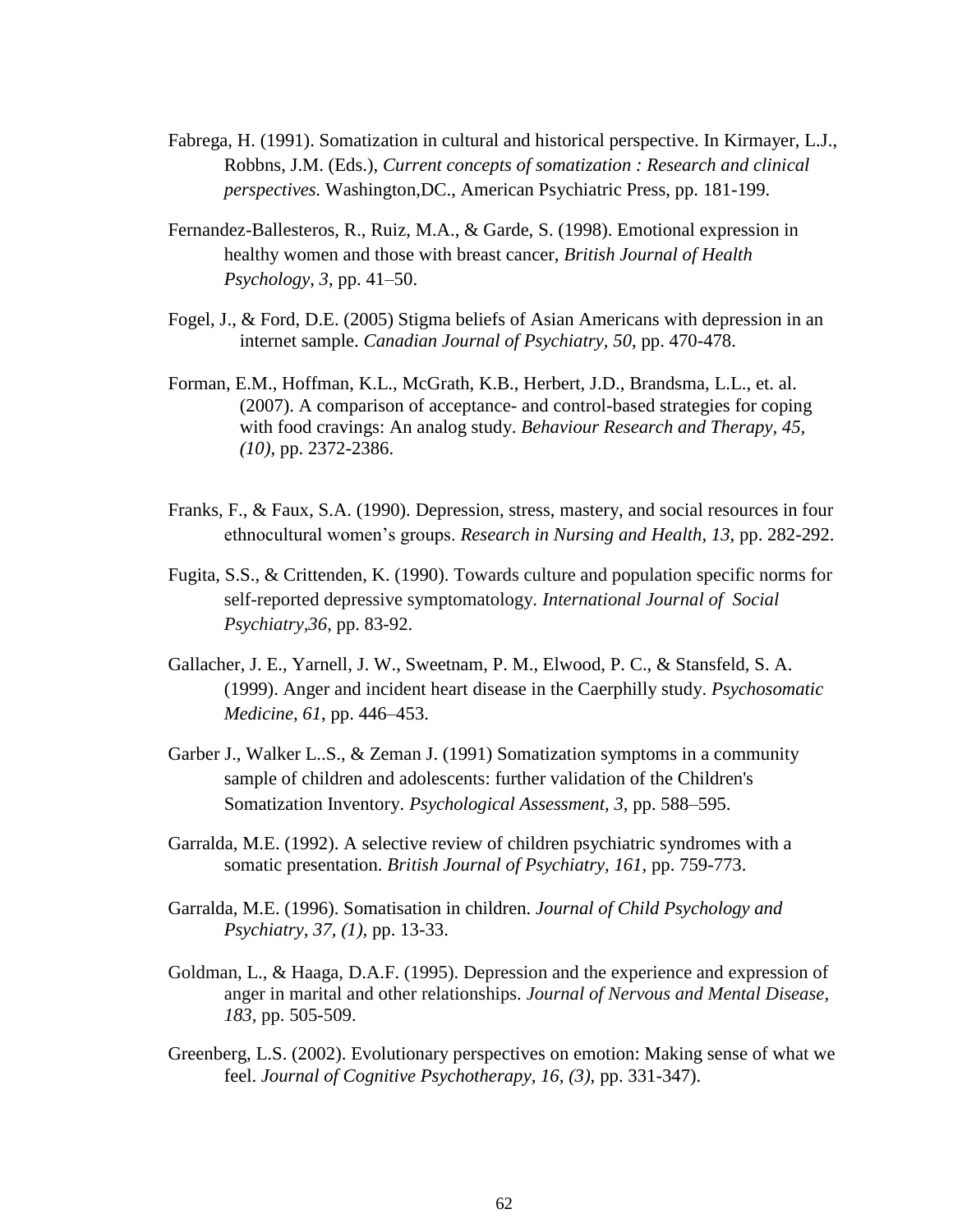- Hagglund, K.J., Clay, D.L., Frank, R.G., Beck, N.C., Kashani, J.H., et al. (1994). Assessing anger expression in children and adolescents. *Journal of Pediatric Psychology, 19, (3)*, pp. 291-304.
- Harper. R.G., Wiens, A. N., & Matarazzo, J. D. (1978). *Nonverbal communication: The state of/heart.* New York: Wiley.
- Hayes, S.C., Bissett, R.T., Korn, Z., Zettle, R.D., Rosenfarb, I.S., & et al. (1999). The impact of acceptance versus control rationale in pain tolerance. *Psychological Record, 49, (1),* pp. 33- 47.
- Hotopf, M., Carr, S., Mayou, R., Wadsworth, M., & Wessely, S. (1998). Why do children have chronic abdominal pain, and what happens to them when they grow up? Population based cohort study. *British Medical Journal, 3, (16),* pp. 1196-1200.
- Hsu, L.K., Wan, Y.M., Chang, H., Summergrad, P., Tsang, B.Y.P., & Chen, H. (2008). Stigma of depression is more severe in Chinese Americans than Caucasian Americans. *Psychiatry, 71*, pp. 210-218.
- Isaac, M., Janca, A., & Orley, J. (1996). Somatization: a culture-bound or universal symdorne? *Journal of Mental Health, 5*, pp. 219-222.
- Jacobs, G. A., Phelps, M., & Rohrs, B. (1989). Assessment of anger expression in children: The pediatric anger expression scale. *Personality and Individual Differences, 10*, pp. 59−65.
- Jellesma, F. C., Rieffe, C., Meerum Terwogt, M., & Kneepkens, C. M. F. (2006). Somatic complaints and health care use in children: Mood, emotion awareness and sense of coherence. *Social Science and Medicine, 63*, pp. 2640–2648.
- Kashani, J. H., Dahlmeier, J. M., Borduin, C. M., Soltys, S., & Reid, J. C. (1995). Characteristics of anger expression in depressed children. *Journal of the American Academy of Child and Adolescent Psychiatry, 34*, pp. 322−326.
- Katon, W., Kleinman, A., & Rosen, G. (1982). Depression and somatization: A review: Part 1. *American Journal of Medicine, 72*, pp. 127-135
- Kim, K., & Rhi, B.Y. (1976). A review of Korean cultural psychiatry. *Transcultural Psychiatric Research, 13*, pp. 101-114.
- Kinzie, J.D., Ryals, J., Cottington, F., & McDermott, J.F. (1973). Cross-cultural study of depressive symptoms in Hawaii. *International Journal of Social Psychiatry, 19*, pp. 19-24.
- Kirmayer, L.J., & Santhanam, R. (2001). The anthropology of hysteria. In P.W. Halligan, C. Bass, & J.C. Marshall (Eds.), *Contemporary approaches to the study of*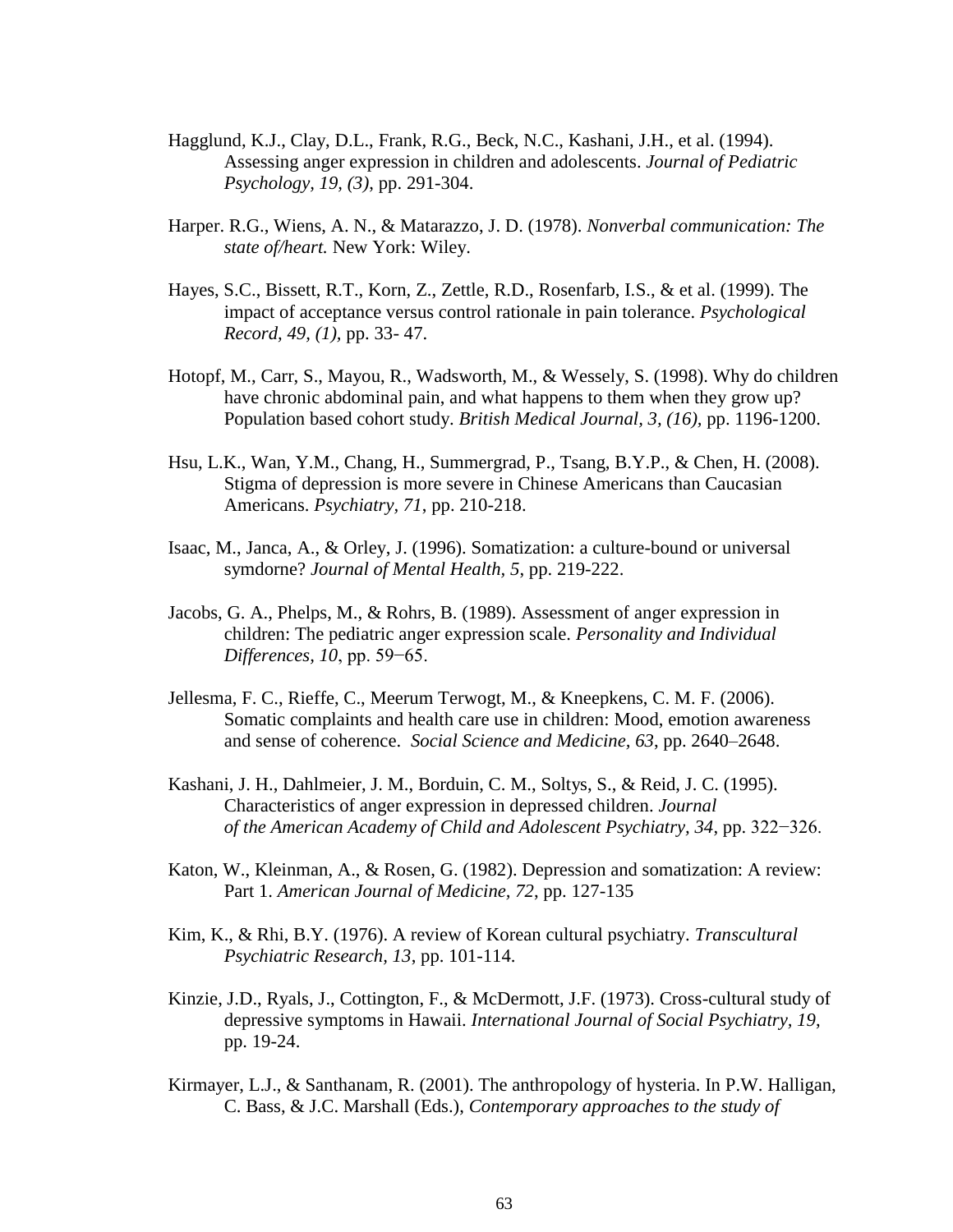*hysteria: Clinical and theoretical perspectives* (pp. 251-270). Oxford: Oxford University Press.

- Kirmayer, L.J, Young, A. (1998). Culture and somatization: clinical, epidemiological and ethnographic perspectives. *Psychosomatic Medicine, 60*, pp. 420-430.
- Kitayama, S.., & Markus, H. (1995). Construal of the self as a cultural frame: Implications for internalizing psychology. In Goldberger, N.R., & Veroff, J.B. (Eds.), *The culture and psychology reader* (pp. 366-383). New York: New York University Press.
- Kleinman, A. (1977). Depression, somatization, and the "New Cross-Cultural Psychiatry." *Social Science and Medicine, 11*, pp. 3-10.
- Kleinman, A. (1982). Neurasthenia and depression: A study of somatization and culture in China. *Culture, Medicine, and Psychiatry, 6,* pp. 117-190.
- Koh, K.B., Kim, C.H., & Park, J.K. (2002). Predominance of anger in depressive disorders compared with anxiety disorders and somatoform disorders. *Journal of Clinical Psychiatry*, *63,* pp. 486–492.
- Kung, W.W., & Lu, P.C. (2008). How symptom manifestations affect help seeking for mental health problems among Chinese Americans. *The Journal of Nervous and Mental Disease, 196, (1)*, pp. 46-54.
- Kuo, W.H. (1984). Prevalence of depression among Asian-Americans. *The Journal of Nervous and Mental Disease, 172*, pp. 449-457.
- Lee, S. (1997). A Chinese perspective of somatoform disorders. *Journal of Psychosomatic Research, 43*, pp. 115-119.
- Lee, S. (2001). From diversity to unity. The classification of mental disorders in  $21^{st}$ centry China. *Psychiatric clinics of North America, 24, (3),* pp. 421-431.
- Lewis-Fernández, R. & Kleinman, A. (1994). Culture, personality, and psychopathology, *Journal of Abnormal Psychology, 103,* pp. 67-71
- Lin, K.M. (1981). *Traditional Chinese medical beliefs and their relevance for mental illness and psychiatry, in Normal and Abnormal Behavior in Chinese Culture*. Edited by Kleinman, A., Lin T.Y. Boston, Reidel Publishing Company.
- Lin, K.M., Tazuma, L, & Masuda, M. (1979). Adaptational problems of Vietnamese refugees: part I. Health and mental status. *Archives of General Psychiatry, 36,* pp. 955-961.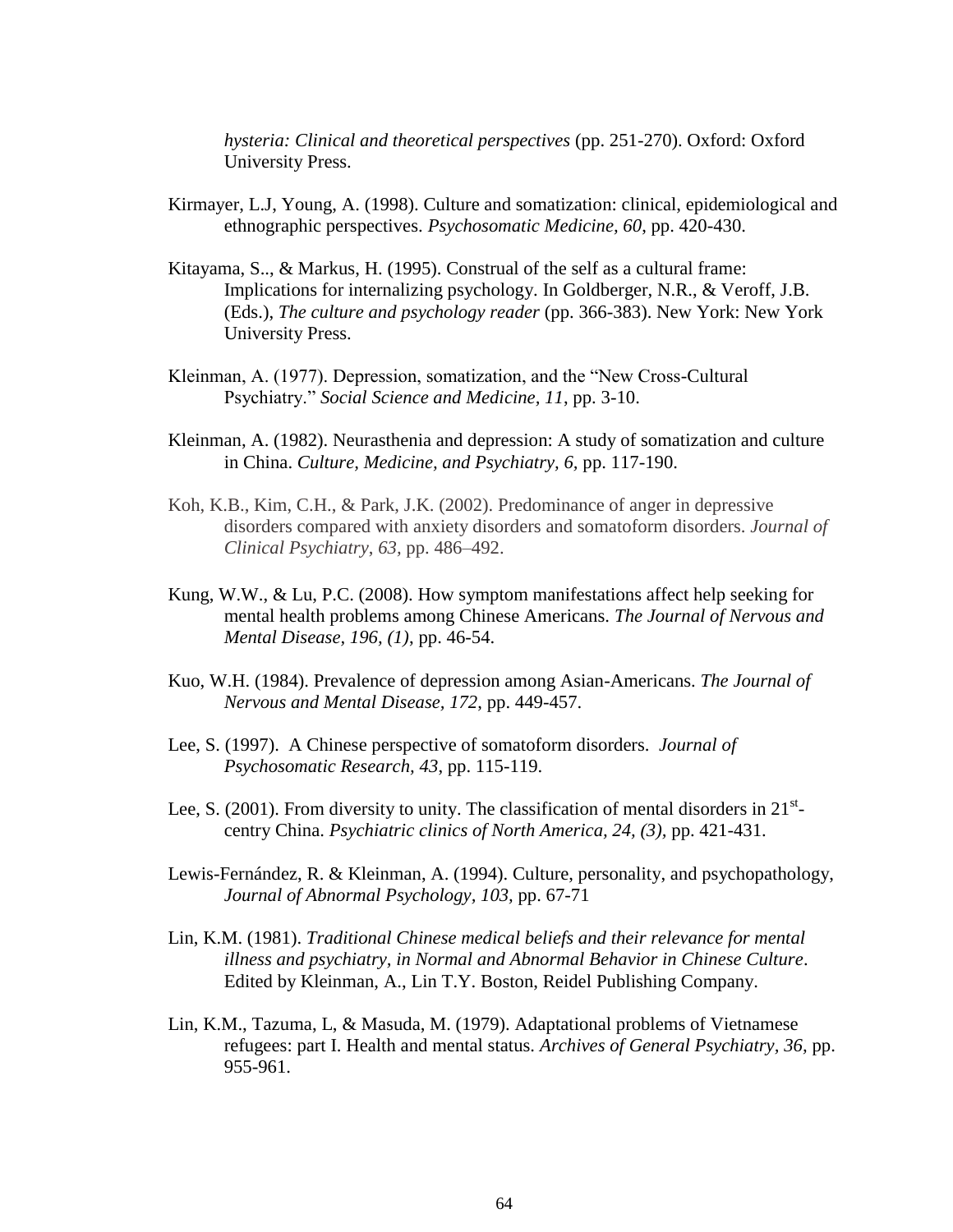- Lin, K.M., Masuda, M., & Tazuma, L.. (1982). Adaptational problems of Vietnamese refugees: part III. case studies in clinic and field: adaptive and maladaptive. *Psychiatric Journal of the University of Ottawa, 7,* pp. 173-183.
- Lloyd, G. (1986) Psychiatric syndromes with a somatic presentation. Journal of *Psychosomatic Research, 30,* pp. 113-120.
- Lock, M. (1980). *East Asian Medicine in Urban Japan.* Berkeley: University of California Press, pp. 86-87.
- Luutonen, S. (2007) Anger and depression theoretical and clinical considerations. *Nordic Journal of Psychiatry*, *61*, pp. 246–251.
- Matsumoto, D. (2007). Culture, context, and behavior. *Journal of Personality, 75, (6),* pp. 1285-1320.
- Markus, H. R. & Kitayama, S. (1991). Culture and the self: Implications for cognition, emotion, and motivation. *Psychological Review, 98*, pp. 224–253.
- Masuda, M., Lin, K.M., & Tazuma, L. (1980). Adaptational problems of Vietnamese refugees: part II. life changes and perception of life events. *Archives of General Psychiatry, 37*, pp. 447-450.
- McKelvey, R.S., Davies, L.C., Sang, D.L., Pickering, K.R. & Tu, H.C. (1999). Problems and competencies reported by parents of Vietnamese children in Hanoi. *Journal of the American Academy of Child and Adolescent Psychiatry, 38*, pp. 731-737.
- Miers, A.C., Rieffe, C., Meerum Terwogt, M., Cowan, R., & Linden, W. (2007). The relation between anger and coping strategies, anger mood, and somatic complaints in children and adolescents. *Journal of Abnormal Child Psychology, 35*, pp. 653- 664.
- Miyake,K., Campos, J., Kagan, J., & Bradshaw, D. (1986). Issues in socioemotional development in Japan. In Azuma, H.,Hakua, I., & Stevenson, H. (Eds.), *Kodomo: Child development and education in Japan* (pp. 239-261). San Franciso: Freeman.
- Moon, A., & Tashima, N. (1982). *Help seeking behavior and attitudes of Southeast Asian refugees.* San Francisco: PAC-Ific Asian Mental Health Research Project.
- Nakane, Y., Ohta, Y., Radford, M., et al. (1991). Comparative study of affective disorders in three Asian countries II. Differences in prevalence rates and symptom presentation. *Acta Psychiatrica Scandinavica, 84*, pp. 313-319.
- Okazaki, S. (2000). Asian american and white american differences on affective distress symptoms. *Journal of Cross-Cultural Psychology, 31*, pp. 603-625.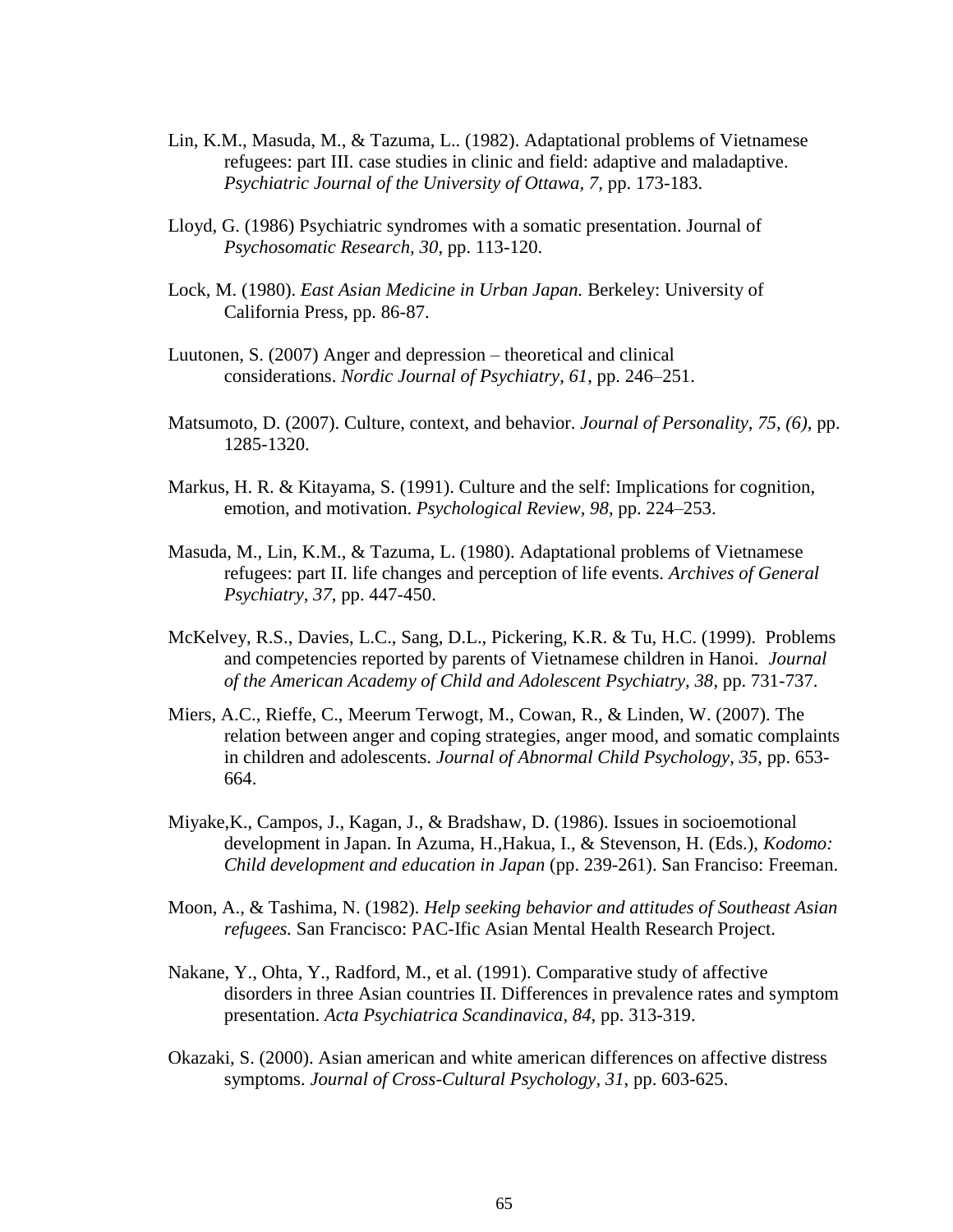- Paez-Blarrina, M., Luciano, C., Gutierrez-Martinez, O., Valdivia, S., Ortega, J., & et al. (2007). The role of values with personal examples in altering the functions of pain: Comparison between acceptance-based and cognitive-control-based protocols. *Behavior Research and Therapy, 46, (1)*, pp. 84-97.
- Pang, K.Y. (1994). Understanding depressiong among elderly Korean immigrants through their folk illnesses. *Medical Anthropology Quarterly, 8, (2)*, pp. 209-216.
- Pang, K.Y. (1998). Symptoms of depression in elderly Korean immigrants: Narration and the healing process. *Culture, Medicine, and Psychiatry, 22*, pp. 93-122.
- Parker, G., Cheah, Y.C., & Roy, K. (2001). Do the Chinese somatize depression? A cross-cultural study. *Social Psychiatry and Psychiatric Epidemiology, 36*, pp. 287-293.
- Perquin, C.W., Hazebroek-Kampschreur, A., Hunfeld J., Bohnen, A., et al. (2000). Pain in children and adolescents: a common experience*. Pain, 87*, pp. 51-58.
- Racy, J. (1980). Somatization in Saudi women: A therapeutic challenge. *British Journal of Psychiatry, 137*, pp. 212-216.
- Radloff, L.S. (1977). The CES-D scale: a self-report depression scale for research in the general population. *Applied Psychological Measurement, 1,* pp. 385-401.
- Reid, S., Wessely, S., Crayford, T., & Hotopf, M. (2002). Frequent attenders with medically unexplained symptoms: service use and costs in secondary care. *British Journal of Psychiatry, 180*, pp. 248-253
- Renouf, A.G., & Harter, S. (1990). Low self-worth and anger as components of depressive experience in young adolescents. *Development and Psychopathology, 2,* pp. 293-310.
- Rhi, B.Y. (1983). *Hangukin of Yunriguan* [Korean Ethos]. Seuol: Hanguk Jungshin Munhwa Yunguwon [Korean Cultural Research Center].
- Riley, W.T., Treiber, F.A., & Woods, M.G. (1989). Anger and hostility in depression. *Journal of Nervous and Mental Disease, 177*, pp. 668-674.
- Robinson, J.O., Alverez, J.H., & Dodge, J.A.. (1990). Life events and family history in children with recurrent abdominal pain. *Journal of Psychosomatic Research, 34, (2),* pp. 171-181.
- Roemer, L., & Orsillo, S.M. (2002). An open trial of an acceptance-based behavior therapy for generalized anxiety disorder. *Behavior Therapy, 38, (1)*, pp. 72-85.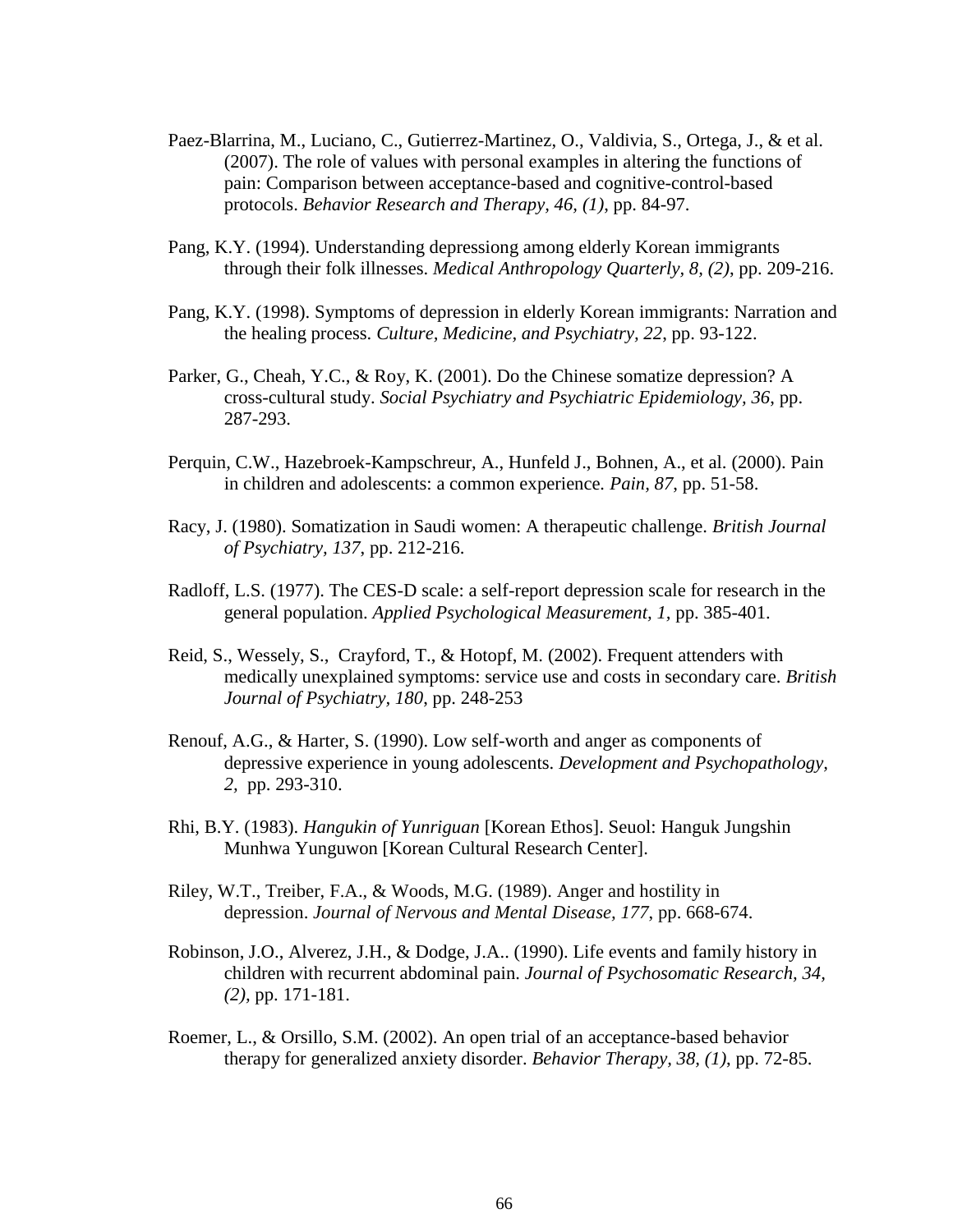- Schaar, J.H. (1961). *Escape from authority: The perspectives of Erich Fromm.* New York (Basic Books).
- Schum, J.L., Jorgensen, R.S., Verhaeghen, P., Sauro, M., & Thibodeau, R. (2003). Trait anger, anger expression, and ambulatory blood pressure: a meta-analytic review. *Journal of Behavioral Medicine, 26,* pp. 395–415.
- Sethi, B.B., Nathawat, S.S., & Gupta, S.C. (1973). Depression in India. *Journal of Social Psychology, 91*, pp. 3-13.
- Simon, G., VonKorff, M., Piccinelli, M., Fullerton, C. & Ormel, J. (1999) An international study of the relation between somatic symptoms and depression. *New England Journal of Medicine, 341, (18)*, pp. 1329-1335.
- Smith, G.R. (1992). The epidemiology and treatment of depression when it coexists with somatoform disorders, somatization, or pain. *General Hospital Psychiatry, 14*, pp. 265-272.
- Smith, P.B., Dugan, S., Peterson, A.F., Leung, W. (1998). Individualism: Collectivism and the handling of disagreement. A 23 country study. *International Journal of Intercultural Relations, 22, (3),* pp. 351-367.
- Spielberger, C. D. (1999). State-trait anger expression inventory-revised. Odessa, FL: Psychological Assessment Resources, Inc.
- Steinhausen, H.C. (2006). Developmental psychopathology in adolescence: findings from a Swiss study – the NAPE lecture 2005. *Acta Psychiatrica Scandinavica, 113, (1)*, pp. 6-12.
- Suchday, S., & Larkin, K.T. (2004). Psychophysiological responses to anger provocation among Asian Indian and white men. *International Journal of Behavioral Medicine, 11, (2)*, pp. 71-80).
- Suls, J., Wan, C.K., & Costa, P.T. (1995). Relationship of trait anger to resting blood pressure: a meta-analysis. *Health Psychology, 14, (5)*, pp. 444-456.
- Suls, J., & Bunde, J. (2005). Anger, anxiety, and depression as risk factors for cardiovascular disease: the problems and implications of overlapping affective dispositions. *Psychological Bulletin, 131,* pp. 260–300.
- Tagney, J.P., Wagner, P., Fletcher, C., & Gramzow, R. (1992). Shamed into anger? The relation of shame and guilt to anger and self-reported aggression. *Journal of Personality and Social Psychology, 62(4)*, pp. 669-675.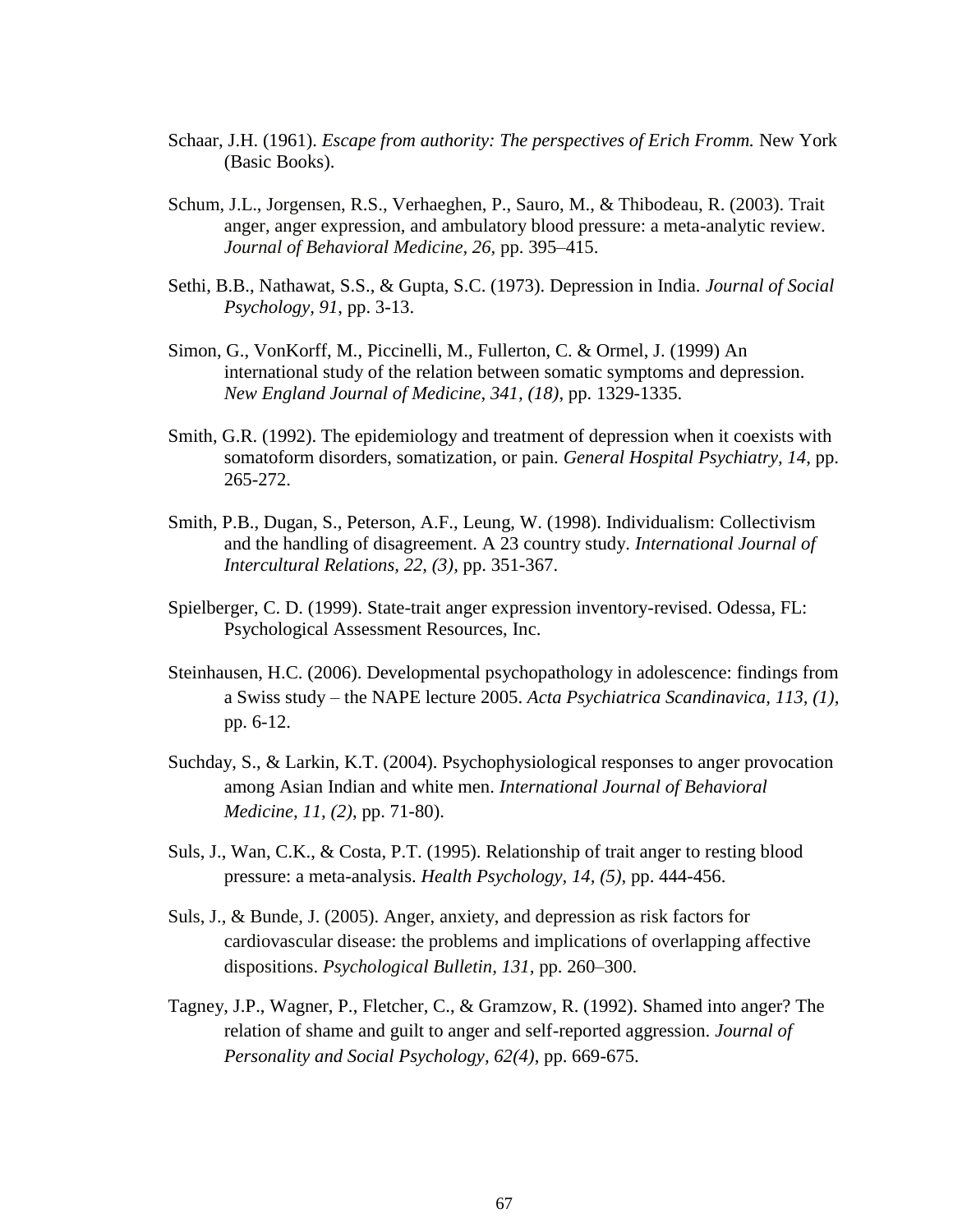- Teja, J.S., Narang, R.L., & Aggarwal, A.K. (1971). Depression across cultures. *The British Journal of Psychiatry, 119*, pp. 253-260.
- The Chinese Culture Connection. (1987) Chinese values and the search for culture-free dimensions of culture, *Journal of Cross-Cultural Psychology, 18*, pp. 143–164.
- Triandis, H. C. (1994). *Culture and social behavior.* New York: McGraw-Hill.
- Twohig, M.P., Shoenberger, D., & Hayes, S.C. (2007). A preliminary investigation of acceptance and commitment therapy as a treatment for marijuana dependence in adults. *Journal of Applied Behavioral Analysis, 40, (4)*, pp. 619-632.
- Uba, L. (1994). *Asian Americans: Personality patterns, identity, and mental health.* New York: The Guilford Press.
- U.S. D.H.H.S. (2001). *Mental Health: Culture, Race, and Ethnicity–A Supplement to Mental Health: A Report of the Surgeon General*. Rockville, MD: SAMHSA.
- van Widenfelt, B.M., Treffers, P.D.A., de Beurs, E., Siebelink, B.M. & Koudijs, E. (2005). Translation and cross-cultural adaptation of assessment instruments used in psychological research with children and families. *Clinical Child and Family Psychology Review, 8*, pp. 135-147.
- Vila, M., Kramer, T., Hickey, N., Dattani, M., Jefferis, H, et al. (2009). Assessment of somatic symptoms in British secondary school children using the children's somatization inventory (CSI). *Journal of Pediatric Psychology, 34, (9)*, pp. 989- 98
- Walker L.S., Williams S.E., Smith C.A., Garber J., et al. (2006). Validation of a symptom provocation test for laboratory studies of abdominal pain and discomfort in children and adolescents. *Journal of Pediatric Psychology*, *31, (7)*, pp. 703–713.
- Walker L.S. & Garber J. (2003). *Manual for the Children's Somatization Inventory*. Nashville, TN: Vanderbilt University Medical Center, Division of Adolescent Medicine and Behavioral Science
- Walker L.S., Garber J., & Greene J.W. (1991). Somatization symptoms in pediatric abdominal pain patients: relation to chronicity of abdominal pain and parent somatization. *Journal of Abnormal Child Psychology, 19*, pp. 379-394.
- Waza, K., Graham, A.V., Zyzanski, S.J., & Inoue, K. (1999). Comparison of symptoms in Japanese and American depressed primary care patients. *Family Practice, 16*, pp. 528-533.